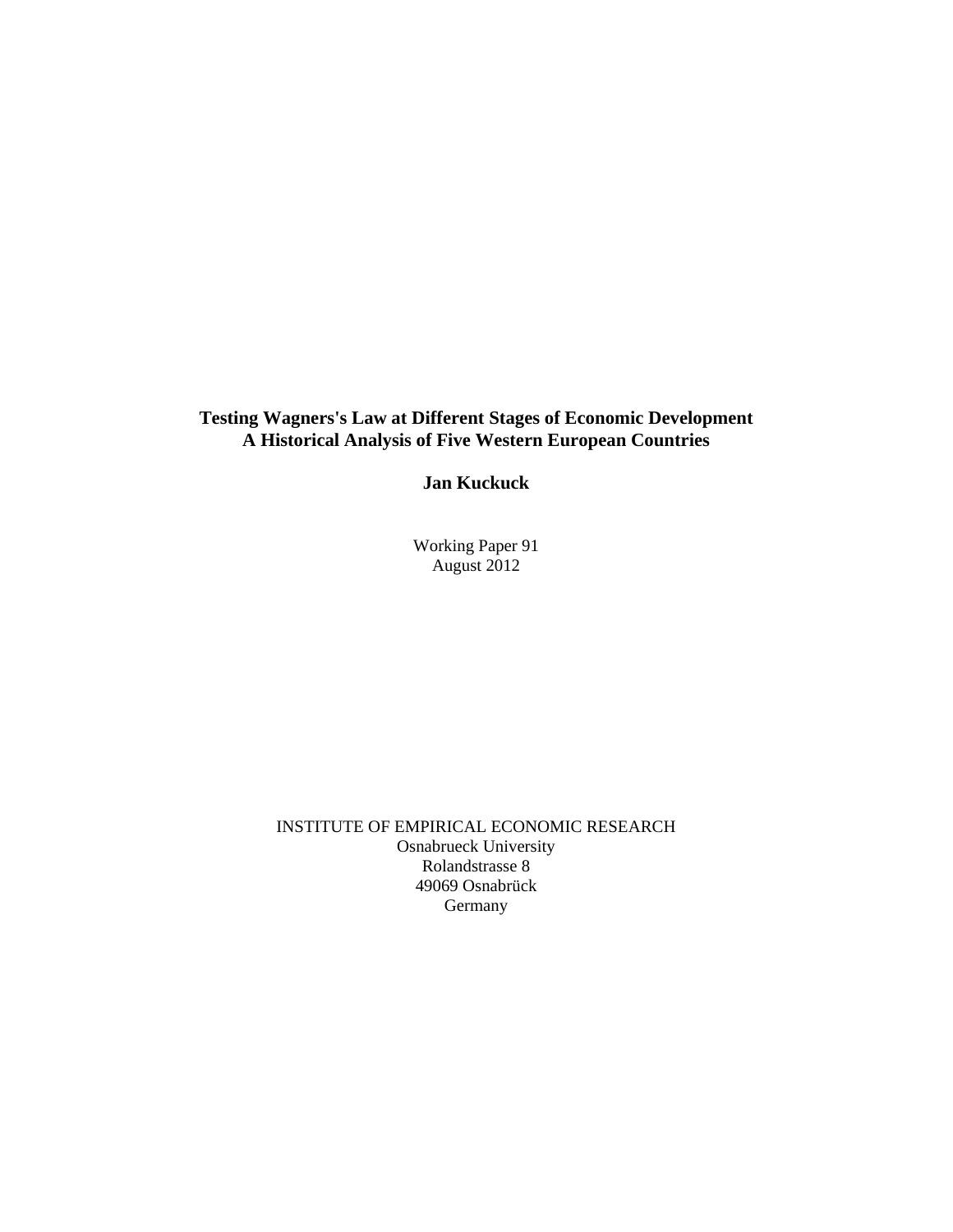### Testing Wagner's Law at Different Stages of Economic Development - A Historical Analysis of Five Western European Countries

Jan Kuckuck\*

August 2012

Abstract: Using historical data, we test the validity of Wagner's law of increasing state activity at different stages of economic development for five industrialized European countries: the United Kingdom, Denmark, Sweden, Finland and Italy. In order to investigate the coherence between Wagner's law and development stage, we classify every country into three individual stages of income development and apply advanced cointegration and vector error correction analyses. In line with Wagner's hypothesis, our findings show that the relationship between public spending and economic growth has weakened with an advanced stage of development. All countries support the notion that Wagner's law in its pure form may have reached its limit in recent decades.

Keywords: Wagner's law; government expenditure; economic development, cointegration, structural breaks, VECM.

JEL: E62, H5, N43, N44

<sup>\*</sup>University of Osnabrueck, Department of Economics, D-49069 Osnabrueck, Germany, e-mail: jan.kuckuck@uni-osnabrueck.de.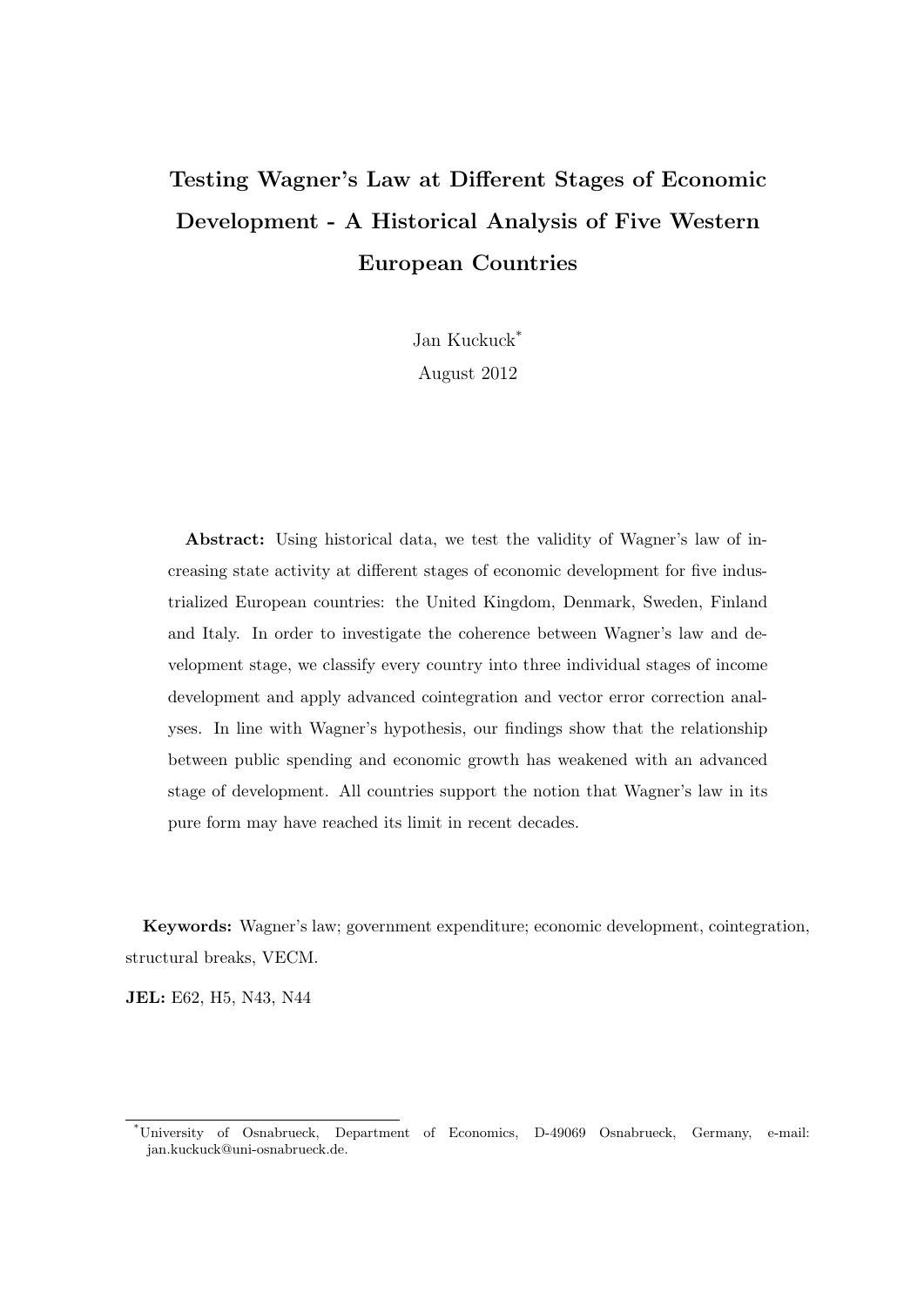#### 1 Introduction

In order to shed light on the coherence between Wagner's law and development stage, we study five European advanced welfare states United Kingdom, Denmark, Sweden, Finland and Italy which can be regarded from an income perspective as equally developed in present days. By using historical data on government expenditure and GDP from the mid-19<sup>th</sup> century, we classify every country into three individual stages of development following the World Bank's income definitions. This feature allows us to analyze and compare the dynamics of Wagner's law at different stages of economic development from a within-country perspective and additionally enables us to identify commonalities across countries despite differences in size, development pattern as well as individual economic and social characteristics.

In the literature, the size of the public sector with respect to a country's economic development has received much attention. The expansion of the public sector with an ongoing economic development has become a widely accepted stylized fact.<sup>1</sup> In this context, Wagner's law of increasing state activity has received much attention, postulating a positive correlation between economic growth and government activity in the long-run. Wagner explains this nexus with an ongoing 'cultural and economic progress' (Wagner (1893): 908) which substitutes private economic activity for state activity. In general, the empirical assessment of Wagner's law has focused on the relationship between government spending and national income in both cross-sectional (e.g. Akitoby, Clements, Gupta et al. (2006)) and time series manner (e.g. Babatunde (2011), Iniguez-Montiel (2010)). Following a recent review by Durevall and Henrekson (2011), around 65 % of the studies find direct or indirect evidence in favor for Wagner's notions while 35 % provide no support.

According to the spirit of Wagner's law, an expanding government accompanies social progress and rising incomes. This relationship weakens with an advanced stage of development because the requirement of basic public infrastructural expenditure declines in the process of economic development. Thus, a country's development stage is a crucial consideration for

<sup>&</sup>lt;sup>1</sup>A vast variety of theoretical and empirical contributions provide different determinants to explain this linkage. These explanatory variables embrace various aspects like trade openness (Rodrik (1998)), country size (Alesina and Wacziarg (1998)), population density (Dao (1995)), business cycle volatility (Andres, Domenech and Fatas (2008)), demographic factors (Annett (2001), Alesina, Baqir and Easterly (1999)), income inequality (Mattos and Rocha (2008)), electoral systems (Milesi-Ferretti, Perotti and Rostagno (2002)), periods of major social disturbances (Peacock and Wiseman (1961)) and unbalanced sectoral growth (Baumol (1967)).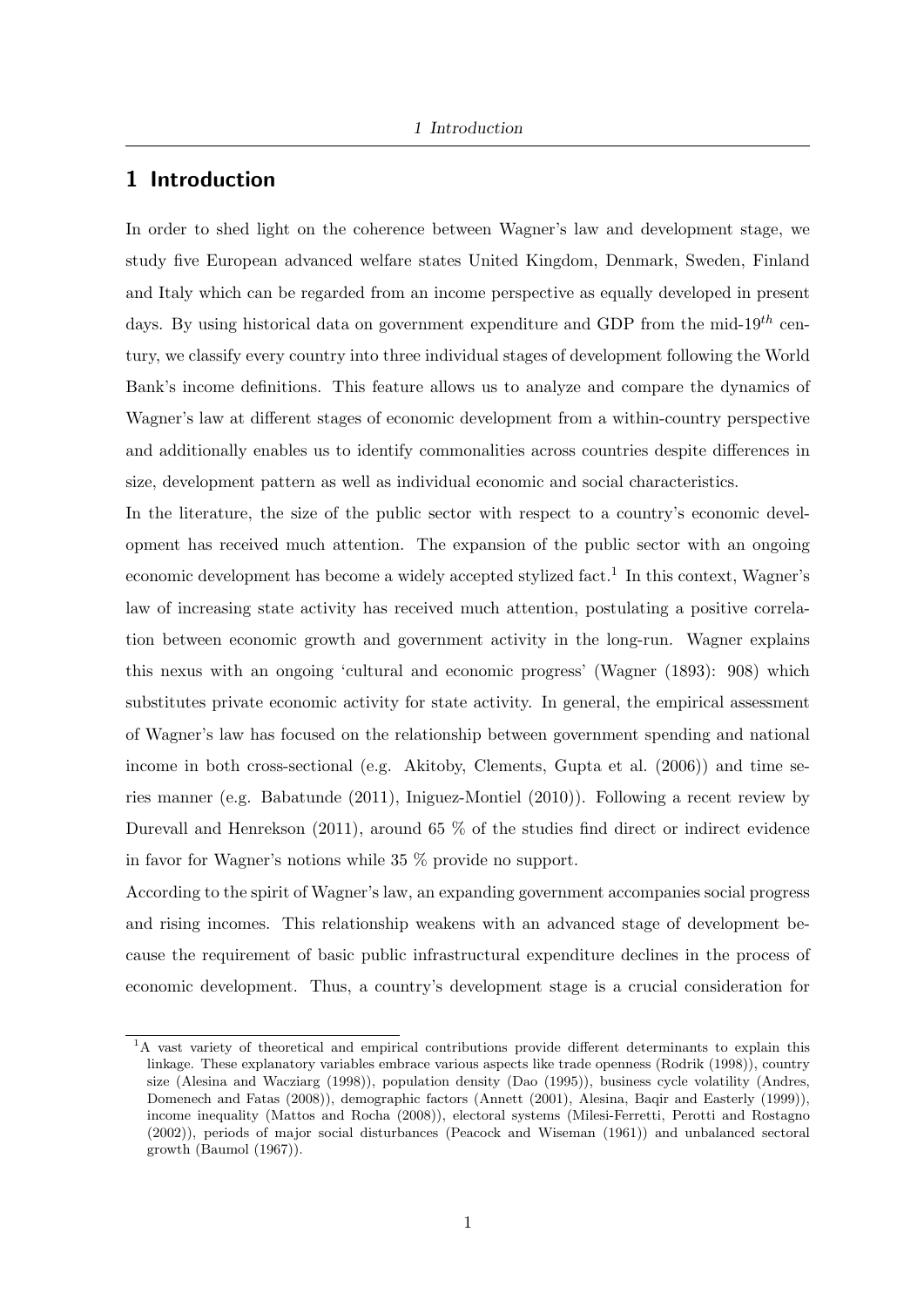the validity of Wagner's law. The vast majority of studies focus either on emerging or industrialized countries in order to issue a statement about the coherence between development level and Wagner's law (e.g. Chang (2002)). However, the interpretation results in certain difficulties because the ex-post comparability between less and high developed countries from a within-country perspective is limited. In addition, many of the low and middle income countries under review do not satisfy the requirements of Wagner's definition of a 'culture and welfare state'.<sup>2</sup>

To test the hypothesis of a long-run relationship between income and government spending which is in line with Wagner's interpretation that there is not necessarily a cause and effect relationship between the variables, we employ cointegration analysis suggested by Johansen (1988) and Johansen and Juselius (1990). To hedge against structural breaks in the data series, we additionally exercise the Johansen, Mosconi and Nielsen (2000) cointegration procedure allowing for a maximum of two structural breaks which are endogenously detected by the Bai and Perron (1998) breakpoint test. To subsequently issue a statement about the long-run causal relationship and the adjustment speed of public spending to changes in economic growth, we estimate vector error correction models (VECM) and compare the results throughout countries and development stages.

Our findings exhibit that a long-run equilibrium between public spending and economic growth in the United Kingdom, Sweden, Finland and Italy exists independent of development stage or functional form. Nevertheless, in the case of Denmark, a cointegration relationship was only detected in the second and third development stage. In general, this finding is consistent with Wagner's notion that public expenditures rise with ongoing 'cultural and economic progress' without determining a cause and effect relation between the variables. The subsequent causality results evince that the adjustment speed of expenditure to changes in GDP declines over time. The hypothesis that Wagner's law might have a higher validity during early stages of development turns out to be viable for the United Kingdom, Denmark, Sweden and Finland. In general, the results support the notion that Wagner's law in its pure form may have reached its limit in recent decades.

The paper is organized as follows: Section 2 describes Wagner's law and classifies each country

<sup>2</sup>Wagner postulates the development tendency of the public sector for modern 'constitutional and welfare states' (Wagner (1911): 734). It remains a matter of doubt if developing countries fulfill these characteristics. Studies from Kuznets (1958) and Morris and Adelman (1989) show that there are significant differences between modern states around the  $19^{th}$  century and recent developing countries.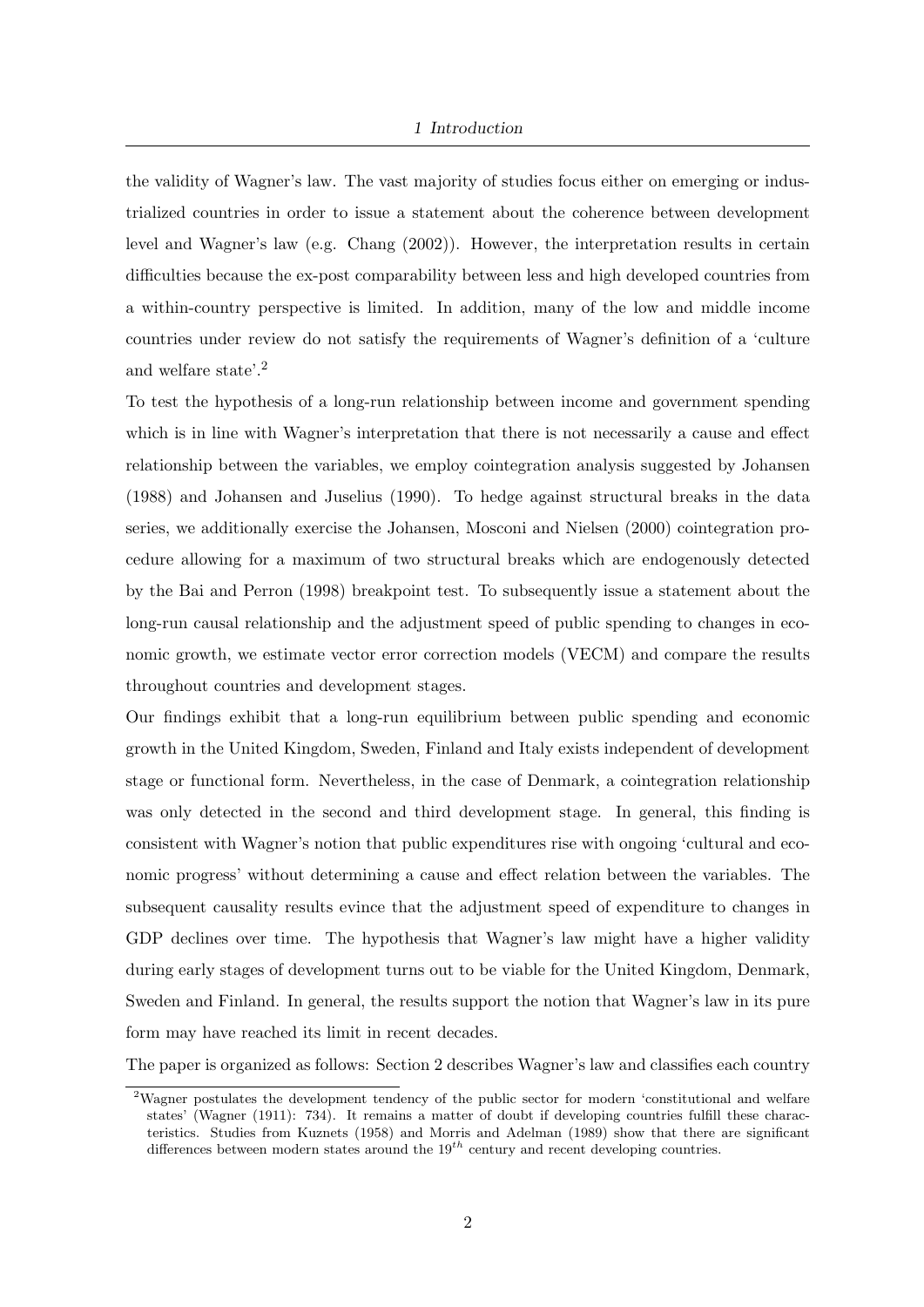into three individual stages of development. The subsequent Section 3 presents the analytic framework and empirical methodology while the results are displayed in Section 4. Section 5 deals with robustness checks and provides some alternative sample estimations. Section 6 concludes.

#### 2 Wagner's Law and Economic Development in the  $20^{th}$  Century

In general, Wagner's formulations constitute three reason for the direct linkage between economic growth and government activity: i) changes in the structure of the economy associated with new social activities of the state, ii) increasing administrative and protective functions substituting private for public actions and iii) increasing control of externalities and welfare aspects. As mentioned by Timm (1961), Wagner's hypothesis was conceived as applicable to countries throughout the 19th century, beginning with the industrial revolution. Although Wagner suggests that his law would be operative as long there exists 'cultural and economic progress', Wagner's substantiations assume that the changing role of governments is contingent on the development stage of the economy; that the public expenditures of well-established welfare states should not react to changes in income in the same manner as in emerging states which have just started to respond to the challenges induced by increasing prosperity. This implies, that according to Wagner's hypothesis the direct linkage between increasing state activity and economic growth might have a higher validity during early stages of development than at a later stage.<sup>3</sup>

In order to shed light on the coherence between Wagner's law and development stage, we analyze five advanced Western European countries which can be regarded from an income perspective as equally developed in present days. Figure 1 shows that the GDP per capita in 2008 for the United Kingdom, Denmark, Sweden and Finland range around 23.742 to 24.621 Geary-Khamis dollars. Only Italy's per capita income exhibits a slightly lower but still comparable value of 19.909 Int\$. Nevertheless, regarding the development process over the last 150 years, all countries reveal individual patterns especially during the late 19th century. In 1850, the United Kingdom, mother country of industrial revolution, states a per capita

<sup>3</sup>A recent study by Lamartina and Zaghini (2011) embracing 23 OECD countries supports this view. The authors find that the correlation between government activity and economic growth is higher in countries with lower per-capita GDP, suggesting that the catching-up period is characterized by a stronger development of government activity with respect to economies in a more advanced state.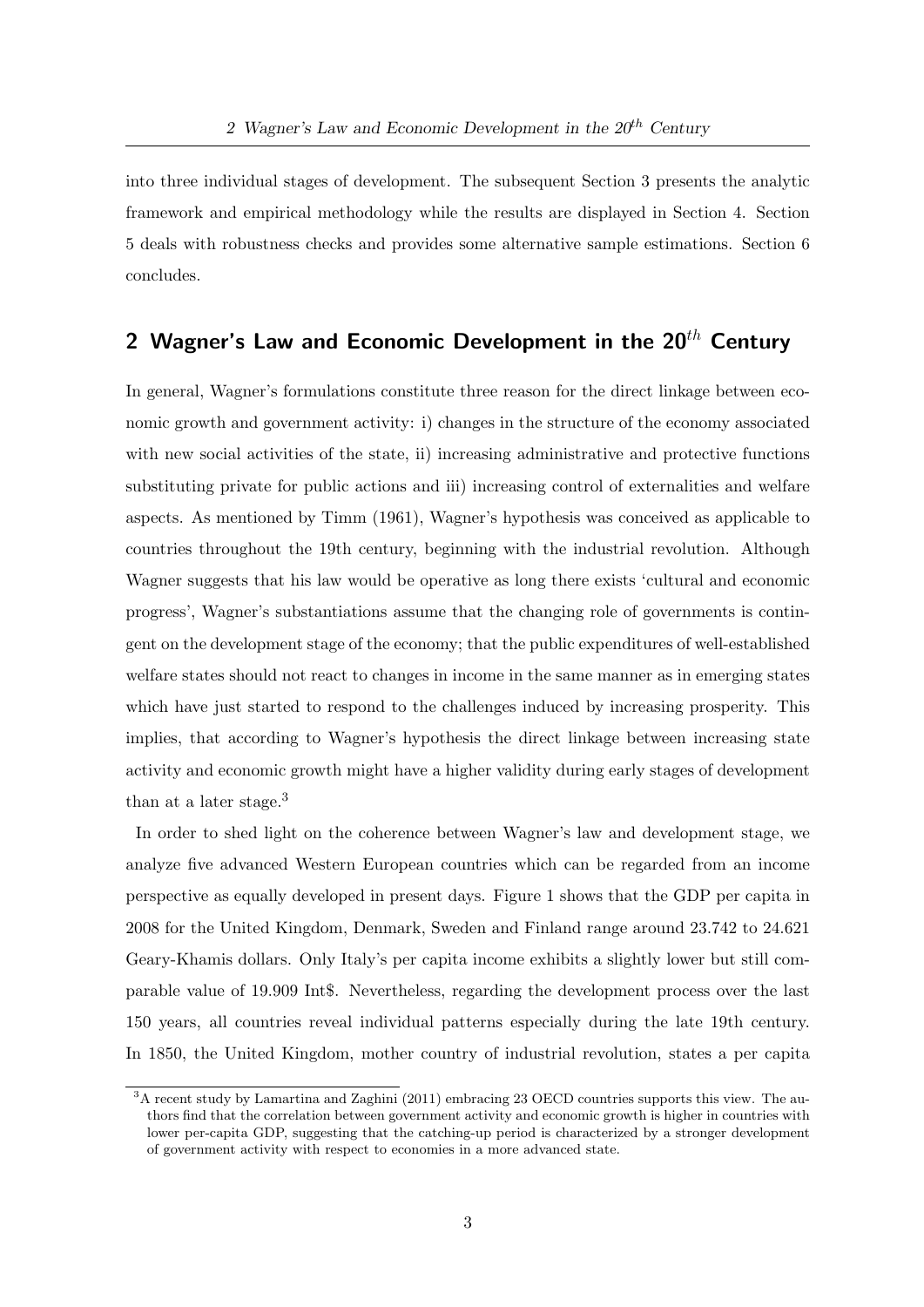

Figure 1: Development of GDP per capita in 1990 International Geary-Khamis dollars

Source: Groningen Growth & Development Centre, June 2012.

Note: The graph displays the development of gross domestic product per capita from 1850 to 2008 (measured in 1990 International Geary-Khamis dollars). The horizontal lines divide the data set into three stages of economic development: Lower middle income (less than 3.500 Int\$), upper middle income (3.500 - 12.000 Int\$) and high income (more than 12.000  $Int\$$ ).

income of 2.230 Int\$, which is more than twice as high as in Finland (911 Int\$) and Sweden (1.019 Int\$).

In order to provide comparable development stages throughout the countries, we define three development stages based on the World Bank's income group definitions. The first stage is defined as a 'lower middle income stage' covering GDP per-capita with less than 3.500 Int\$. Figure 1 depicts that the United Kingdom is the first country which hits this threshold in 1885 followed by Denmark in 1908, Sweden in 1925, Finland in 1937 and Italy in 1939.<sup>4</sup> The second development stage is classified as an 'upper middle income stage' embracing per capita GDP between 3.500 and 12.000 Int\$. Compared to the first stage, it can be seen that during this stage the per capita income of all countries converged. Denmark and Sweden reach the upper mark in 1968, followed by the United Kingdom in 1972, Italy in 1977 and Finland in 1978. The third development stage is defined as a 'high income stage' comprising a GDP per capita income above 12.000 Int\$.<sup>5</sup>

<sup>&</sup>lt;sup>4</sup>It can be argued that Italy's per capita income already reaches the 3.500 Int\$ mark in 1918. However, the post-World War I periods caused long-term stagnating income growth. Hence, the 3.500 Int\$ boundary was technically first reached in 1939. Nevertheless, this has no effect on the subsequent results.

<sup>5</sup>Our classifications slightly differ from the World Bank income definitions of 2010 in order to provide sufficiently large sample sizes in every development stage.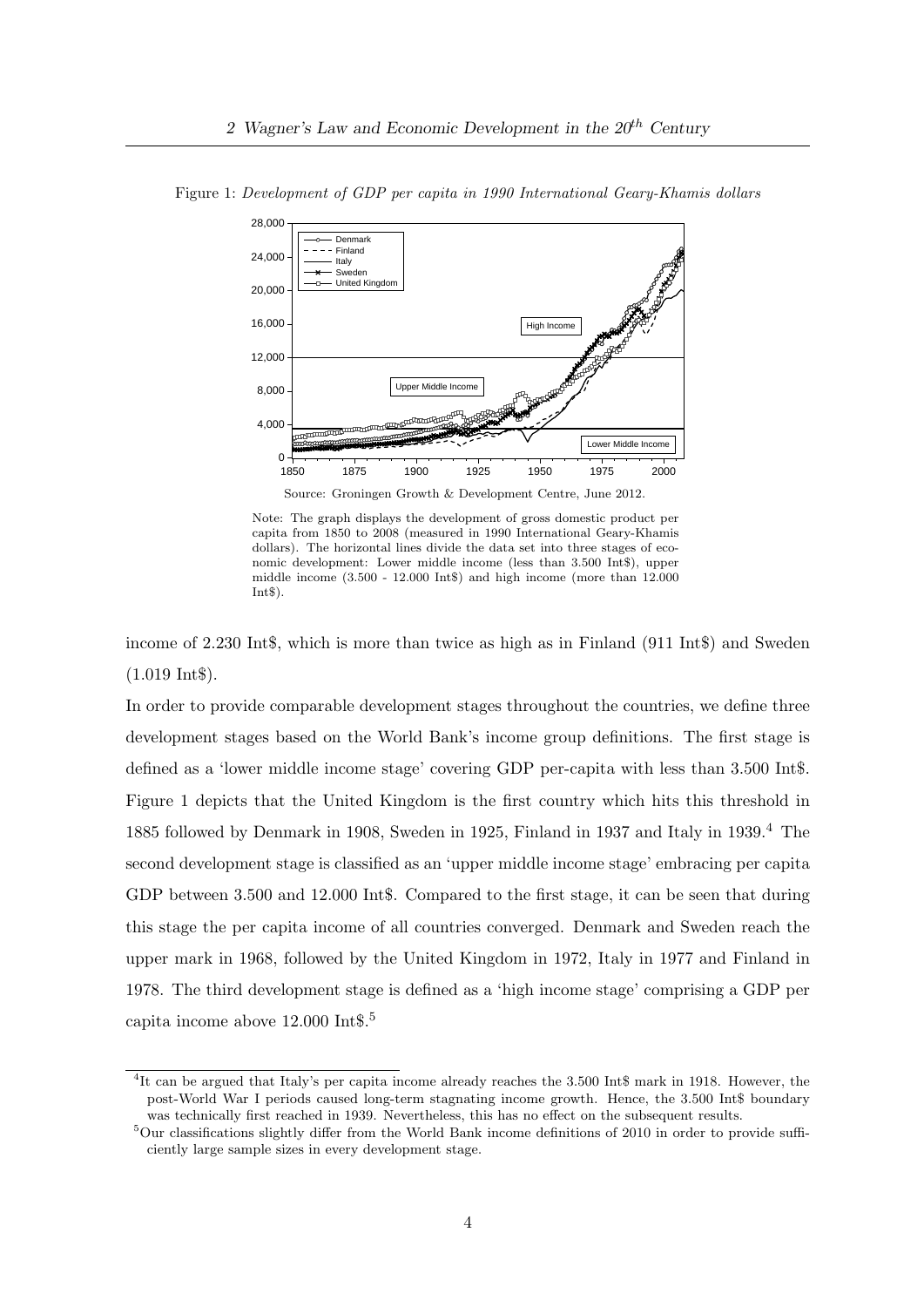Figure 2 gives a broad historical overview about the development of gross domestic product



Figure 2: Development of GDP and central government expenditure

Note: The graph displays the logs of gross domestic product (GDP) and central government expenditure (EXP) for the United Kingdom, Denmark, Sweden, Finland and Italy. The shaded areas highlight the development stages: lower middle income (less than 3.500 Int\$ per capita income), upper middle income (between 3.500 and 12.000 Int\$ per capita income) and high income (above 12.000 Int\$ per capita income).

and central government spending throughout these different income stages. Not surprisingly, all variables have increased considerably over the whole sample period, however, the amount of increase and the stability of the growth pattern differs clearly between the stages and countries. Additionally, it should be noted that the relationship between government expenditure and economic development has changed between the various subsamples. While during the first income stage, government spending and GDP rose almost equally, the second stage pictures a catching-up process of expenditure towards GDP especially evident in Denmark and Sweden. In the last stage of development, however, it appears as if GDP and expenditure drift slightly apart. Furthermore the spread between nominal GDP and nominal expenditure has narrowed over time. In this regard, periods of major social disturbances (e.g. World War I and II) seem to raise expenditures in relation to GDP to a higher level, which is in line with the displacement effect (see Peacock and Wiseman (1961)).

The dynamics of government spending and GDP are indeed remarkable over the last century. Figure 2 indicates the existing but also changing relationship between government expenditure and economic development throughout the history. Nevertheless, empirical studies focusing on Wagner's law in a historical context are scarce. In general, the few studies avail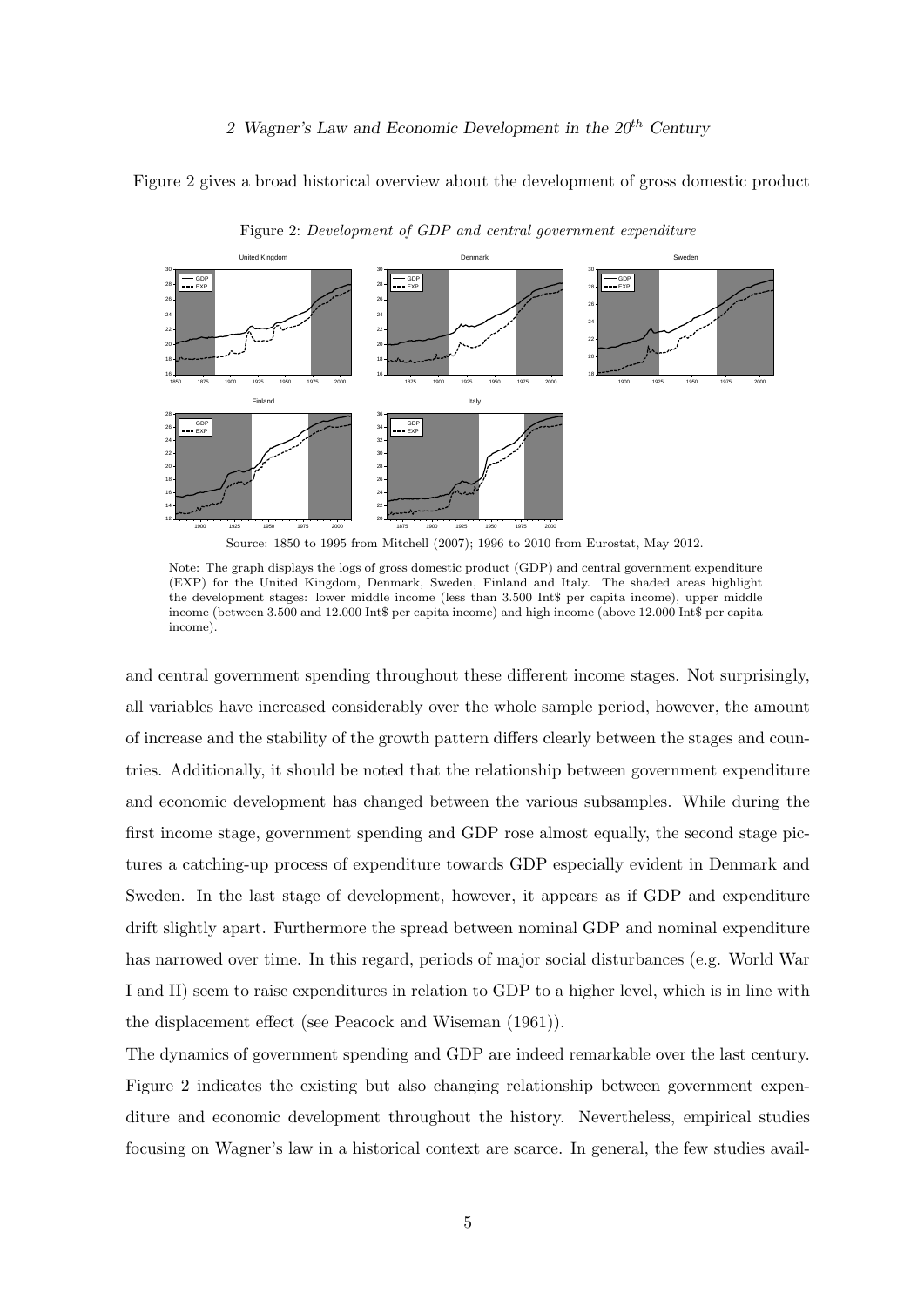able confirm the validity of Wagner's law in early stages of development (Thornton (1999), Oxley (1994)). For the United Kingdom and Sweden, Durevall and Henrekson (2011) detect a cointegration relationship between GDP and public spending some 40 to 50 years preceding World War I and a period of 30 to 35 years after World War II. In more recent times, this relationship only holds if they control for the age structure.

#### 3 Analytic Framework, Data and Empirical Methodology

#### Analytic framework and data

In order to quantify the validity of Wager's law, we concentrate on three - in the literature widespread - functional forms of Wagner's hypothesis which are summarized in table 1.

|         | $\pm$ and $\pm$ and $\pm$ and $\pm$ and $\pm$ and $\pm$ and $\pm$ and $\pm$ and $\pm$ and $\pm$ and $\pm$ and $\pm$ and $\pm$ and $\pm$ and $\pm$ and $\pm$ and $\pm$ and $\pm$ and $\pm$ and $\pm$ and $\pm$ and $\pm$ and $\pm$ and $\pm$ and $\pm$ |                            |
|---------|-------------------------------------------------------------------------------------------------------------------------------------------------------------------------------------------------------------------------------------------------------|----------------------------|
| Version | <b>Functional form</b>                                                                                                                                                                                                                                | Source                     |
|         | $ln(exp) = \alpha + \beta * ln(qdp) + z_t$                                                                                                                                                                                                            | Peacock and Wiseman (1961) |
| 2       | $ln(exp) = \alpha + \beta * ln(qdppc) + z_t$                                                                                                                                                                                                          | Goffman $(1968)$           |
| 3       | $ln(exppc) = \alpha + \beta * ln(qdppc) + z_t$                                                                                                                                                                                                        | Gupta (1967)               |

Table 1: Functional forms of testing Wagner's hypothesis

Note: exp denotes central government expenditure, gdp corresponds to gross domestic product, gdppc signifies gross domestic product per capita and exppc defines central government expenditure per capita.

In an early, classic version, Peacock and Wiseman (1961) model the log of government expenditure in terms of the log of output. Goffman (1968) adopts this version and includes per capita variables in order to control for the development process of the state. Accordingly, Goffman (1968) quantifies government expenditure as a function of per capita output. A related version correcting for the population development can be found by Gupta (1967), who describes the log of per capita government expenditure as a function of the log of per capita output. In general, the literature deals with some additional naive functional forms of Wagner's law (see for example the seminal studies by Mann (1980) as well as Abizadeh and Yousefi (1988)). However, in order to provide a clearly arranged analysis, we confine ourselves to the three well-established versions mentioned above.

In order to investigate the relationship and causality between these pairs of variables throughout different periods of economic development, we use historical data from Mitchell (2007)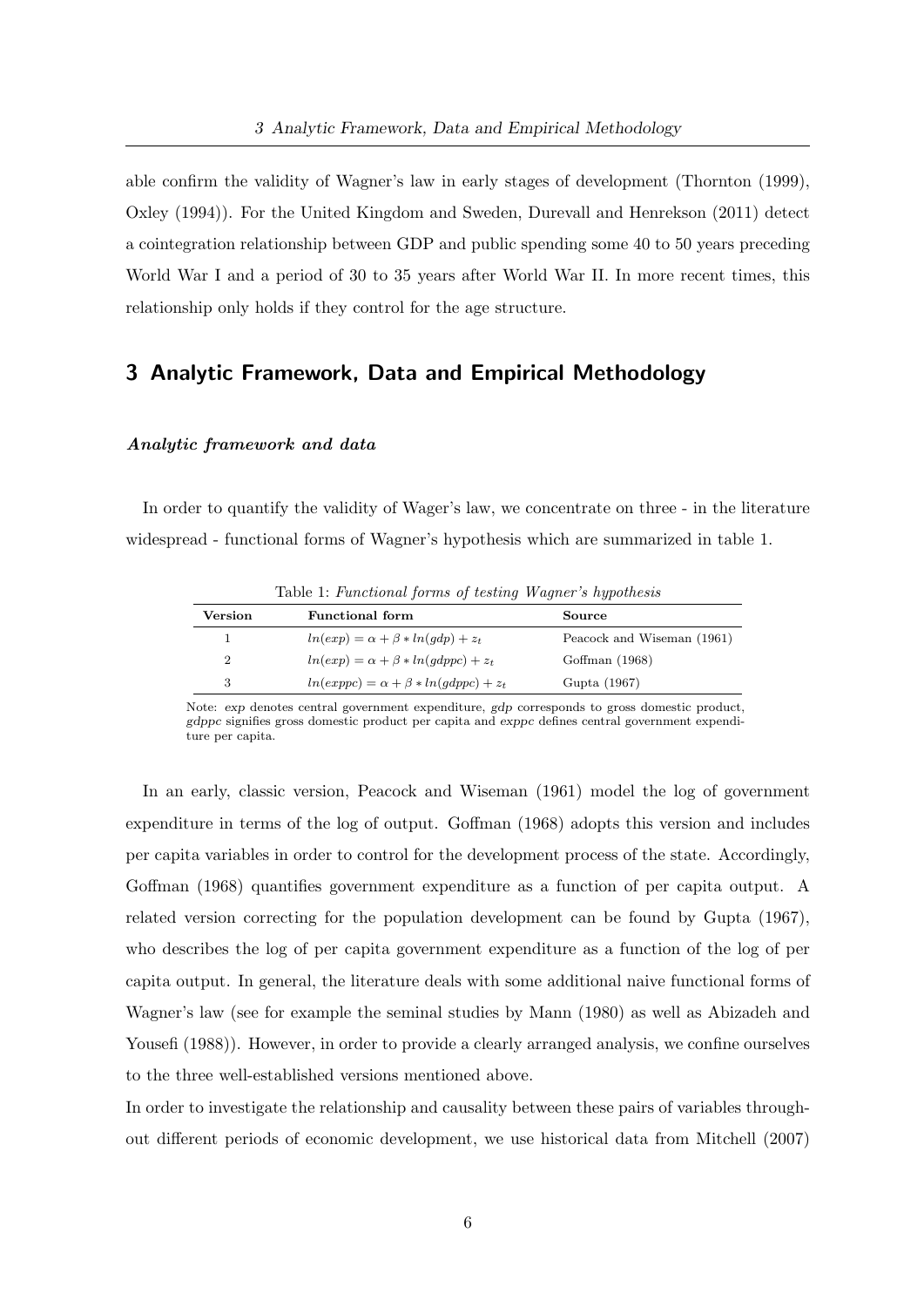who provides data on nominal GNP/GDP and nominal central government expenditure from 1850 to 1995 for the five western European countries Denmark, Finland, Italy, Sweden and the United Kingdom.<sup>6</sup> To capture recent behaviour of government expenditure and economic development, we interpolated the time series by using data from Eurostat for the periods 1996 to 2010. Data on the total population are taken from the Groningen Growth & Development Centre.<sup>7</sup>

#### Testing for a long-run relationship

To analyze the existence of a long-run equilibrium relationship among government expenditure and GDP, we initially apply the VAR-based cointegration procedure developed by Johansen (1988) and Johansen and Juselius (1990). The approach of testing for a cointegration vector relies on a first-difference VAR of order p:

$$
\Delta y_t = \Pi y_{t-1} + \sum_{i=1}^{p-1} \Gamma_i \Delta y_{t-1} + C x_t + \epsilon_t \tag{1}
$$

where  $y_t$  represents a vector of non-stationary I(1) variables containing GDP and expenditure in version 1, expenditure and GDP per capita in version 2 and expenditure per capita and GDP per capita in version 3. The vector  $X_t$  contains deterministic variables and  $\epsilon_t$  normally distributed random error terms.

The cointegration results are very sensitive to the deterministic trend assumption and the choice of the order p in equation (1). According to the data of expenditure and GDP available, it can be seen that the time series follow a linear trend in the log level data. Therefore, as suggested by Franses (2001), our test specification allows for a linear trend in the level data and a constant in the cointegration space  $(H_1(r) = \Pi y_{t-1} + Bx_t = \alpha(\beta' y_{t-1} + \rho_0) +$  $\alpha_{\perp}\gamma_0$ ). To additionally include a case where an individual series might be trend-stationary,

<sup>6</sup>Wagner's original definition of government includes local government units as well as public enterprises. However, as mentioned by Timm (1961), Wagner's law was meant to be valid for every public sub-sector. Despite the decentralization process of government activities, the central government is still the most important sub-sector in terms of expenditure for services of defense, law and order, welfare and general structural changes. Therefore, from an historical perspective the expansion of the central government probably reflects best the traditional government services, which is in line with Wager's hypothesis.

<sup>7</sup>Historical data is always exposed to criticism concerning data quality. Nevertheless, historical data provided by Mitchell has been used in a number of earlier studies (e.g., Easterly (2007), Eloranta (2007), Gollin, Parente and Rogerson (2004), Thornton (1999), Rousseau and Wachtel (1998)).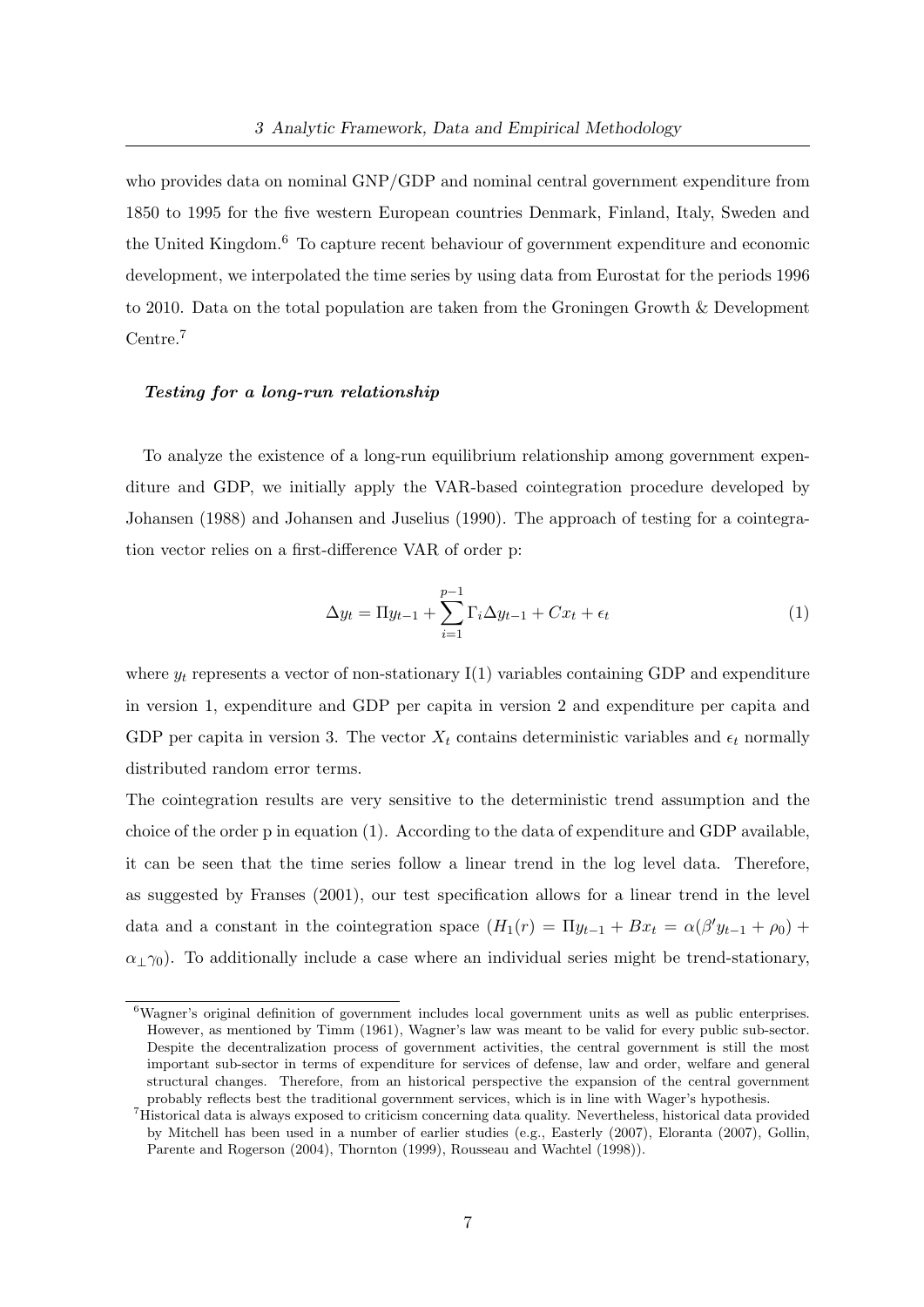we also apply the Johansen test specification allowing for a constant and a trend in the cointegration space  $(H^*(r) = \Pi y_{t-1} + Bx_t = \alpha(\beta' y_{t-1} + \rho_0 + \rho_1 t) + \alpha_\perp \gamma_0$ .<sup>8</sup> The optimal lag length in the test specifications were chosen by the Schwarz information criterion. To obviate spurious cointegration, the lag length of the VAR was successively enhanced to remove all serial correlation from the data considering a maximum of 5 lags in each sample.

To test for the number of cointegration vectors Johansen (1988) and Johansen and Juselius (1990) propose two maximum likelihood test statistics  $(L_{Eigen} \text{ and } L_{Trace})$ : the bivariate case of  $L_{Eigen}$ , where the null hypothesis of r cointegrating vectors is tested against the alternative of  $r + 1$  cointegrating vectors and the bivariate case of  $L_{Trace}$ , where the null hypothesis is tested in a way that there are at most r cointegration vectors in the system against its general alternative. The test statistics measuring the reduced rank of the  $\pi$  matrix are computed by

$$
L_{Eigen} = -T \cdot ln(1 - \hat{\lambda}_{r+1}) \quad \text{and} \quad L_{Trace} = -T \sum_{i=r+1}^{p-2} ln(1 - \hat{\lambda}_i)
$$

where T is the sample size and  $\hat{\lambda}_{r+1},...,\hat{\lambda}_n$  are the smallest characteristic roots.<sup>9</sup>

#### Testing for a long-run relationship considering structural breaks

The characteristics of historical time series covering data of major social disturbances (World War I and II, Great Depression etc.) make the conventional cointegration procedure particularly vulnerable to a non-rejection of the no cointegration hypothesis, although the true data generation process of the variables share a common stochastic trend. In order to account for possible structural breaks and regime shifts in the cointegration analysis, we enhance the basic Johansen testing procedure allowing for multiple structural breaks at unknown time.

According to Johansen et al. (2000) the first-difference VAR can be rewritten as q equations assuming that the data contains  $q - 1$  breaks. By introducing dummy variables equation (1)

<sup>8</sup>As outlined by Franses (2001), this specification seems to be the most important case for practical purposes.  ${}^{9}$ Lütkepohl, Saikkonen and Trenkler (2001) found that the local power of corresponding maximum eigenvalue and trace tests is very similar. In small samples, however, the trace test tends to have superior power. Yet, the authors recommend applying both tests simultaneously in empirical works.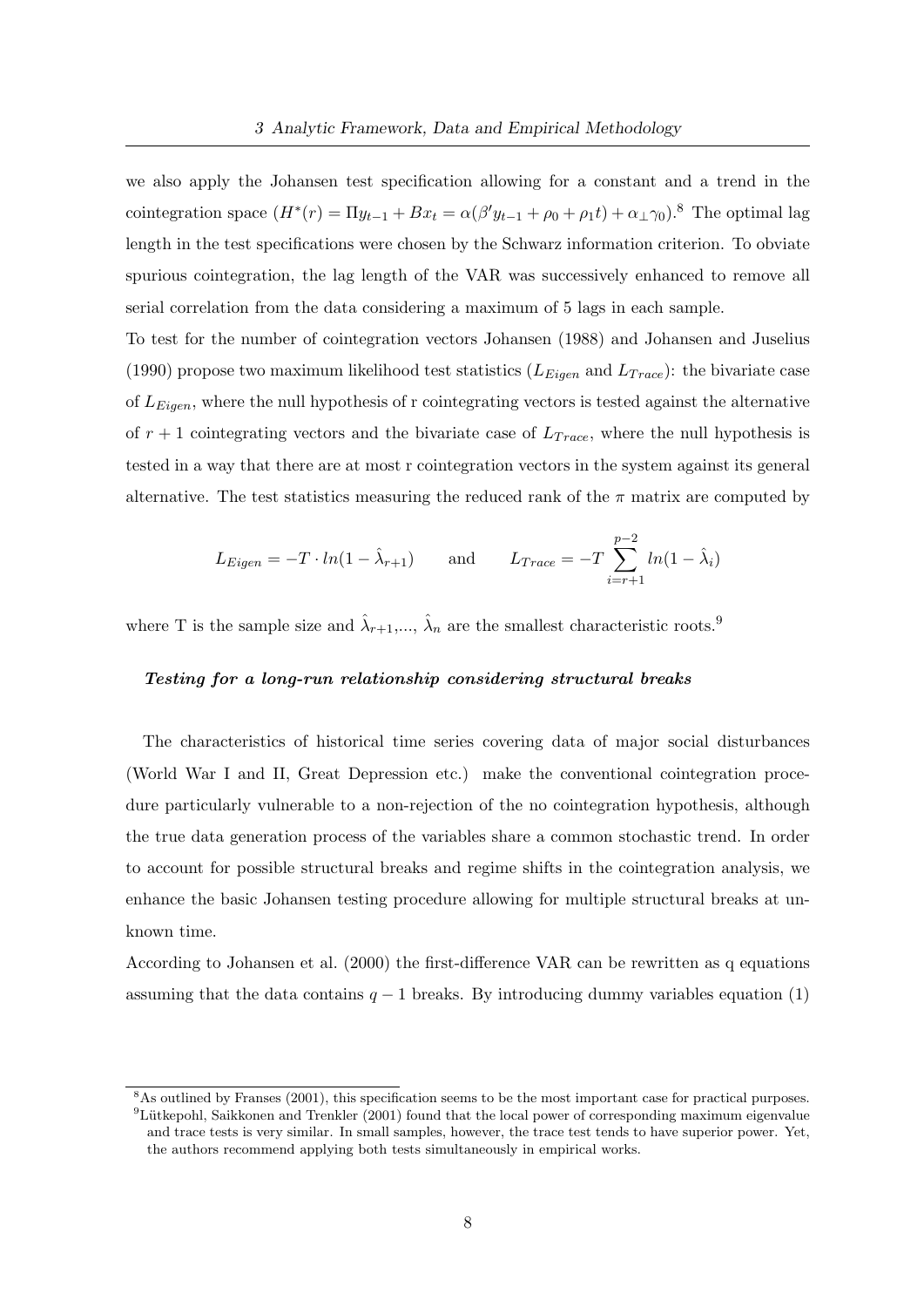can be rearranged as follows:

$$
\Delta y_t = \alpha \left(\begin{matrix} \beta \\ \gamma \end{matrix}\right)' \left(\begin{matrix} y_{t-1} \\ t \cdot E_t \end{matrix}\right) + \mu \cdot E_t + \sum_{i=1}^{p-1} \Gamma_i \Delta y_{t-1} + \sum_{i=0}^{k-1} \sum_{j=2}^q \Theta_{j,i} D_{j,t-i} + \epsilon_t \tag{2}
$$

with  $j = 1, ..., q$  and the defined matrices  $E_t = (E_{1,t}, ... E_{q,t})'$ ,  $\mu = (\mu_1, ... \mu_q)$  and  $\gamma =$  $(\gamma'_1, ..., \gamma'_q)'$  of dimension  $(q \times 1)$ ,  $(p \times q)$ ,  $(q \times r)$ , respectively. The  $q-1$  intervention dummies are defined as  $D_{j,t} = 1$  given the notation  $t = T_{j-1}$  for all  $j = 2, ..., q$ .  $D_{j,t-i}$  is an indicator function for the i-th observation in the j-th period. Furthermore, the effective sample of the j-th period is defined as  $E_{j,t} = \sum_{i=k+1}^{T_j - T_{j-1}} D_{j,t} = 1$  for  $T_{j-1} + k + 1 \le t \le T_j$ with k determining the order of the vector autoregressive model.<sup>10</sup>

The likelihood ratio test statistics remain unchanged while the computation of the critical values depend on the number of non-stationary relations and the location of the break points (see Johansen et al. (2000)). As with the basic cointegration procedure, we again assume that some or all of the time series follow a trending pattern in levels. Under this condition, we consider two different models of structural breaks: 1) breaks in level only, which are restricted to the error correction term and 2) breaks in level and trend jointly (regime shift) while the trend shifts are restricted to the error correction term and the level shifts are unrestricted in the model.

In order to locate possible structural breaks, we apply the multiple structural breakpoint test developed by Bai and Perron (1998). The intuition behind this testing procedure is an algorithm that searches all possible sets of breaks and calculates a goodness-of-fit measure for each number. By implementing a sequential SupF testing procedure, the null of l breaks is tested against the alternative of  $l + 1$  breaks. The number of break dates selected is the number associated with the overall minimum error sum of squares.<sup>11</sup> The model specification to test for parameter instability in the various variables of expenditure and GDP follows an AR(p) process including a constant. In order to guarantee sufficiently large subsamples, the trimming parameter was set to 0.3 allowing for a maximum of two possible breaks in each analyzed sample.

 $10<sub>A</sub>$  detailed theoretical as well as practical application of the Johansen et al. (2000) procedure is provided by Joyeux (2007).

 $11$ For a detailed and formal presentation of the Bai-Perron framework see Bai and Perron (1998) and Bai and Perron (2003).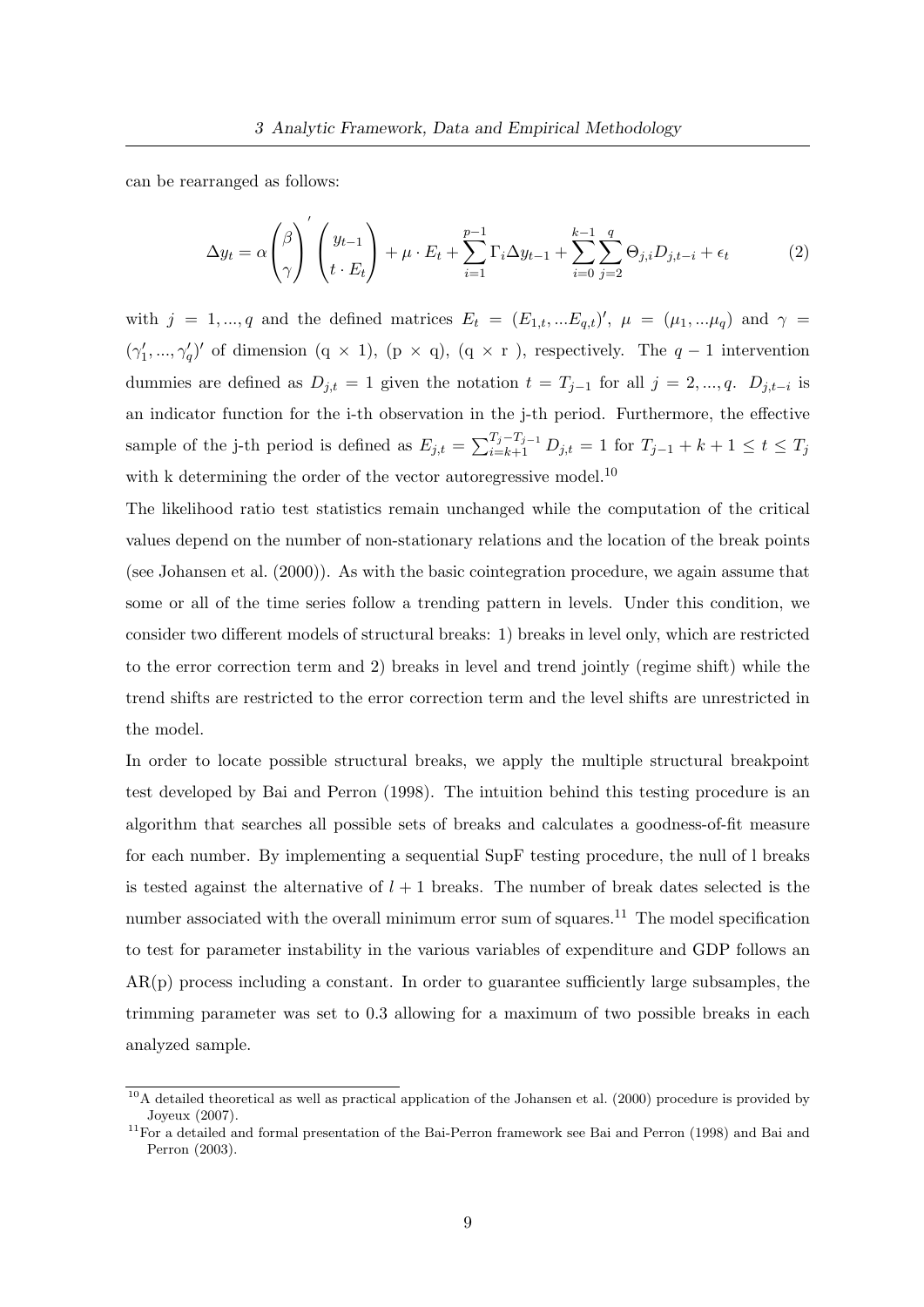#### A VECM approach to test for long-run causality

The model used to test for long-run causality in each subsample is expressed as a restricted VAR in terms of an error correction model:

$$
\Delta ln(g)_t = c_{1t} + \sum_{i=1}^p \varphi_{1i} \Delta ln(g)_{t-i} + \sum_{i=1}^p \vartheta_{1i} \Delta ln(y)_{t-i} + \gamma_1 [ln(g)_{t-1} - \beta_1 \cdot ln(y)_{t-1} + \alpha_1] + \epsilon_{1t} \tag{3}
$$

$$
\Delta ln(y)_t = c_{2t} + \sum_{i=1}^p \varphi_{2i} \Delta ln(g)_{t-i} + \sum_{i=1}^p \vartheta_{2i} \Delta ln(y)_{t-i} + \gamma_2 [ln(y)_{t-1} - \beta_2 \cdot ln(g)_{t-1} + \alpha_2] + \epsilon_{2t} \tag{4}
$$

where g and y are defined according to the analytic framework as before. Because of the cointegration relationship, at least one of the variables has to significantly adjust to deviations from the long-run equilibrium which is captured by  $\gamma_i$ . The parameter describes the speed of adjustment back to the equilibrium and measures the proportion of last period's equilibrium error that is corrected for. Thus, in equation (3) and (4), the VECM allows for the ascertainment that g granger-causes y or vice-versa as long as the corresponding error correction term  $\gamma_i$  carries a statistically significant coefficient, even if all other coefficients are not jointly significant (see Granger (1988)). The verification of the law is given if significant causality is running from economic growth to government activity. The magnitude of the adjustment parameter  $\gamma_i$  contains information about the capacity of countries to absorb exogenous shocks in different development stages and holds information about the reaction of expenditure to changes in GDP.<sup>12</sup>

As the causality tests are known to be very sensitive to the lag length, in a first step, the amount of the regressors included in the VECM are determined by using Schwartz information criteria. Then subsequently, to remove autocorrelation, we expand the order of the VECM until the Ljung-Box test statistics are insignificant at all lags. Because the time series cover different historical epochs and are split into different samples, the data exhibits individual clustered episodes of relatively high variance. In order to account for cross-equation heteroskedasticity, we employ weighted least squares to sustain consistent and asymptotically

<sup>12</sup>As mentioned by Granger (1969), VAR-based models are only valid to test for causality if instantaneous causality can be excluded theoretically. Wagner's law infers that government expenditure reacts to a change of income in the long-run driven by a changing demand for public goods as a result of increasing prosperity. Thus, it can be assumed that a response of government spending to changes in national income does not appear in the same period, but is delayed by some periods.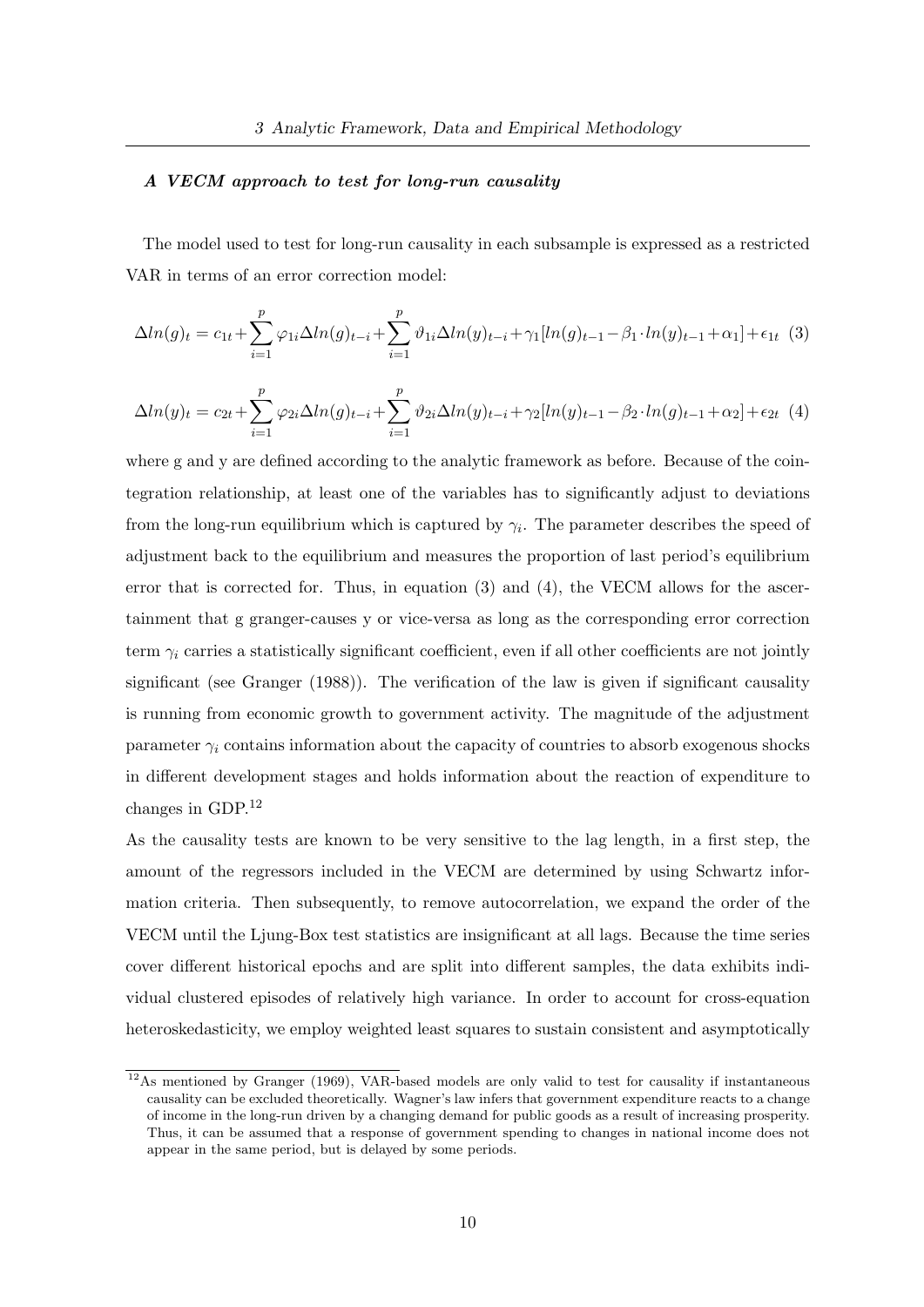efficient estimates.<sup>13</sup>

#### 4 Estimation Results

#### Long-run equilibrium

Because the Johansen cointegration procedure requires the use of difference stationary variables, we start our empirical analysis by testing the unit-root properties applying the Philipps-Perron test (PP) for which the null hypothesis is non-stationarity and the Kwiatkowski-Phililips-Schmidt-Shin Test (KPSS) for which the null is stationarity in levels and first differences of the logarithmized variables. The lag length for the PP and for the KPSS test is selected based on Newey-West bandwidth using Bartlett Kernel. In general, the test-statistics indicate that all data series in the full sample as well as in the first and second development stage can be treated as integrated of order one. Only expenditure per capita (exppc) in Denmark during the first development stage seems to be stationary in levels. Furthermore, as a consequence of the log transformation, the unit-root tests in the third stage of development depict only level stationary data. Therefore, in order to test for the cointegration relationship in the latest subsample, we use non transformed level data of all variables. In this case, the data is also integrated of order one. Details about the test specifications and results can be found in table A-1 in Appendix A.

Once the unit-root properties of all variables have been ascertained, the question arises of whether there exists a long-run equilibrium relationship between the variables in different stages of development. Table 2 displays a general overview of all pairs of variables in different subsamples where at least one test statistic rejected the null of no cointegration at least at a 10 percent level.<sup>14</sup> The results are based on the Johansen cointegration as well as Johansen cointegration test with structural breaks. The subsequent detailed test statistics as well as determined break points are presented in table B-1, table B-2, table B-3, table B-4, table

<sup>&</sup>lt;sup>13</sup>The equation weights are the inverses of the estimated equation variances, and are derived from unweighted estimation of the parameters of the system (see Cragg (1983)).

<sup>&</sup>lt;sup>14</sup>A significant test statistic is based on the assumption that the null hypothesis is true. The Johansen testing procedure tests in the null hypothesis for a no cointegration relationship. Therefore, rejecting no cointegration provides stronger statistical evidence than not rejecting the no cointegration null hypothesis. A significant test statistic yields a stronger statement compared to an insignificant statistic.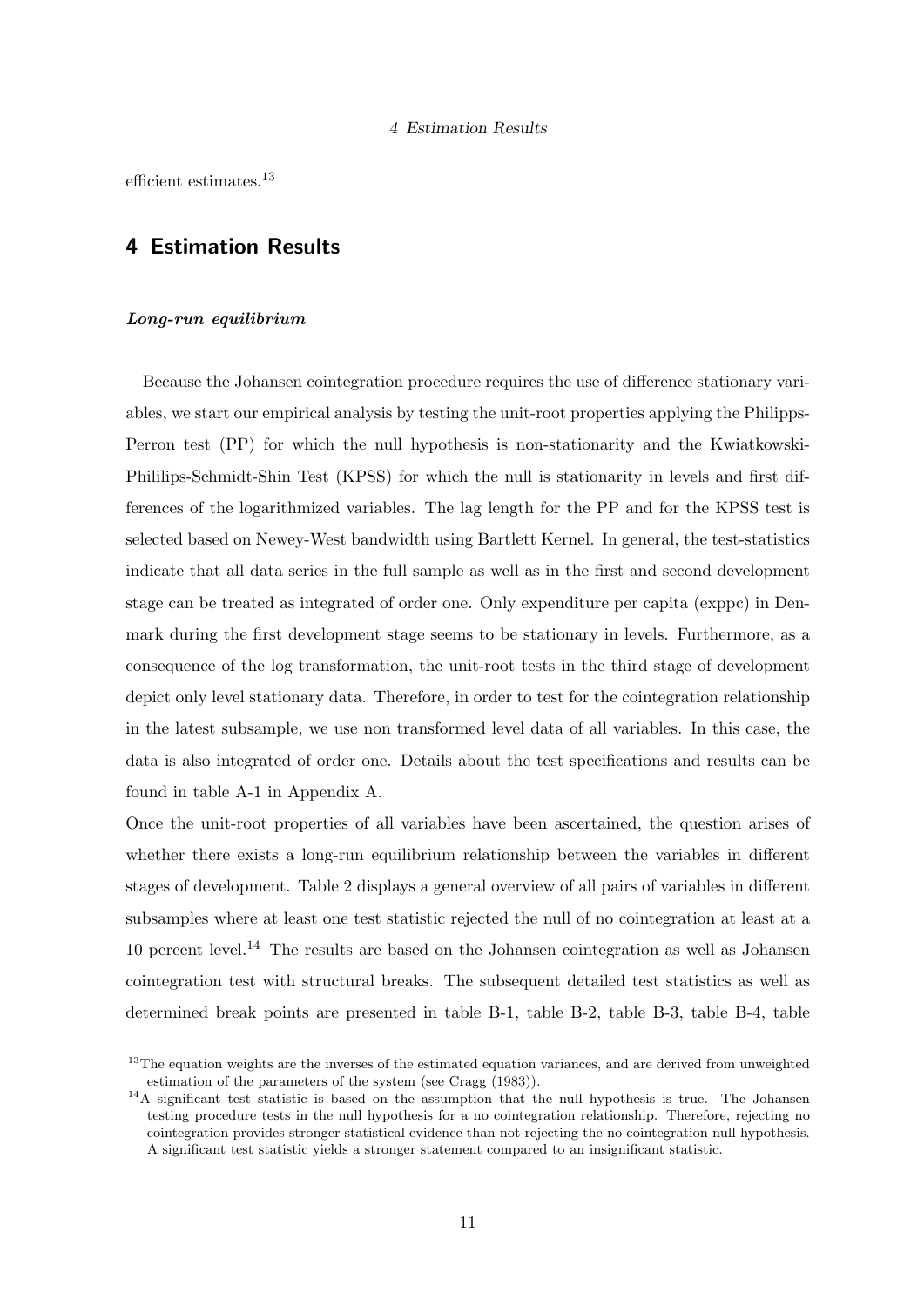B-5, table B-6, table B-7 as well as table B-8 in Appendix B. Since the estimated breakpoint dates of expenditure and GDP are in some cases very close to each other, the depicted test statistics only include the public expenditure breakpoints. Nevertheless, the results are robust considering the GDP breakpoints. In all other cases, the expenditure as well as GDP breakpoints are included.

Due to the integrity of the data in periods of major social disturbances (e.g. World War I and II, Great Depression, Oil crises) and the impact of country specific economic crisis (e.g. Finish and Swedish banking crisis), it is not surprising that during some stages, cointegration is only detected by allowing for structural breaks. As listed in table B-9, the majority of the detected structural breaks by the Bai-Perron procedure coincide with these major economic crises as predicted by Peacock and Wiseman's displacement hypothesis (Henry and Olekalns  $(2010)$ ).

| Country        | Variable        | Full Sample | Stage I | Stage II | Stage $\overline{III}$ |
|----------------|-----------------|-------------|---------|----------|------------------------|
| United Kingdom | exp and gdp     |             |         |          |                        |
|                | exp and gdppc   |             |         |          |                        |
|                | exppc and gdppc |             |         |          | C                      |
| Denmark        | exp and gdp     |             |         |          |                        |
|                | exp and gdppc   |             |         |          |                        |
|                | exppc and gdppc |             |         |          |                        |
| Sweden         | exp and gdp     |             | $\cap$  |          | $\cap$                 |
|                | exp and gdppc   |             |         |          |                        |
|                | exppc and gdppc |             |         |          |                        |
| Finland        | exp and gdp     |             | $\cap$  |          | $\cap$                 |
|                | exp and gdppc   |             |         |          |                        |
|                | exppc and gdppc |             |         |          |                        |
| Italy          | exp and gdp     |             | $\cap$  | N        | $\cap$                 |
|                | exp and gdppc   |             |         |          |                        |
|                | exppc and gdppc |             |         |          |                        |

Table 2: Cointegration relationships for different development stages

Note: C denotes that a cointegration vector exists between the set of variables. The cointegration results without structural breaks are based upon the trace and maximum eigenvalue tests derived by Johansen (1988) and Johansen and Juselius (1990). The cointegration results with structural breaks are based upon the trace test derived by Johansen et al. (2000).

The cointegration results reveal that public spending in the United Kingdom, Sweden, Finland and Italy is cointegrated with economic growth independent of development stage or functional form. These findings are in line with Wagner's hypothesis and confirm the statement that the public sector and economic growth display a co-movement phenomenon as long there is cultural and economic progress. This relationship is maintained throughout every stage of development and is still valid today. This constant relationship does not hold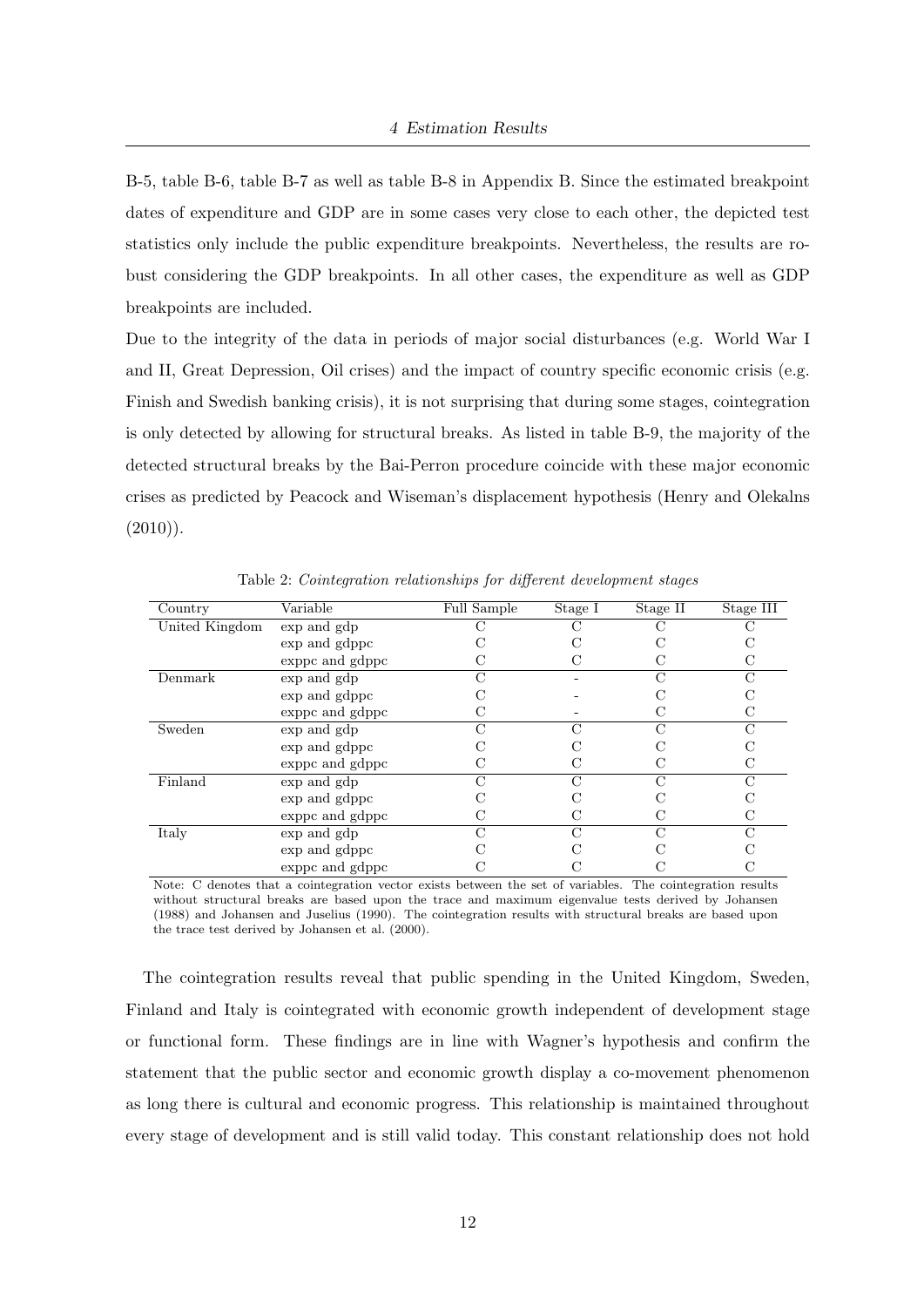for Denmark. In this case, a cointegration relationship for all three versions of Wagner's law was only found in the second and third development stage but not in the first. This is a contradictory finding to the assumption that the relationship between the public sector and economic growth is particularly distinctive during the early stages of development.<sup>15</sup>

#### Long-run causality and adjustment speed

In order to test for long-run causality between the different variables and different country sets, we estimate for every detected cointegration pair a VECM and apply a one-sided t-test on the error correction term. A negative statistically significant adjustment parameter in the VECM with expenditure and expenditure per capita on the left-hand side implies validity of Wagner's hypothesis bespeaking GDP and GDP per capita respectively to be the driving force of government expenditure.<sup>16</sup> Table 3 presents the estimated error correction terms and the results of the one-sided t-test. According to the estimated VECMs and the corresponding error correction terms, at least one of the coefficients is - in every model - statistically significantly smaller than zero, which is a requirement for the various versions of Wagner's law to be cointegrated. Only Denmark does not exhibit a cointegration relationship in the first stage of development, so that a feasible error correction model could not be estimated.

Starting with the full sample results, it can be seen that only the United Kingdom and Denmark have statistically significant error correction terms in the first and third version which are in line with Wagner's law. However, in both countries, the convergence speed of government spending is relatively slow denoting around 11 periods in Denmark and 19 periods in the United Kingdom until half of the disequilibrium is removed. Thus, Wagner's hypothesis that economic growth is a driving force for government expenditure can be rejected at least

<sup>&</sup>lt;sup>15</sup>These results are in accordance with other empirical studies which investigate early stages of industrialization (see Thornton (1999) and Oxley (1994)). Durevall and Henrekson (2011) detect, for Sweden and the United Kingdom, a cointegration relationship between the public sector and economic growth, especially between 1860 and the mid-1970s. Comparable country specific studies on advanced industrialized countries in the post-Bretton Woods era are scarce and provide rather mixed results. While Kolluri, Panik and Wahab (2000) yield support of Wagner's law for Italy and the UK, Durevall and Henrekson (2011) and Chow, Cotsomitis and Kwan (2002) detect only long-run relationships controlling for age structure and money supply, respectively.

<sup>&</sup>lt;sup>16</sup>In general most empirical studies only interpret unidirectional causality running from economic growth to public spending as a pure statistically confirmation of Wagner's law (see e.g. Magazzino (2012)). Yet, if there is a bi-directional causal relationship, then an increase in expenditure may influence GDP, where as an increase in GDP may induce public spending. Despite this feedback effect between the variables, Wagner's law is still valid as long as the expenditure adjustment coefficient is sufficiently large.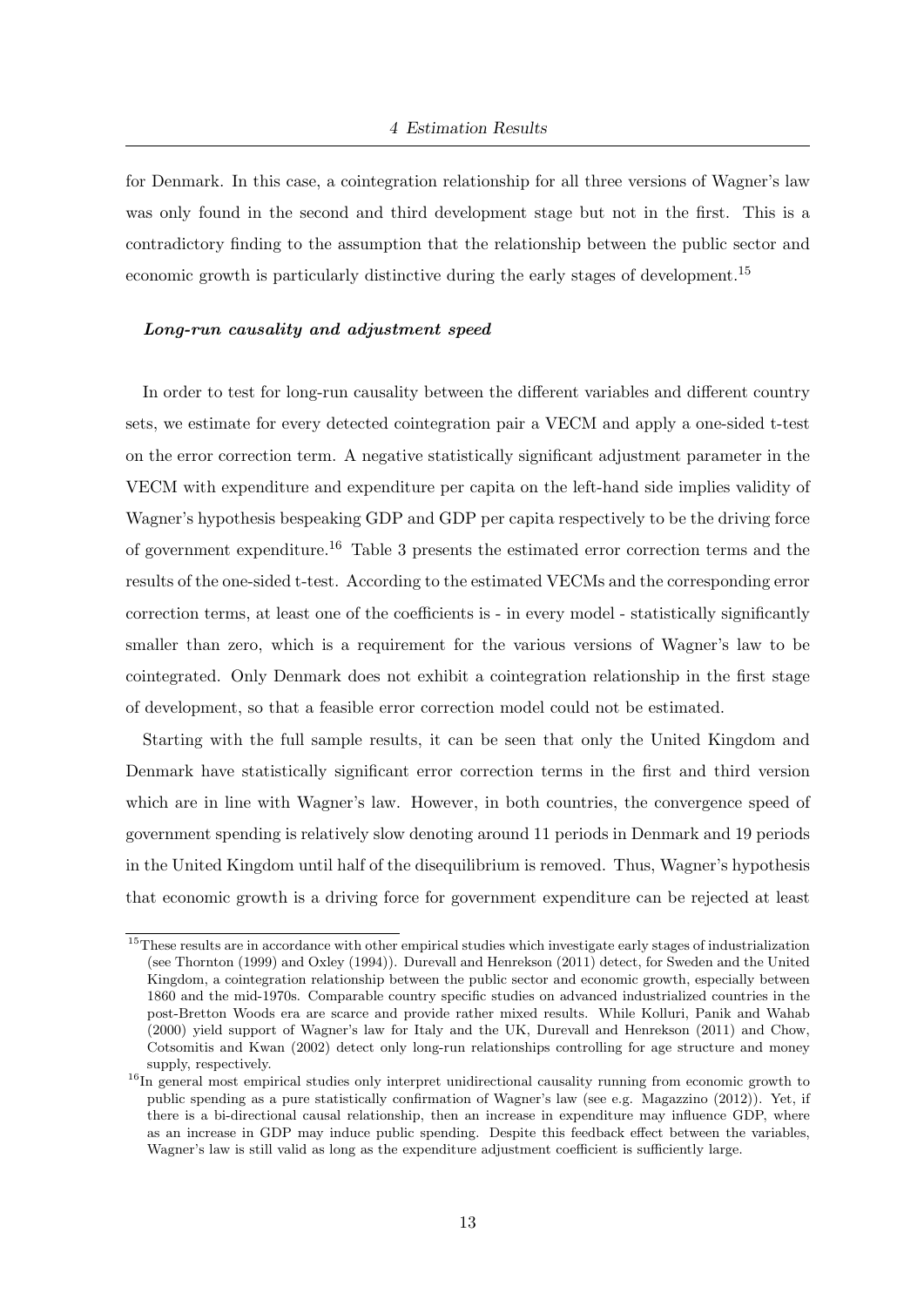|         |                 |             | Full Sample |             | Stage I     |             | Stage II    |             | Stage III   |
|---------|-----------------|-------------|-------------|-------------|-------------|-------------|-------------|-------------|-------------|
| Country | G and Y         | $Y \to G$   | $G \to Y$   | $Y \to G$   | $G \to Y$   | $Y\to G$    | $G \to Y$   | $Y \to G$   | $G \to Y$   |
| UK      | exp and gdp     | $-0.042*$   | $-0.016*$   | $-0.437***$ | 0.022       | $-0.089**$  | $-0.0152$   | 0.055       | $-0.101***$ |
|         |                 | $(-1.769)$  | $(-1.629)$  | $(-3.574)$  | (1.876)     | $(-2.350)$  | $(-1.131)$  | (2.767)     | $(-4.789)$  |
|         | exp and gdppc   | $-0.015$    | $-0.017**$  | $-0.339***$ | 0.002       | $-0.057**$  | $-0.021**$  | 0.064       | $-0.115***$ |
|         |                 | $(-0.823)$  | $(-2.267)$  | $(-2.875)$  | (2.336)     | $(-1.679)$  | $(-1.926)$  | (2.774)     | $(-4.883)$  |
|         | exppc and gdppc | $-0.035*$   | $-0.018*$   | $-0.535***$ | $-0.053**$  | $-0.071**$  | $-0.019**$  | 0.051       | $-0.098***$ |
|         |                 | $(-1.472)$  | $(-1.948)$  | $(-4.428)$  | $(-2.176)$  | $(-1.965)$  | $(-1.678)$  | (2.839)     | $(-4.842)$  |
| Denmark | exp and gdp     | $-0.078***$ | $-0.002$    |             |             | $-0.358***$ | $-0.059$    | $-0.021***$ | $-0.001$    |
|         |                 | $(-2.560)$  | $(-0.157)$  |             |             | $(-2.977)$  | $(-0.680)$  | $(-3.655)$  | $(-0.251)$  |
|         | exp and gdppc   | $-0.048$    | $-0.066***$ |             |             | $-0.487***$ | $-0.197**$  | $-0.008***$ | $-0.003$    |
|         |                 | $(-1.174)$  | $(-3.021)$  |             |             | $(-3.547)$  | $(-1.691)$  | $(-3.666)$  | $(-0.337)$  |
|         | exppc and gdppc | $-0.078**$  | $-0.015$    |             |             | $-0.381***$ | $-0.115*$   | $-0.017***$ | $-0.001$    |
|         |                 | $(-2.286)$  | $(-0.865)$  |             |             | $(-3.253)$  | $(-1.307)$  | $(-3.671)$  | $(-0.179)$  |
| Sweden  | exp and gdp     | $-0.034$    | $-0.083***$ | $-1.554***$ | 0.338       | $-0.111*$   | $-0.085***$ | $-0.052$    | $-0.188***$ |
|         |                 | (0.054)     | $(-3.681)$  | $(-4.886)$  | (2.156)     | $(-1.508)$  | $(-2.741)$  | $(-0.694)$  | $(-4.045)$  |
|         | exp and gdppc   | $-0.006$    | $-0.073***$ | $-1.595***$ | 0.164       | $-0.107*$   | $-0.092***$ | $-0.058$    | $-0.209***$ |
|         |                 | $(-0.121)$  | $(-3.820)$  | $(-3.054)$  | (0.608)     | $(-1.468)$  | $(-2.687)$  | $(-0.707)$  | $(-4.219)$  |
|         | exppc and gdppc | $-0.027$    | $-0.081***$ | $-1.592***$ | 0.364       | $-0.114*$   | $-0.081***$ | $-0.054$    | $-0.191***$ |
|         |                 | $(-0.524)$  | $(-3.774)$  | $(-3.388)$  | (1.667)     | $(-1.566)$  | $(-2.577)$  | $(-0.688)$  | $(-4.079)$  |
| Finland | exp and gdp     | $-0.068$    | $-0.090***$ | $-0.349***$ | $-0.153**$  | $-0.194*$   | $-0.228***$ | $-0.089***$ | 0.012       |
|         |                 | $(-1.101)$  | $(-3.098)$  | $(-2.639)$  | $(-2.062)$  | $(-1.365)$  | $(-3.957)$  | $(-3.110)$  | (3.316)     |
|         | exp and gdppc   | $-0.024$    | $-0.089***$ | $-0.153*$   | $-0.161***$ | $-0.195*$   | $-0.237***$ | $-0.141***$ | 0.044       |
|         |                 | $(-0.452)$  | $(-3.254)$  | $(-1.456)$  | $(-2.613)$  | $(-1.367)$  | $(-3.887)$  | $(-3.258)$  | (3.640)     |
|         | exppc and gdppc | $-0.066$    | $-0.089***$ | $-0.313***$ | $-0.156**$  | $-0.195*$   | $-0.233***$ | $-0.138***$ | 0.039       |
|         |                 | $(-1.075)$  | $(-3.058)$  | $(-2.414)$  | $(-2.130)$  | $(-1.359)$  | $(-4.049)$  | $(-3.496)$  | (4.075)     |
| Italy   | exp and gdp     | $-0.042$    | $-0.096***$ | $-0.095$    | $-0.220***$ | 0.289       | $-0.442***$ | $-0.057***$ | $-0.019***$ |
|         |                 | $(-0.801)$  | $(-3.553)$  | $(-0.796)$  | $(-4.739)$  | (3.058)     | $(-6.079)$  | (2.398)     | $(-3.788)$  |
|         | exp and gdppc   | $-0.002$    | $-0.094***$ | $-0.011$    | $-0.232***$ | 0.282       | $-0.412***$ | $-0.073***$ | $-0.009***$ |
|         |                 | $(-0.051)$  | $(-3.839)$  | $(-0.086)$  | $(-4.892)$  | (3.432)     | $(-6.106)$  | $(-2.834)$  | $(-3.346)$  |
|         | exppc and gdppc | $-0.039$    | $-0.097***$ | $-0.077$    | $-0.232***$ | 0.292       | $-0.442***$ | $-0.066***$ | $-0.010***$ |
|         |                 | $(-0.728)$  | $(-3.607)$  | $(-0.635)$  | $(-4.872)$  | (3.103)     | $(-6.075)$  | $(-2.621)$  | $(-3.585)$  |

Table 3: Long-run causality and short-run adjustment

Note: The table displays estimated error correction terms (ect) of corresponding VECMs. The t-statistics are presented in parenthesis. The symbols \*, \*\* and \*\*\* indicate significance at the 10%, 5% and 1% level.

in a time period over the last 150 years. Interestingly, at the same time all countries exhibit significant long-run causality running from public spending to economic growth at least in one functional form. These findings support models of economic growth which suggest a possible long-run relationship between the share of government spending in GDP and the growth rate of per capita real GDP (see e.g. Barro (1990), Devarajan, Swaroop and Zou (1996)). Nevertheless, here too the adjustment coefficients are rather low, questioning the economic significance.

These results provide a nuanced picture when dissecting the full sample of the three stages of income development. Particularly striking is that in the UK, Denmark, Sweden and Finland, the error correction terms running from public spending to economic growth decrease in statistical significance as well as in adjustment speed with an increasing state of development.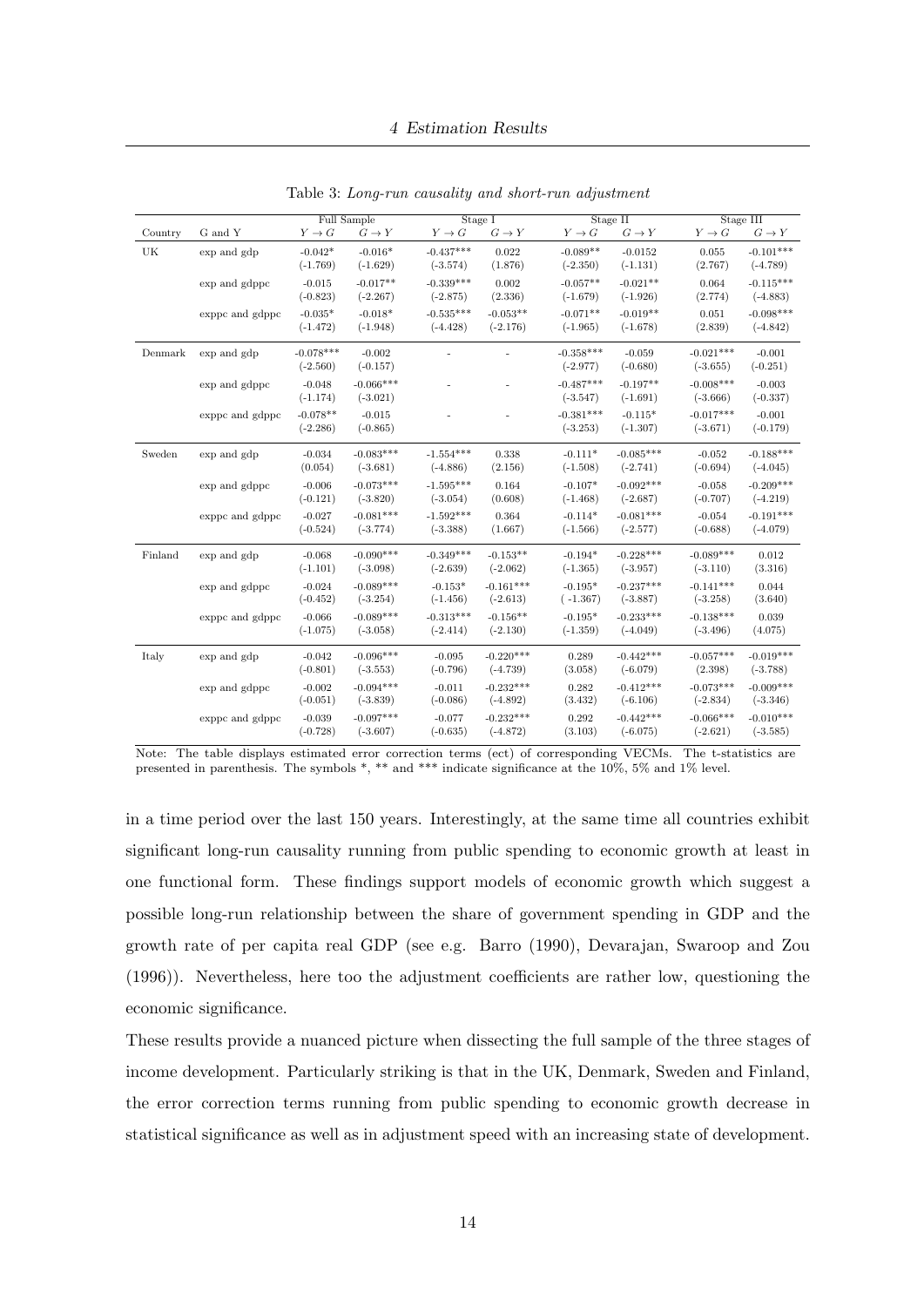These findings approve the hypothesis that with an advanced degree of development, public spending does not react to changes in income as sensitive as in earlier development stages. The decreasing adjustment speed of government expenditure towards long-run equilibrium induced by shocks in GDP is visualized in figure 4. In early stages of development, the

Figure 3: Adjustment speed of government expenditure towards long-run equilibrium induced by shocks in GDP



Note: The graph displays the expenditure convergence to shocks in GDP for the United Kingdom, Denmark, Sweden and Finland during different stages of economic development. For Denmark no long-run equilibrium between government expenditure and GDP was detected during the first development stage. The expenditure convergences are calculated by  $\sum_{n=0}^{20} (1 - ect_{ij})^n$  where  $n + 1$  denotes the number of periods, i the country, j the development stage and  $ect$  the corresponding error correction term from table 3.

adjustment speed of public expenditure is faster than in latter stages where no adjustment is found in the UK and Sweden and very slow adjustment can be exhibited in Denmark and Finland. The economic relevance of Wagner's law seems to be lapsed in the 'high income stage'.

However, the results for Italy provide a different picture an do not follow this pattern. In this case, statistical causality is only detected in the last development stage, which carries a low adjustment coefficient expressing no economic significance. The missing validity of Wagner's law in Italy might be explained by the deviating pathway of the Italian economy compared to the other countries. On the one hand the Italian economy developed rather slowly reaching the 'upper middle income level' in 1940 despite a comparable high per capita income of 1.350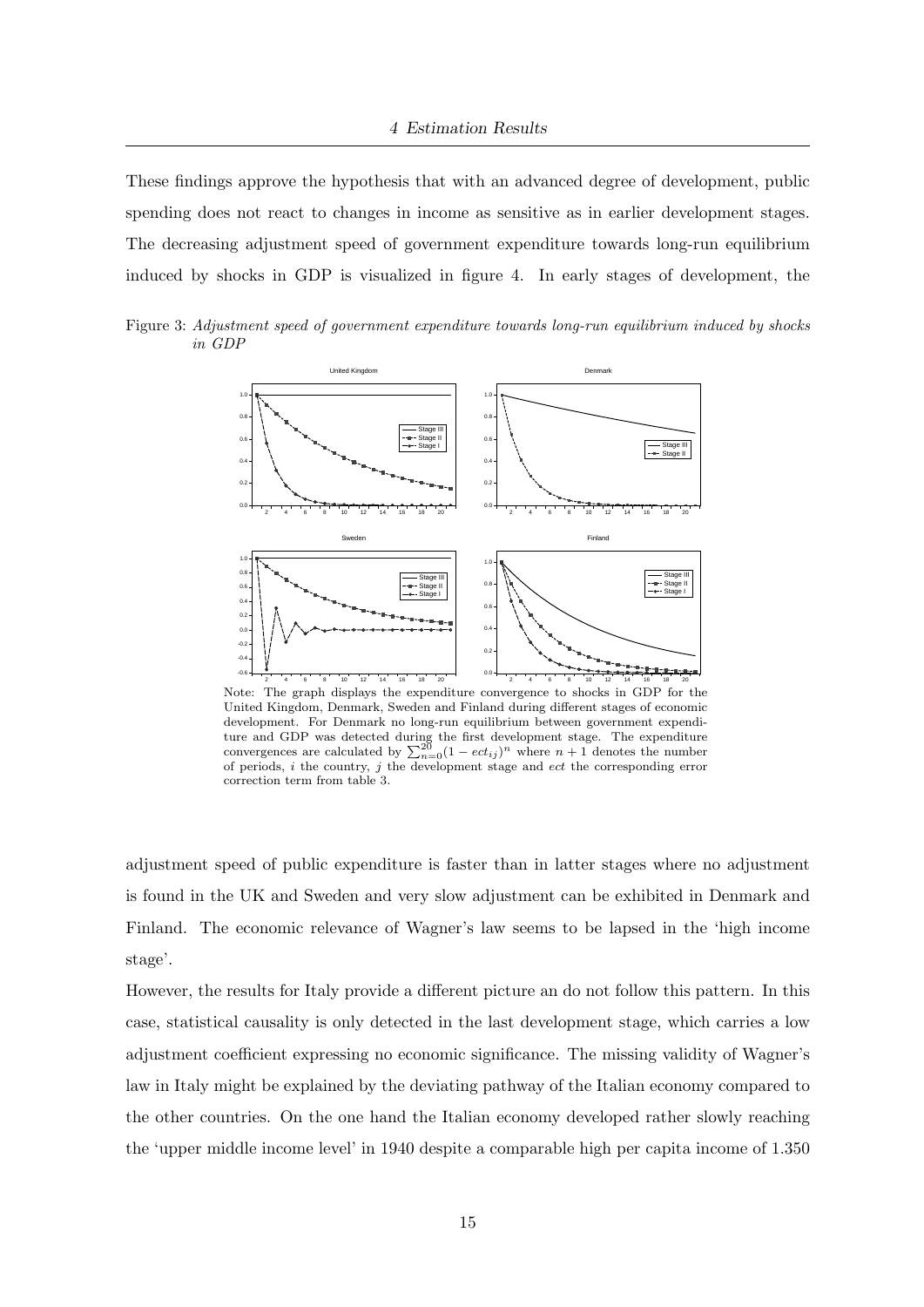Int.\$ in 1850. On the other hand, the intrinsic Italian welfare system was established in the period following World War II whereby a universalistic welfare model was not introduced until 1978, which might explain the significant results in the last stage of development.<sup>17</sup> We conclude our main analysis by examining some additional VECM diagnostics to provide some insights into the model specification and residual diagnostics. In general, table 4 displays that the goodness-of-fit measured by the adjusted  $R^2$  is sufficiently large for every VECM. Nevertheless, in the case of Finland (Stage II) and Italy (Stage I), the  $R^2$  is negative. The reason for this lies in the fact that the sample beginning in Finland and ending in Italy, respectively, coincides with extreme values caused by World War II. In both countries the  $R^2$ gets sufficiently large and positive if the sample is shortened or extended and in both cases the estimation results do not change substantially. Additionally, it can be seen that all estimated models evince no sign of serial correlation. In those cases were heteroskedasticity could not be rejected, we employ weighted least squares to sustain consistent and asymptotically efficient estimates. However, the statistical significance and point estimators do not change compared to the standard OLS estimations.

 $17$ For further information on the development of the Italian welfare state, see Ferrera (1997).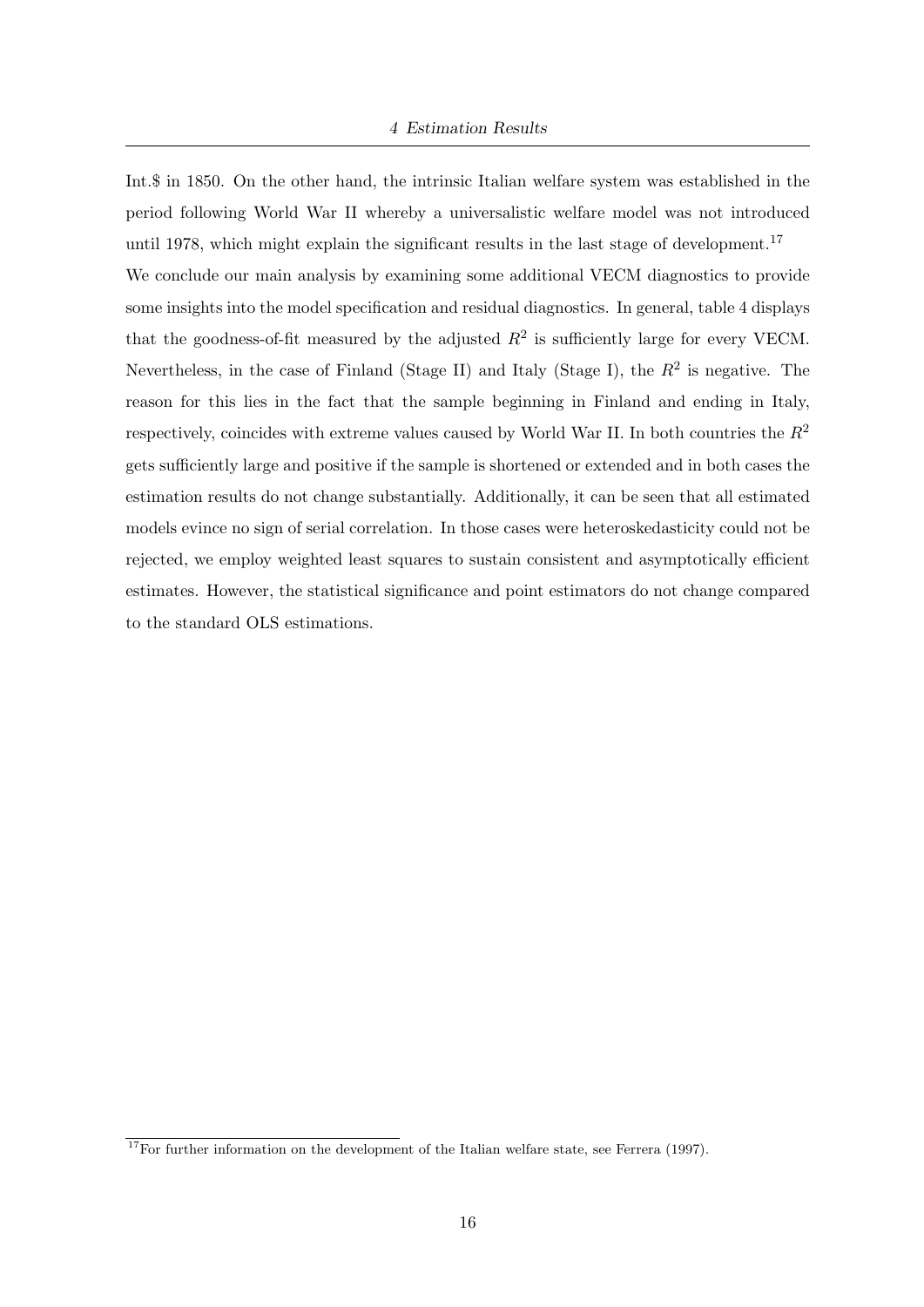Table 4: VECM diagnostics Table 4: VECM diagnostics

17

 $4\,5\,\%$  critical value  $[234.0]$ ; 1  $\%$  critical value  $[249.4]$  $^B$  5  $\%$  critical value [79.08]; 1  $\%$  critical value [88.38]  $B$  5 % critical value [79.08]; 1 % critical value [88.38]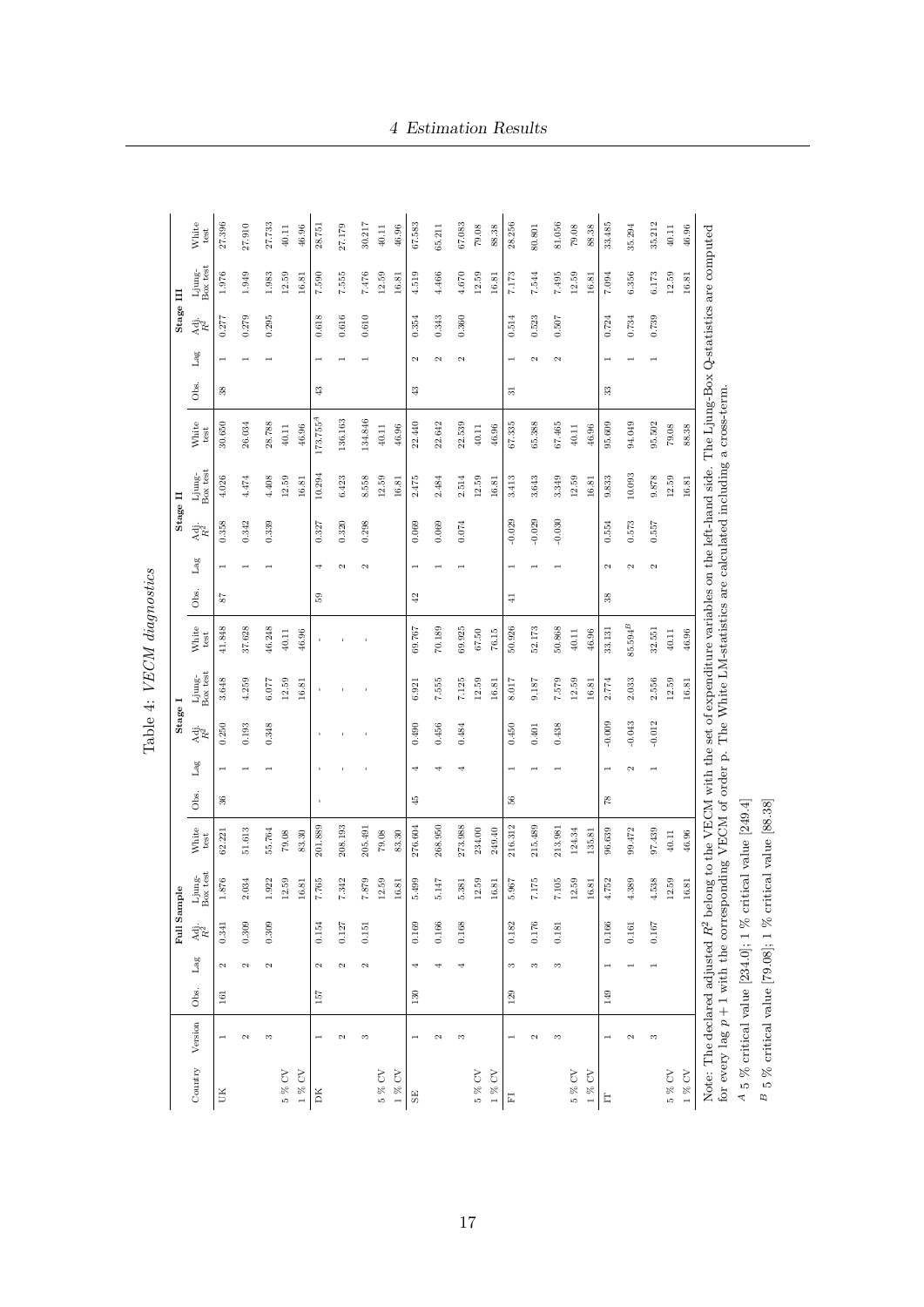#### 5 Robustness Analysis

The baseline estimations in the previous section provide evidence of a decreasing response of government expenditure to changes in GDP with an advanced stage of development for the countries United Kingdom, Denmark, Sweden and Finland. In this section, we run several robustness estimations to underpin this changing relation between public spending and economic growth throughout economic development.

Time series of historical data are exposed to abnormalities during periods of major social disturbances. With respect to the analysis of Wagner's law, this results in several problems. On the one hand, outliers might have a significant effect on the estimation results and on the other hand, structural breaks induced by the displacement effect may permanently bias the adjustment coefficients. A particular crisis-ridden period encompasses the time span from the beginning of World War I until the end of Bretton Woods in 1973. During this period, the economies were heavily affected by World War I and II, the Great Depression and the oil crisis. However, the exact time limitation of a unique crisis is proving very difficult to determine because the aftermath of the initial crisis may last up to several years (see Reinhart and Rogoff (2009)). Therefore, in order to exclude periods of major social disturbances from the analysis, we split our data set for each country into a pre-World War I and a post-Bretton-Woods sample. This approach allows us to compare the relationship between public spending and economic growth in a very low and high development stage without the influence of several major global economic crises.

Table 5 presents the error correction terms for the pre-World War I and post-Bretton Woods sample. It can be seen that the adjustment coefficients with economic growth as the dependent variable are significantly higher during the early pre-World War I sample. In general, this finding applies for all countries. Only Sweden does not provide robust results throughout the different versions of Wagner's law which might be an issue of small sample size.<sup>18</sup>

For Sweden, Finland and Italy the pre-World War I period covers an earlier development stage than the 'lower middle income stage' used in the baseline estimations in the previous section. This might explain the significant increase of adjustment speed for Finland and Italy. Additionally, it is striking that Finland and Italy - both countries with the lowest economic

<sup>18</sup>For Denmark and Italy, cointegration could only be detected in the pre-World War I period using the Engle-Granger approach. In the case of Denmark not all variables (exppc) seem to fulfill the stationarity requirements. Therefore, the displayed error correction terms have to be interpreted with caution.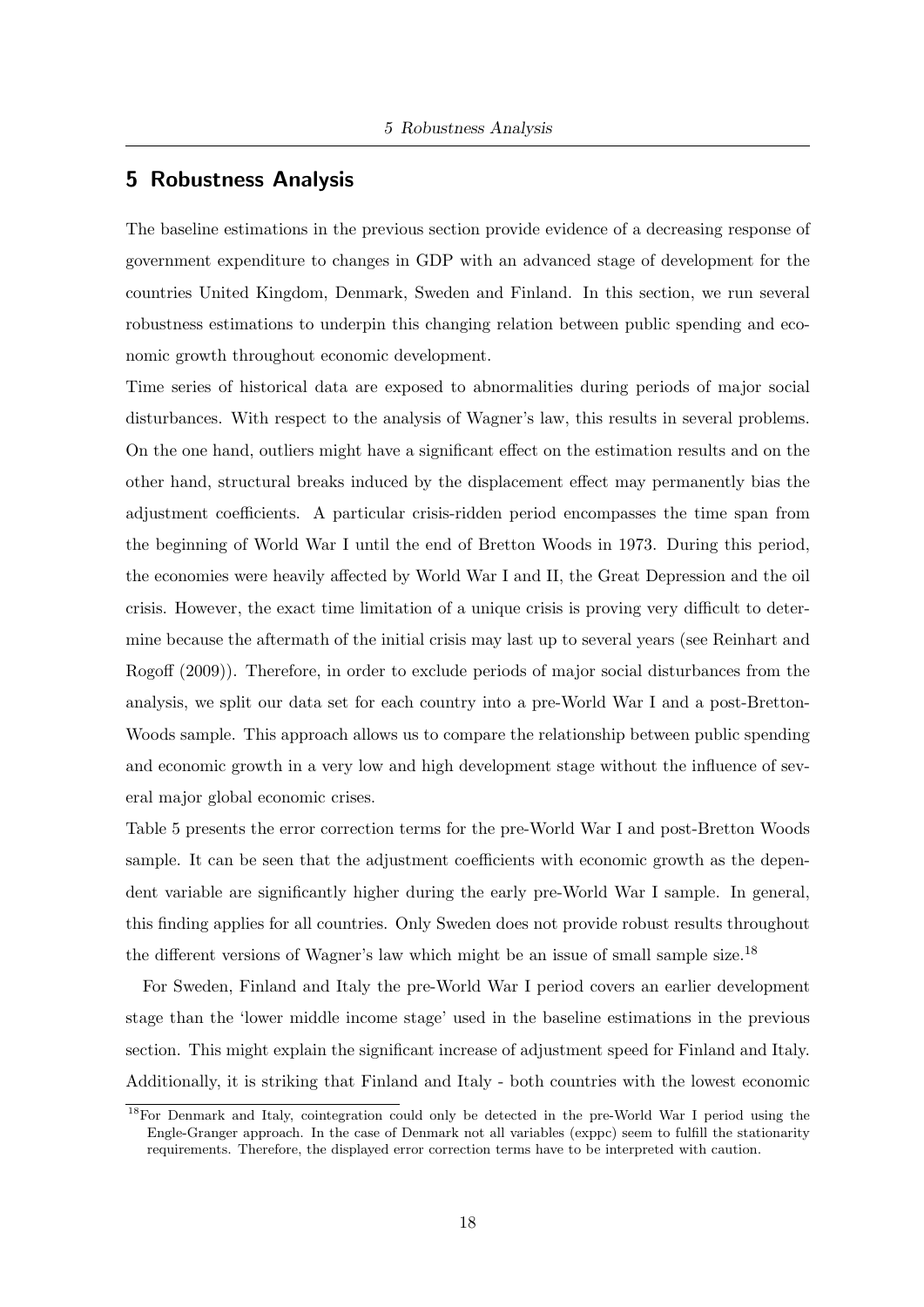| Country | G and Y         | $Y \to G$                 | pre-World War I<br>$G \to Y$ | $Y \to G$                 | post-Bretton Woods<br>$G \to Y$ | Adjustment speed of exp<br>towards long-run equilibrium                                                                                          |
|---------|-----------------|---------------------------|------------------------------|---------------------------|---------------------------------|--------------------------------------------------------------------------------------------------------------------------------------------------|
| UK      | exp and gdp     | $-0.121***$<br>$(-2.218)$ | $-0.064**$<br>$(-1.767)$     | $-0.016***$<br>$(-4.413)$ | $-0.031***$<br>$(-4.362)$       | 1.0<br>Post-Bretton Woods<br>0.8                                                                                                                 |
|         | exp and gdppc   | $-0.046$<br>$(-1.157)$    | $-0.128***$<br>$(-2.478)$    | 0.028<br>(3.307)          | $-0.072***$<br>$(-4.566)$       | 0.6<br>0.4                                                                                                                                       |
|         | exppc and gdppc | $-0.122***$<br>$(-2.213)$ | $-0.068**$<br>$(-1.829)$     | $-0.023***$<br>$(-3.583)$ | $-0.027***$<br>$(-4.423)$       | 0.2<br>Pre-World War I<br>$0.0 -$<br>$\overline{2}$<br>$\overline{6}$<br>່ອ່<br>$10^{-}$<br>`4<br>12<br>14<br>16<br>18<br>20                     |
| Denmark | exp and gdp     | $-0.233**$<br>$(-1.946)$  | $-0.023**$<br>$(-2.115)$     | $-0.067***$<br>$(-3.300)$ | 0.004<br>(0.792)                | $1.0 -$<br>$0.8 -$                                                                                                                               |
|         | exp and gdppc   | $-0.211**$<br>$(-1.778)$  | $-0.039***$<br>$(-2.141)$    | $-0.047***$<br>$(-3.179)$ | $-0.001$<br>$(-0.983)$          | 0.6<br>Post-Bretton Woods<br>0.4                                                                                                                 |
|         | exppc and gdppc | $-0.274**$<br>$(-2.307)$  | $-0.004*$<br>$(-1.445)$      | $-0.059***$<br>$(-3.303)$ | 0.002<br>(0.821)                | 0.2<br>Pre-World War<br>$0.0 \cdot$<br>$\overline{2}$<br>$\overline{4}$<br>່ 6<br>່8<br>$10^{-1}$<br>12<br>16<br>18<br>14                        |
| Sweden  | exp and gdp     | $-0.129*$<br>$(-1.340)$   | $-0.214**$<br>$(-1.913)$     | 0.040<br>(1.734)          | $-0.129***$<br>$(-6.743)$       | $1.0 -$<br>Post-Bretton Woods<br>$0.8 -$                                                                                                         |
|         | exp and gdppc   | $-0.080$<br>$(-0.963)$    | $-0.264***$<br>$(-2.399)$    | 0.053<br>(1.497)          | $-0.157***$<br>$(-6.324)$       | 0.6<br>0.4                                                                                                                                       |
|         | exppc and gdppc | $-0.113$<br>$(-1.188)$    | $-0.228**$<br>$(-2.058)$     | 0.050<br>(1.528)          | $-0.145***$<br>$(-6.136)$       | 0.2<br>Pre-World War I<br>$0.0 -$<br>$\overline{2}$<br>$\epsilon$<br>$\mathbf{s}$<br>4<br>10<br>$12 \quad 14$<br>16<br>18<br>20                  |
| Finland | exp and gdp     | $-0.676***$<br>$(-3.580)$ | $-0.139**$<br>$(-1.830)$     | $-0.056**$<br>$(-2.423)$  | 0.005<br>(3.221)                | $1.0 -$<br>0.8 <sub>1</sub>                                                                                                                      |
|         | exp and gdppc   | $-0.693***$<br>$(-3.842)$ | $-0.266***$<br>$(-2.713)$    | $-0.055**$<br>$(-2.431)$  | 0.005<br>(3.226)                | Post-Bretton Woods<br>0.6<br>$0.4 -$                                                                                                             |
|         | exppc and gdppc | $-0.711***$<br>$(-3.809)$ | $-0.172**$<br>$(-1.927)$     | $-0.053**$<br>$(-2.363)$  | 0.001<br>(3.272)                | $0.2 \cdot$<br>Pre-World War I<br>$0.0 +$<br>$\overline{2}$<br>$\overline{\mathbf{a}}$<br>12<br>14 16 18<br>$\overline{20}$<br>$6^{\circ}$<br>10 |
| Italy   | exp and gdp     | $-0.524***$<br>$(-3.400)$ | $-0.047$<br>$(-0.503)$       | 0.007<br>(0.642)          | $-0.071***$<br>$(-4.381)$       | 1.0 <sub>1</sub><br>Post-Bretton Woods<br>0.8 <sub>1</sub>                                                                                       |
|         | exp and gdppc   | $-0.224**$<br>$(-2.092)$  | $-0.094$<br>$(-0.985)$       | 0.009<br>(0.758)          | $-0.069***$<br>$(-4.020)$       | 0.6 <sub>1</sub><br>$0.4 -$                                                                                                                      |
|         | exppc and gdppc | $-0.486***$<br>$(-3.189)$ | $-0.056$<br>$(-0.624)$       | 0.007<br>(0.474)          | $-0.072***$<br>$(-4.049)$       | 0.2<br>Pre-World War I<br>$0.0 -$<br>$\overline{2}$<br>8<br>$10^{\circ}$<br>12 14 16 18<br>20<br>6                                               |

Table 5: Long-run causality and short-run adjustment without crises period

Note: The table displays estimated error correction terms (ect) of corresponding VECMs. The t-statistics are presented in parenthesis. The symbols \*, \*\* and \*\*\* indicate significance at the 10%, 5% and 1% level. The expenditure convergences are calculated for the first functional form of Wagner's law.

development in 1913 (measured in terms of GDP per capita) - exhibit the highest adjustment speed of expenditure towards the long-run equilibrium. The declining adjustment speed of government expenditure towards long-run equilibrium induced by shocks in GDP is visualized in the right column of table 5. The response of expenditure to changes in GDP happens much faster during the pre-World War I stage than in the post-Bretton Woods sample, supporting the notion that Wagner's law loses its validity with an advanced stage of development.

With regard to the development of the relationship between public expenditure and economic growth throughout the last 150 years, figure 4 displays the development of the expenditure adjustment by recursive VECM estimation. Starting from the 'lower middle income stage', we added 5 years in each step and visualized every corresponding error correction term including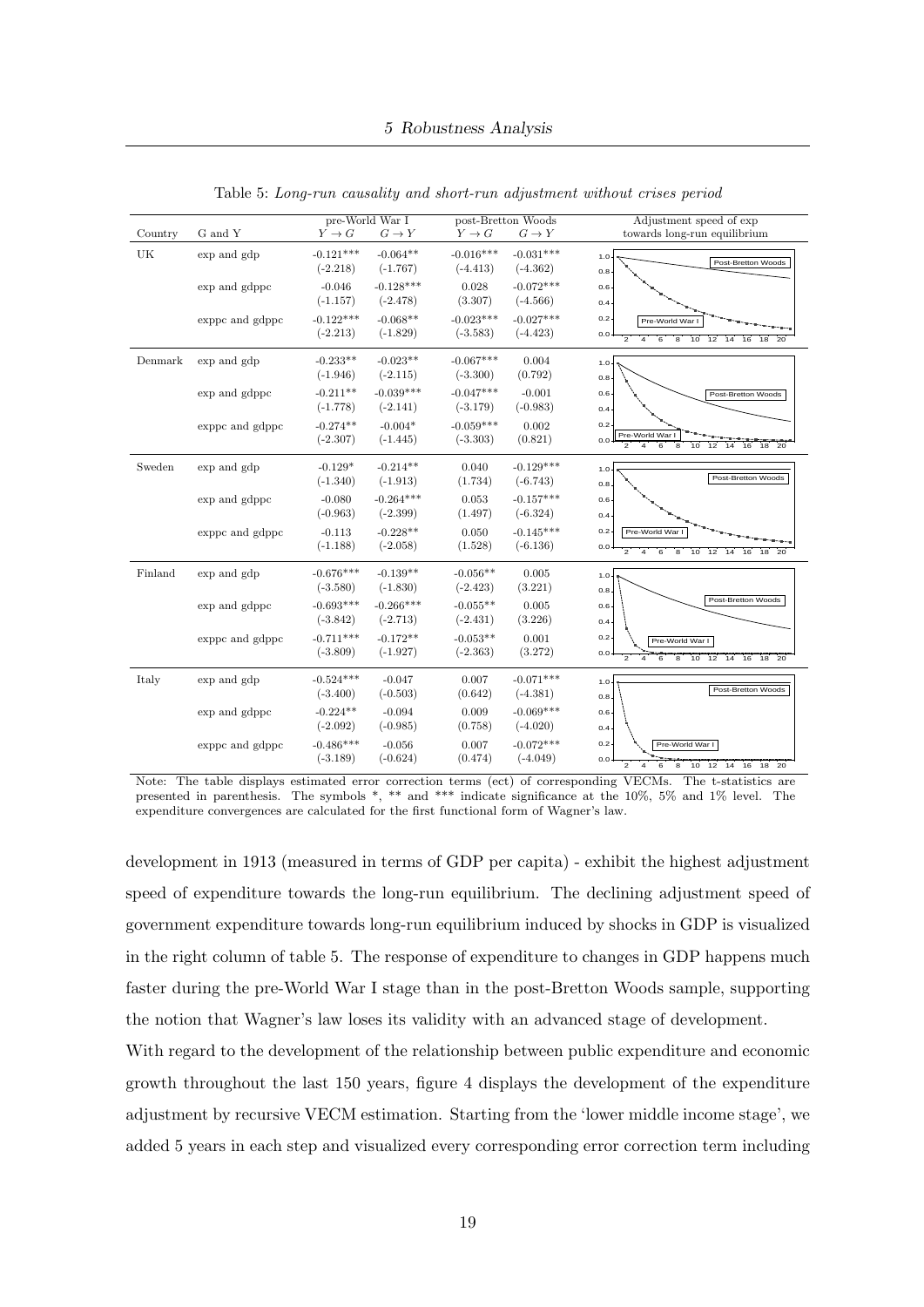90 percent confidence band.<sup>19</sup>

It can be seen that, with an advanced economic evolution, the adjustment coefficient of expenditure to changes in GDP declines, again suggesting a declining causality between economic growth and government activity. This declining path of the error correction mechanism is valid for the United Kingdom, Denmark, Sweden and Finland. In contrast, Italy displays no sign of significant expenditure adjustment throughout the whole sample period. The recursive estimations confirm the result of the previous section that with an advanced degree of development the adjustment speed of expenditure steadily declines. The insignificant error correction terms around the year 1915 in the UK as well around 1945 in Sweden might be the effect of World War I and II.<sup>20</sup>





Note: The graph displays the development of expenditure adjustment by a recursive VECM estimation for the first functional form of Wagner's law. The solid line visualizes the point estimation of the error correction term while the dashed lines present the 90 % confidence band.

<sup>19</sup>For Denmark, we started the recursive VECM estimation at the end of the 'upper middle income stage' because of the missing cointegration relationship in the first development stage.

<sup>&</sup>lt;sup>20</sup>In general, the step-by-step reduction of adjustment speed supports the finding by Durevall and Henrekson (2011), who detect a direct linkage between public spending and GDP in a period of 30 to 35 years after World War II for the UK and Sweden. Lamartina and Zaghini (2011) via recursive pooled estimations, also detect a significant decline in long-run elasticity between GDP and public spending for 23 OECD countries from 1990 to 2006.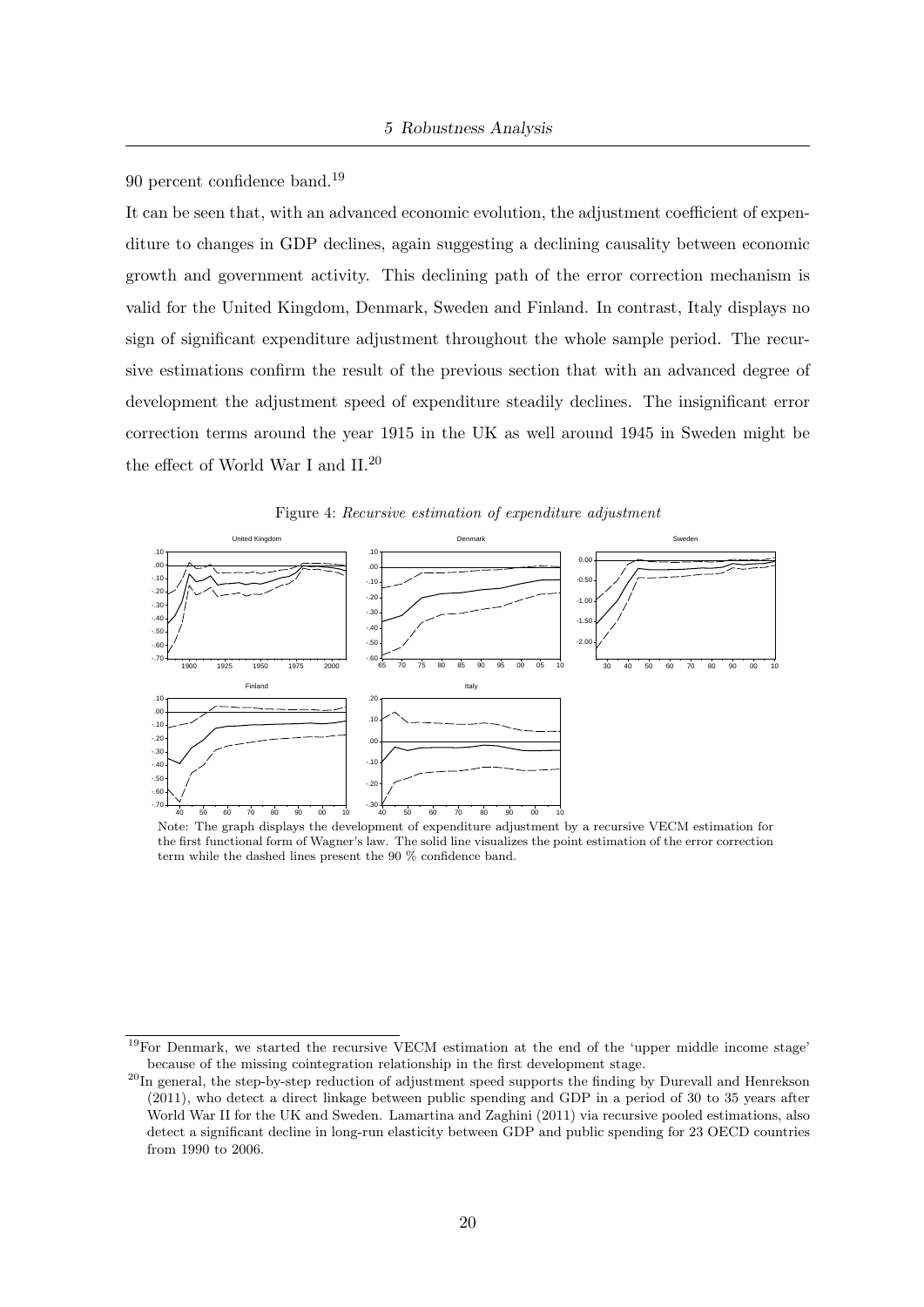#### 6 Conclusion

In order to test the validity of Wagner's law at different stages of economic development, we apply advanced cointegration and causality approaches on five European advanced welfare states: the United Kingdom, Denmark, Finland, Sweden and Italy. By using historical data on government expenditure and GDP from the mid- $19<sup>th</sup>$  century, we classify every country into three individual stages of development in terms of per-capita income. This approach allows us to issue statements about the dynamic relationship between public spending and economic growth from a within-country perspective and additionally enables us to identify commonalities across countries despite differences in size and development pattern.

The empirical analysis starts by investigating the cointegration relationships for different functional forms of Wagner's law using the Johansen and Juselius (1990) and Johansen et al. (2000) approach allowing for structural breaks. In order to exogenously determine possible structural breaks, the Bai and Perron (1998) algorithm procedure is used, allowing for a maximum of two breaks in each sample. The findings reveal that public spending in the United Kingdom, Sweden, Finland and Italy is cointegrated with economic growth independent of development stage or functional form. However, in the case of Denmark, a cointegration relationship was only detected in the second and third development stage. The co-movement phenomenon between the variables is consistent with Wagners view that there was not necessarily a cause and effect relationship between economic development and government activity (see Peacock and Scott (2000)).

To gain further insights into the coherence between Wagner's law and development stage, we estimate subsequent VECMs and analyze the adjustment speed of public spending to changes in economic growth. The hypothesis that Wagner's law might have a higher validity during early stages of development turned out to be viable for the United Kingdom, Denmark, Sweden and Finland. The estimations exhibit that with an increasing state of development, the error correction terms running from public spending to economic growth decline in statistical significance as well as in adjustment speed. Recursive vector error correction estimations confirm the weakened dynamic relationship between public expenditure and economic growth throughout economic evolution. The United Kingdom, Denmark, Sweden and Finland display a clear declining trend of the error correction mechanism running from GDP to government spending. In general, the results substantiate that the relationship between public spending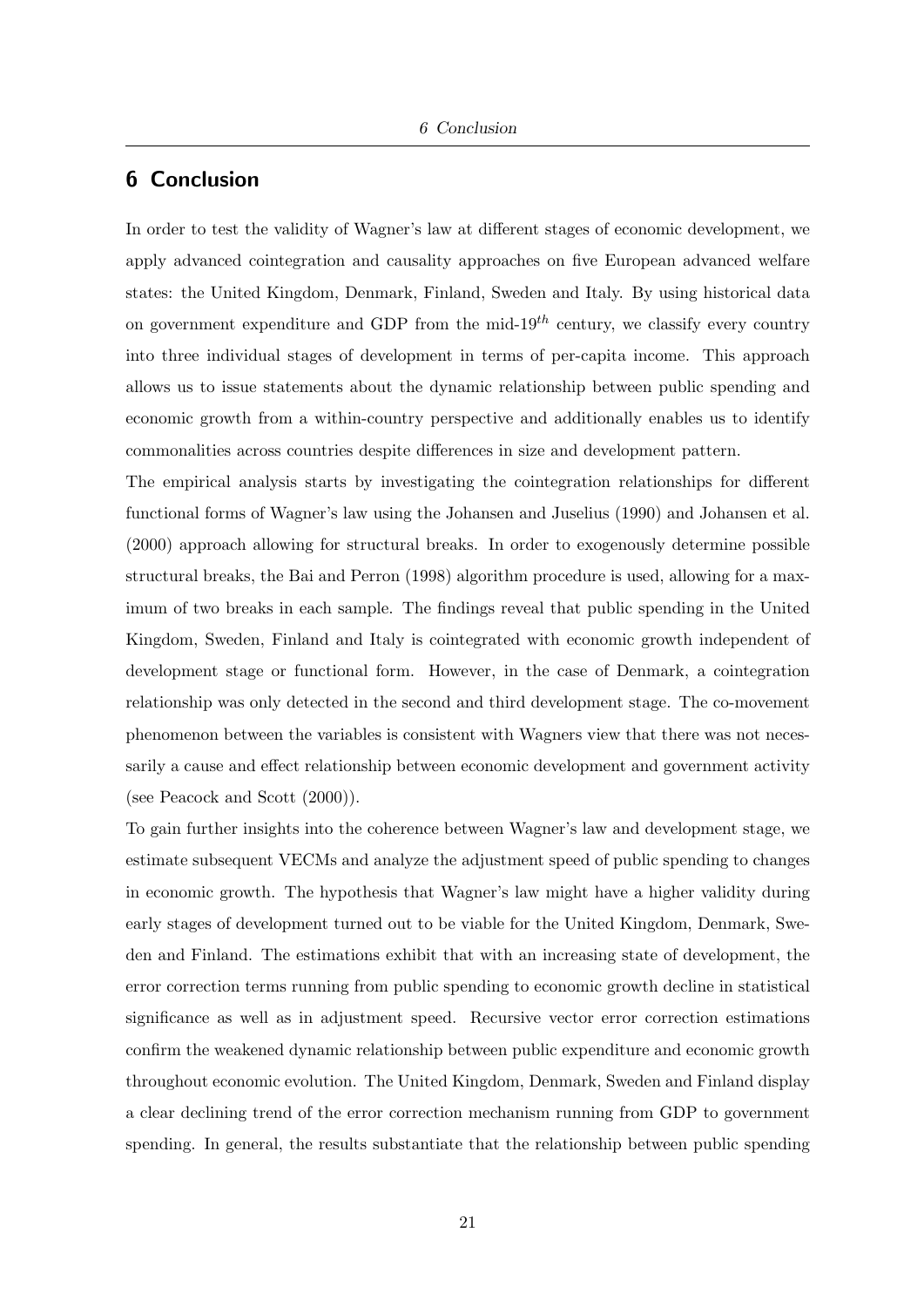and economic growth has weakened over the last century. According to data in recent decades, all countries under review support the notion that Wagner's law in its pure form, may have reached its limit.

As mentioned by Lindert (1996), the relationship between income growth and government spending remains a steady black box to explain the increase of government size throughout time. The detailed reasons why Wagner's law holds in some periods and countries may be eclectic and is beyond the scope of this study. In the spirit of Wagner's hypothesis, the weakened relationship between government expenditure and economic growth can be explained by the expanding role of governments associated with strong changes in the structure of the economy. Well established welfare states like the United Kingdom, Denmark, Finland, Sweden and Italy have past those major structural changes in recent days. With regard to the sustainability of growing public debts these signs of expenditure decoupling could have implications for the budgetary process of advanced industrialized countries.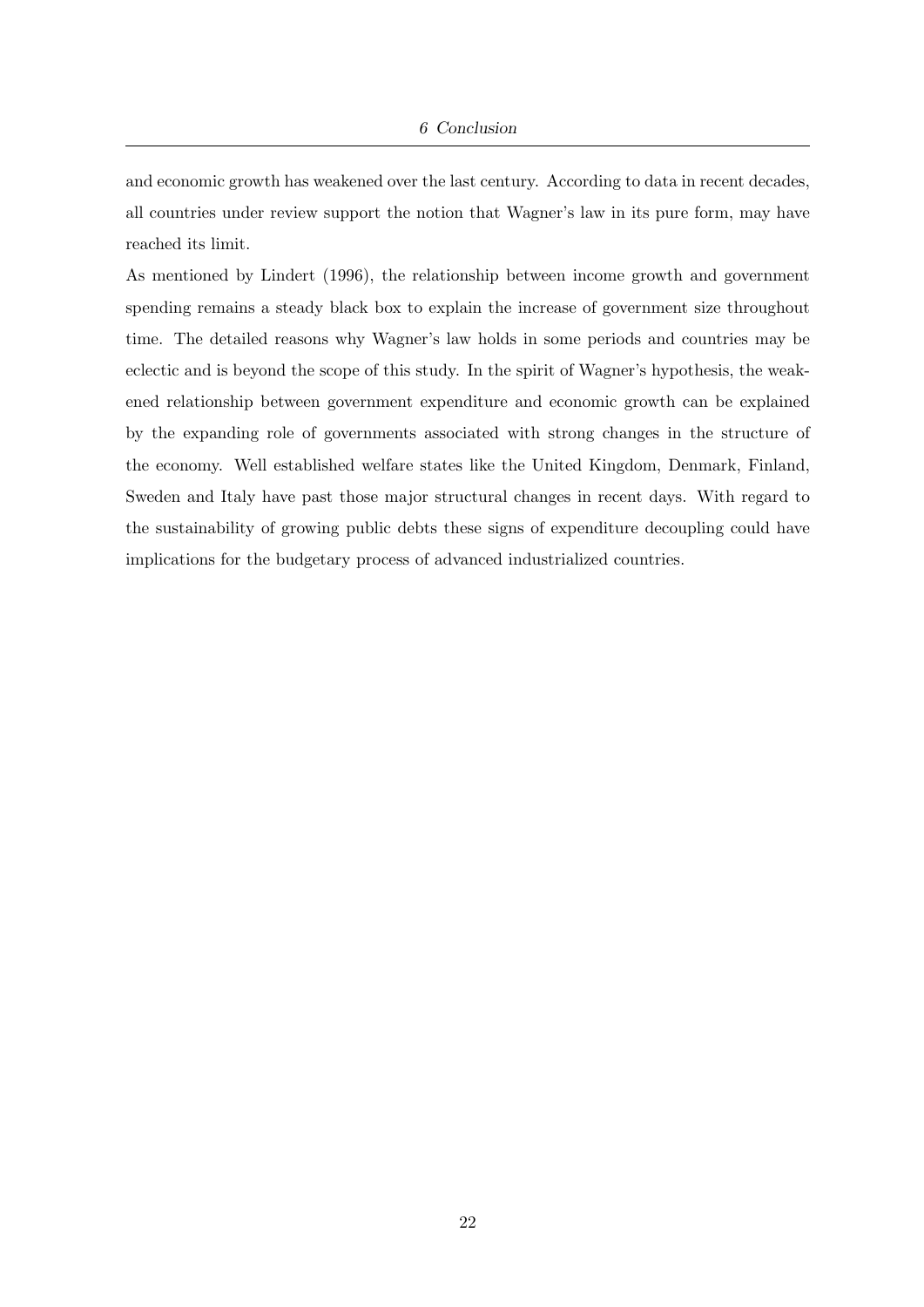| i<br>ĭ |
|--------|
| ļ<br>i |
|        |
| ı      |

|                                                                                                                                                                                                                                                                                                                                                                                                                                                                                                                                                                  |          |          |              |             | Philips-Perr | on Test  |             |          |             |             |            |            |           | Kwiatkowski-Phillips-Schmidt-Shin Test |           |               |            |
|------------------------------------------------------------------------------------------------------------------------------------------------------------------------------------------------------------------------------------------------------------------------------------------------------------------------------------------------------------------------------------------------------------------------------------------------------------------------------------------------------------------------------------------------------------------|----------|----------|--------------|-------------|--------------|----------|-------------|----------|-------------|-------------|------------|------------|-----------|----------------------------------------|-----------|---------------|------------|
|                                                                                                                                                                                                                                                                                                                                                                                                                                                                                                                                                                  |          |          | Full Sample  |             | Stage I      |          | Stage II    |          | Stage III   | Full Sample |            | Stage I    |           | Stage II                               |           | Stage III     |            |
| Country                                                                                                                                                                                                                                                                                                                                                                                                                                                                                                                                                          | Variable | Level    | 1st Diff.    | Level       | 1st Diff.    | Level    | 1st Diff    | Level    | 1st Diff.   | Level       | 1st Diff.  | Level      | lst Diff. | Level                                  | 1st Diff. | Level         | lst Diff.  |
| United Kingdom                                                                                                                                                                                                                                                                                                                                                                                                                                                                                                                                                   | exp      | 0.654    | $-6.398***$  | $-1.924$    | $-6.761***$  | $-0.661$ | $-4.889***$ | 4.850    | $-3.837***$ | $1.500***$  | 0.192      | $0.657***$ | $0.500**$ | $1.127***$                             | 0.035     | $0.719***$    | $0.630**$  |
|                                                                                                                                                                                                                                                                                                                                                                                                                                                                                                                                                                  | exppc    | 0.682    | $-6.569***$  | $-2.573$    | $-6.665***$  | 0.690    | $-4.933***$ | 3.998    | $-4.087***$ | $1.479***$  | 0.220      | 0.151      | $0.500*$  | $1.119***$                             | 0.037     | $0.723***$    | $0.576**$  |
|                                                                                                                                                                                                                                                                                                                                                                                                                                                                                                                                                                  | ap<br>S  | 2.472    | $-8.703***$  | $-2.515$    | $-8.318***$  | 1.452    | $-5.315***$ | 2.223    | $4.678***$  | $1.448***$  | $0.745***$ | $0.681***$ | 0.248     | $1.146***$                             | 0.308     | $0.724***$    | $0.581**$  |
|                                                                                                                                                                                                                                                                                                                                                                                                                                                                                                                                                                  | gdppc    | 2.511    | $-8.615***$  | $-2.790*$   | $-8.194***$  | 1.519    | $-5.275***$ | 1.639    | $-4.748***$ | $1.410***$  | $0.764***$ | $0.630**$  | 0.279     | $1.138***$                             | 0.339     | $0.727***$    | $0.452*$   |
| Denmark                                                                                                                                                                                                                                                                                                                                                                                                                                                                                                                                                          | ехр      | 1.543    | $-13.351***$ | $-2.522$    | $-15.739***$ | 0.371    | $-5.350***$ | 1.709    | $-3.527**$  | $1.429***$  | $0.591***$ | $0.586**$  | $0.500**$ | $0.899***$                             | 0.142     | $0.829***$    | 0.295      |
|                                                                                                                                                                                                                                                                                                                                                                                                                                                                                                                                                                  | exppc    | 1.616    | $-13.318***$ | $-3.858***$ | $-16.007***$ | 0.382    | $-5.367***$ | 1.314    | $-3.491**$  | $1.391***$  | $0.664***$ | 0.237      | $0.500**$ | $0.885***$                             | 0.150     | $0.827***$    | 0.235      |
|                                                                                                                                                                                                                                                                                                                                                                                                                                                                                                                                                                  | gdp      | 1.573    | $-8.873***$  | $-0.001$    | $-7.068***$  | 0.475    | $-5.482***$ | 1.757    | $-5.299***$ | $1.510***$  | $0.483**$  | $0.956***$ | 0.102     | $0.925***$                             | 0.183     | $0.813***$    | $0.468*$   |
|                                                                                                                                                                                                                                                                                                                                                                                                                                                                                                                                                                  | gdppc    | 1.858    | $-8.791***$  | $-0.327$    | $-7.026***$  | 0.553    | $-4.889***$ | 1.385    | $-5.522***$ | $1.474***$  | $0.599**$  | $0.893***$ | 0.093     | $0.912***$                             | 0.198     | $0.815***$    | $0.359*$   |
| Sweden                                                                                                                                                                                                                                                                                                                                                                                                                                                                                                                                                           | exp      | 0.372    | $-11.726***$ | $-0.458$    | $-7.687***$  | 0.257    | $5.132***$  | 1.522    | $-6.027***$ | $1.386***$  | 0.168      | $0.773***$ | 0.093     | $0.796***$                             | 0.093     | $0.812***$    | $0.373*$   |
|                                                                                                                                                                                                                                                                                                                                                                                                                                                                                                                                                                  | exppc    | 0.395    | $-11.717***$ | $-0.563$    | $-7.696***$  | 0.162    | $-5.119***$ | 0.944    | $-6.409***$ | $1.382***$  | 0.174      | $0.758***$ | 0.090     | $0.794***$                             | 0.084     | $0.813***$    | 0.261      |
|                                                                                                                                                                                                                                                                                                                                                                                                                                                                                                                                                                  | gdp      | 1.849    | $-6.290***$  | 0.067       | $-3.709***$  | 1.912    | $-3.249**$  | 3.789    | $-4.551***$ | $1.423***$  | $0.579**$  | $0.788***$ | 0.145     | $0.794***$                             | $0.437*$  | $0.807***$    | $0.850***$ |
|                                                                                                                                                                                                                                                                                                                                                                                                                                                                                                                                                                  | gdppc    | 1.932    | $-6.248***$  | $-0.061$    | $-3.724***$  | 1.801    | $-3.349**$  | 2.691    | $-4.359***$ | $1.410***$  | $0.648**$  | $0.773***$ | 0.137     | $0.793***$                             | $0.458*$  | $0.809***$    | $0.678**$  |
| Finland                                                                                                                                                                                                                                                                                                                                                                                                                                                                                                                                                          | exp      | $-0.496$ | $-9.669***$  | 0.001       | $-5.932***$  | $-2.544$ | $-6.502***$ | $-0.441$ | $-3.373**$  | $1.379***$  | 0.148      | $0.845***$ | 0.142     | $0.793***$                             | 0.315     | $0.720***$    | 0.089      |
|                                                                                                                                                                                                                                                                                                                                                                                                                                                                                                                                                                  | exppc    | $-0.394$ | $-9.585***$  | $-0.029$    | $-5.881***$  | $-2.441$ | $-6.487***$ | $-0.719$ | $-3.475**$  | $1.377***$  | 0.140      | $0.831***$ | 0.149     | $0.793***$                             | 0.303     | $0.712***$    | 0.099      |
|                                                                                                                                                                                                                                                                                                                                                                                                                                                                                                                                                                  | gdp      | 0.544    | $-5.234***$  | 0.229       | $-2.674*$    | $-1.449$ | $-4.296***$ | 0.099    | $-4.813***$ | $1.447***$  | 0.284      | $0.832***$ | 0.186     | $0.768***$                             | 0.235     | $0.739***$    | 0.112      |
|                                                                                                                                                                                                                                                                                                                                                                                                                                                                                                                                                                  | gdppc    | 0.607    | $-5.233***$  | 0.176       | $-2.661*$    | $-1.397$ | $-4.343***$ | $-0.355$ | $-4.389***$ | $1.437***$  | 0.305      | $0.812***$ | 0.196     | $0.767***$                             | 0.223     | $0.738***$    | 0.095      |
| Italy                                                                                                                                                                                                                                                                                                                                                                                                                                                                                                                                                            | exp      | 0.541    | $-11.106***$ | $-0.062$    | $-9.305***$  | $-2.392$ | $-3.888***$ | $-1.752$ | $-5.054***$ | $1.403***$  | 0.281      | $1.043***$ | 0.154     | $0.726***$                             | 0.310     | $0.726***$    | 0.298      |
|                                                                                                                                                                                                                                                                                                                                                                                                                                                                                                                                                                  | exppc    | 0.548    | $-11.069***$ | $-0.199$    | $-9.248***$  | $-2.419$ | $-3.885***$ | $-2.096$ | $-4.953***$ | $1.395***$  | 0.288      | $0.999***$ | 0.150     | $0.724***$                             | 0.309     | $0.717***$    | 0.339      |
|                                                                                                                                                                                                                                                                                                                                                                                                                                                                                                                                                                  | gdp      | 0.700    | $-4.893***$  | 0.451       | $-6.286***$  | $-2.216$ | $-2.235$    | $-0.672$ | $-3.522**$  | $1.500***$  | 0.192      | $1.037***$ | 0.251     | $0.699**$                              | 0.277     | $0.658**$     | 0.191      |
|                                                                                                                                                                                                                                                                                                                                                                                                                                                                                                                                                                  | gdppc    | 0.703    | $-4.850***$  | 0.251       | $-6.168***$  | $-2.229$ | $-2.230$    | $-1.369$ | $-1.845$    | $1.388***$  | 0.339      | $0.978***$ | 0.241     | $0.694**$                              | 0.276     | $0.657***$    | $0.434*$   |
| the test equation. The bandwidth for the PP and KPSS test was selected based on Newey-West using Bartlett Kernel. All variables in the full sample, Stage I as well as Stage II are<br>log transformed while Stage III displays the results of non transformed level data. The symbols *, ** and *** indicate significance at the 10%, 5% and 1% level using critical values from<br>Note: The Phillips-Perron (PP) as well as the Kwiatkowski-Phillips-Schmidt-Shin (KPSS) test for the levels and first differences of the variables were calculated including |          |          |              |             |              |          |             |          |             |             |            |            |           |                                        |           | a constant in |            |
| MacKinnon (1996) and Kwiatkowski, Phillips, Schmidt et al. (1992).                                                                                                                                                                                                                                                                                                                                                                                                                                                                                               |          |          |              |             |              |          |             |          |             |             |            |            |           |                                        |           |               |            |

Table A-1: Results of unit-root tests for different sample sizes Table A-1: Results of unit-root tests for different sample sizes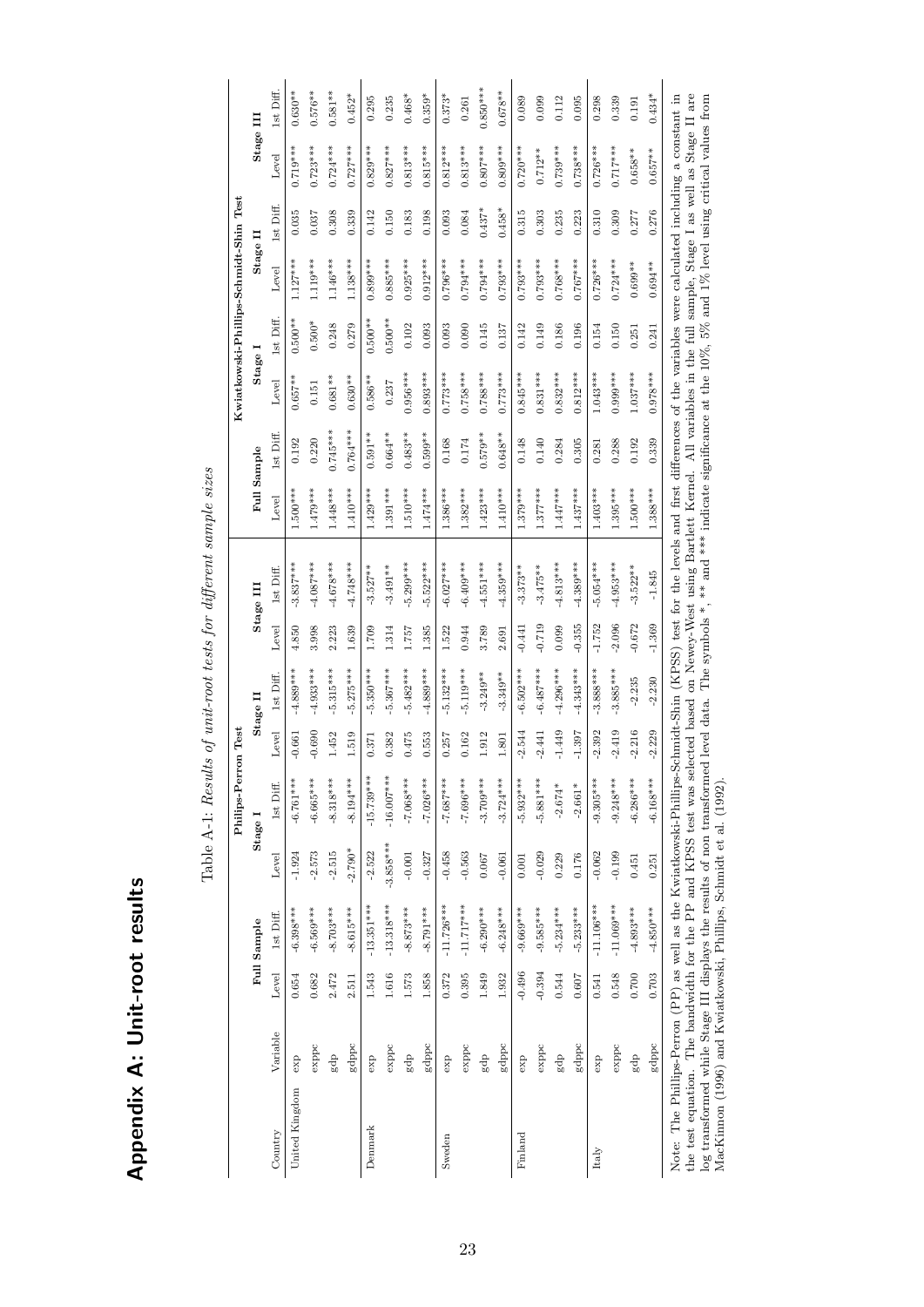# Appendix B: Cointegration results Appendix B: Cointegration results

## Sample: Full Sample Sample: Full Sample

|               | i                                                                                |
|---------------|----------------------------------------------------------------------------------|
|               |                                                                                  |
|               |                                                                                  |
|               |                                                                                  |
|               | .<br>.<br>.<br>.                                                                 |
|               |                                                                                  |
|               |                                                                                  |
|               |                                                                                  |
|               |                                                                                  |
|               |                                                                                  |
|               |                                                                                  |
|               |                                                                                  |
|               |                                                                                  |
|               |                                                                                  |
|               |                                                                                  |
|               |                                                                                  |
|               |                                                                                  |
|               |                                                                                  |
|               |                                                                                  |
|               | Į                                                                                |
|               | I                                                                                |
|               |                                                                                  |
|               |                                                                                  |
|               |                                                                                  |
|               |                                                                                  |
|               |                                                                                  |
|               |                                                                                  |
| I             | <b>.</b><br>.<br>.                                                               |
|               |                                                                                  |
|               |                                                                                  |
|               |                                                                                  |
|               |                                                                                  |
|               |                                                                                  |
|               |                                                                                  |
|               |                                                                                  |
|               |                                                                                  |
|               |                                                                                  |
|               |                                                                                  |
|               | - 11:00 mm = 12:00 mm = 12:00 mm = 12:00 mm = 12:00 mm = 12:00 mm = 12:00 mm = 1 |
| ţ             | ١                                                                                |
|               |                                                                                  |
|               |                                                                                  |
|               |                                                                                  |
|               | i                                                                                |
|               |                                                                                  |
| ſ             |                                                                                  |
|               |                                                                                  |
|               |                                                                                  |
|               |                                                                                  |
|               |                                                                                  |
|               | l                                                                                |
| $\frac{1}{1}$ | $\frac{1}{2}$                                                                    |

| Table B-1: Results of Johansen cointegration test | Johansen (2) | Max-Eigen.<br>Trace<br>Max-Eigen | 16.747<br>5.528<br>$r = 0$<br>Ţ<br>22.275*<br>5.528<br>$\widetilde{\mathbb{E}}$<br>γ<br>2.736<br>8.479<br>$r = 0$<br>Ţ | 17.968*<br>6.449<br>$\Gamma = 0$<br>24.417*<br>6.449<br>e<br>E<br>8.004<br>1.629<br>$\widetilde{r}=0$ | 16.760<br>$\Gamma=0$<br>Ţ<br>$22.968*$<br>$6.207$<br>$\tilde{c} = 0$<br>γ<br>9.008<br>2.249<br>$\Gamma=0$<br>Ţ | 6.207<br>Ţ<br>γ<br>Ţ | 15.992<br>7.453<br>$r=0$<br>Ţ<br>$23.445*$<br>7.453<br>$\widetilde{\mathbb{E}}$<br>γ<br>0.404<br>7.913<br>$r=0$<br>Ţ | 14.781<br>7.584<br>$r=0$<br>Ţ<br>22.365<br>7.584<br>$r = 0$<br>γ<br>11.475<br>0.289<br>$\Gamma = 0$<br>Ţ | 15.877<br>6.875<br>$r = 0$<br>Ţ<br>23.326*<br>6.875<br>$\widetilde{\mathbb{I}}$<br>γ<br>8.355<br>0.676<br>$\Gamma=0$<br>Ţ | 18.371<br>6.447<br>$r=0$<br>Ţ<br>24.817*<br>6.447<br>Ī<br>ŗζl<br>$6.719**$<br>0.019<br>$r=0$<br>$\overline{r}$ | $19.105**$<br>6.462<br>$r=0$<br>ī<br>25.567**<br>6.462<br>$r=0$<br>γ<br>$.5.915**$<br>0.264<br>$r=0$<br>ī | $19.138***$<br>6.440<br>$r = 0$<br>ī<br>25.579**<br>6.440<br>$\widetilde{\mathbb{L}}$<br>γ<br>$7.037**$<br>0.034<br>$\Gamma = 0$<br>Ţ | 13.933<br>8.901<br>$\widetilde{I} = 0$<br>Ţ<br>$22.833*$<br>8.901<br>$\frac{0}{2}$<br>$3.876*$<br>0.928<br>$r=0$<br>Ţ | 12.442<br>9.138<br>$r=0$<br>21.579<br>9.138<br>$r = 0$<br>γ<br>$12.437*$<br>.326<br>n<br>E<br>Ţ | 13.799<br>9.587<br>$r = 0$<br>ī<br>Ţ<br>$23.385*$<br>$9.587$<br>$\widetilde{\mathbb{L}}$<br>γ<br>γ<br>$13.621*$<br>0.879<br>$r=0$<br>Ţ | $9.269**$<br>6.535<br>$r = 0$<br>Ţ<br>25.804**<br>6.535<br>$r = 0$<br>γ<br>$18.651***$<br>0.027<br>$r=0$<br>Ţ | 20.657**<br>6.564<br>$\Gamma = 0$<br>Ţ<br>$27.221**$<br>6.564<br>$r = 0$<br>Ϋ́<br>18.179**<br>0.115<br>$r=0$<br>Ţ | 19.382**<br>6.613<br>$r = 0$<br>$\overline{1}$<br>$25.995**$<br>$6.613$<br>$\widetilde{=}$<br>ÿ<br>18.652***<br>0.040<br>$r = 0$<br>$\overline{\mathbb{I}}$ | Johansen (1) allows for a constant in the cointegration space and for a linear trend in the level<br>ೆ<br>a constant and<br>$\Pi y_{t-1} + B x_t$<br>$\parallel$<br>data: $H_1(r) = \Pi y_{t-1} + Bx_t = \alpha(\beta' y_{t-1} + \rho_0) + \alpha_{\perp} \gamma_0$ ; Johansen (2) allows for trend in the cointegration space and for a linear trend in the level data: $H^*(r) =$ | ** and *** indicate significance at 10%, 5% and 1% level                                                                                                     |
|---------------------------------------------------|--------------|----------------------------------|------------------------------------------------------------------------------------------------------------------------|-------------------------------------------------------------------------------------------------------|----------------------------------------------------------------------------------------------------------------|----------------------|----------------------------------------------------------------------------------------------------------------------|----------------------------------------------------------------------------------------------------------|---------------------------------------------------------------------------------------------------------------------------|----------------------------------------------------------------------------------------------------------------|-----------------------------------------------------------------------------------------------------------|---------------------------------------------------------------------------------------------------------------------------------------|-----------------------------------------------------------------------------------------------------------------------|-------------------------------------------------------------------------------------------------|----------------------------------------------------------------------------------------------------------------------------------------|---------------------------------------------------------------------------------------------------------------|-------------------------------------------------------------------------------------------------------------------|-------------------------------------------------------------------------------------------------------------------------------------------------------------|-------------------------------------------------------------------------------------------------------------------------------------------------------------------------------------------------------------------------------------------------------------------------------------------------------------------------------------------------------------------------------------|--------------------------------------------------------------------------------------------------------------------------------------------------------------|
|                                                   | Johansen (1  | Trace                            | 11.216<br>2.736<br>Ī<br>Σī                                                                                             | 9.634<br>.629<br>$\tilde{=}$                                                                          | 11.257<br>2.249<br>$v = 0$<br>Ϋ́                                                                               | ÿ                    | 1.404<br>8.317<br>î.<br>γ                                                                                            | 11.765<br>0.289<br>$r=0$<br>Ϋ́                                                                           | 9.031<br>$\widetilde{=}$<br>γ                                                                                             | $16.738**$<br>0.019<br>ŗζı<br>î.                                                                               | $16.179**$<br>0.264<br>$\tilde{=}$<br>Σı                                                                  | $7.072**$<br>0.034<br>$\frac{0}{2}$<br>ŗ<1                                                                                            | $\frac{14.804}{0.928}$<br>î                                                                                           | $3.763*$<br>.326<br>$\frac{0}{2}$<br>Σî                                                         | $4.500*$<br>0.879<br>$\frac{1}{2}$<br>Ϋ́<br>Σī                                                                                         | $18.678**$<br>0.027<br>î.<br>ŗ7                                                                               | $18.295**$<br>$0.115$<br>$\tilde{=}$<br>Σī                                                                        | $18.692**$<br>0.040<br>$r = 0$<br>ÿ                                                                                                                         |                                                                                                                                                                                                                                                                                                                                                                                     |                                                                                                                                                              |
|                                                   |              | Variable                         | dpa pue dxa                                                                                                            | exp and gdppc                                                                                         | exppc and gdppc                                                                                                |                      | gdp<br>brne dxe                                                                                                      | exp and gdppc                                                                                            | exppc and gdppc                                                                                                           | gdp<br>bue dxa                                                                                                 | exp and gdppc                                                                                             | exppc and gdppc                                                                                                                       | apa bue dxa                                                                                                           | exp and gdppc                                                                                   | exppc and gdppc                                                                                                                        | dpa pue dxa                                                                                                   | exp and gdppc                                                                                                     | exppc and gdppc                                                                                                                                             |                                                                                                                                                                                                                                                                                                                                                                                     | $\alpha(\beta'y_{t-1} + \rho_0 + \rho_1 t) + \alpha_{\perp}\gamma_0$ . The symbols *, ** and ***<br>by employing critical values from Osterwald-Lenum (1992) |
|                                                   |              | Country                          | 1850-2010)                                                                                                             |                                                                                                       |                                                                                                                |                      | $(1854 - 2010)$<br><b>Denmark</b>                                                                                    |                                                                                                          |                                                                                                                           | $(1881 - 2010)$<br>Sweden                                                                                      |                                                                                                           |                                                                                                                                       | $(1882 - 2010)$<br>Finland                                                                                            |                                                                                                 |                                                                                                                                        | $(1862 - 2010)$<br>Italy                                                                                      |                                                                                                                   |                                                                                                                                                             | Note:                                                                                                                                                                                                                                                                                                                                                                               |                                                                                                                                                              |

|                                                 | ¢              |
|-------------------------------------------------|----------------|
|                                                 | ľ              |
| Į<br>$\sim$<br>- 116                            |                |
| י<br>ג<br>$\ddot{\cdot}$<br>. ww                | ĭ              |
|                                                 |                |
| $3+200$ $200+120$<br>b<br>hamaam aanntamat<br>١ | $\ddot{\cdot}$ |
| 1                                               |                |
| $\overline{B-2i}$<br>Table 1                    |                |
|                                                 |                |

|                            |                                                                                                                                                                                                                                                      |      | Bai-Perron Breaks |                           | Johansen (1        |                                      | Johansen $(2)$     |
|----------------------------|------------------------------------------------------------------------------------------------------------------------------------------------------------------------------------------------------------------------------------------------------|------|-------------------|---------------------------|--------------------|--------------------------------------|--------------------|
| Country                    | g and y                                                                                                                                                                                                                                              | 60   | Þ,                |                           | Trace              |                                      | Trace              |
|                            | exp and gdp                                                                                                                                                                                                                                          | 1916 | 1936              | $v = 0$                   | 34.11*             | $\widetilde{\mathbb{I}} = 0$         | 25.81<br>9.04      |
| $(1850 - 2010)$            |                                                                                                                                                                                                                                                      |      |                   |                           | 12.50              | $\overline{1}$                       |                    |
|                            | exp and gdppc                                                                                                                                                                                                                                        | 1916 | 1936              | e<br>F                    | 34.76*             | $r = 0$                              | 26.12              |
|                            |                                                                                                                                                                                                                                                      |      |                   | γ                         | 13.33              | $\overline{1}$                       | 8.41               |
|                            | exppc and gdppc                                                                                                                                                                                                                                      | 1916 | 1936              | $v=0$                     | $41.77***$         | $v=0$                                | 36.15              |
|                            |                                                                                                                                                                                                                                                      |      |                   | γī                        | 12.07              | $\overline{\mathbb{I}}$              | 9.37               |
| Denmark                    | exp and gdp                                                                                                                                                                                                                                          | 1900 | 1920              | $_{\rm r=0}$              | 26.94              | $\widetilde{\mathbb{I}} = 0$         | $43.54*$           |
| $(1854 - 2010)$            |                                                                                                                                                                                                                                                      |      |                   | ŗζl                       | 11.28              | Ţ                                    | 12.66              |
|                            | exp and gdppc                                                                                                                                                                                                                                        | 1900 | 1920              | $\widetilde{\mathbb{I}}$  | 27.09              | $r=0$                                | $45.35**$          |
|                            |                                                                                                                                                                                                                                                      |      |                   | ΥÏ                        | 11.84              | $\overline{1}$                       | 13.14              |
|                            | exppc and gdppc                                                                                                                                                                                                                                      | 1900 | 1920              | $v=0$<br>ŗζl              | $26.88$<br>11.38   | $r = 0$<br>$\overline{\mathbb{I}}$   | 44.57**<br>12.93   |
| Sweden                     | apa bue dxe                                                                                                                                                                                                                                          |      | 1920              | $\widetilde{r} = 0$       | $10.69**$          | $r = 0$                              | $58.67***$         |
| $(1881 - 2010)$            |                                                                                                                                                                                                                                                      |      | 1966              | Σĩ                        | 10.90              | $\overline{1}$                       | 18.38              |
|                            | exp and gdppc                                                                                                                                                                                                                                        |      | 1920              | $\widetilde{r} = 0$       | $41.67***$         | $r=0$                                | 58.00***           |
|                            |                                                                                                                                                                                                                                                      |      | 1966              | ΥÏ                        | 11.12              | $\overline{1}$                       | 18.76              |
|                            | exppc and gdppc                                                                                                                                                                                                                                      |      | 1920<br>1966      | $v=0$<br>$\sum_{i=1}^{n}$ | $41.40**$<br>11.34 | $r=0$<br>$\overrightarrow{\text{I}}$ | 57.69***<br>18.31  |
|                            |                                                                                                                                                                                                                                                      |      |                   |                           | 36.00***           |                                      |                    |
| $(1862 - 2010)$<br>Finland | exp and gdp                                                                                                                                                                                                                                          |      | 1920              | $r=0$<br>Σī               | 11.06              | $r = 0$<br>$\overline{1}$            | $36.28**$<br>11.12 |
|                            |                                                                                                                                                                                                                                                      |      |                   |                           |                    |                                      |                    |
|                            | exp and gdppc                                                                                                                                                                                                                                        |      | 1920              | $r=0$<br>ΥÏ               | 34.84***<br>11.89  | $r=0$<br>$\vec{l}$                   | $35.27*$<br>11.29  |
|                            | exppc and gdppc                                                                                                                                                                                                                                      |      | 1920              | $v=0$                     | 36.47***           | $r=0$                                | $36.27**$          |
|                            |                                                                                                                                                                                                                                                      |      |                   | $\sum_{i=1}^{n}$          | 11.58              | $\overline{1}$                       | 11.29              |
| Italy                      | apa bue dxe                                                                                                                                                                                                                                          | 1935 | 1942              | $\widetilde{I} = 0$       | $53.32***$         | $r = 0$                              | $73.50***$         |
| $(1862 - 2010)$            |                                                                                                                                                                                                                                                      |      |                   | Σĩ                        | 8.31               | $\overline{1}$                       | 13.77              |
|                            | exp and gdppc                                                                                                                                                                                                                                        | 1935 | 1942              | $r=0$                     | 48.70***           | $r=0$                                | $72.83***$         |
|                            |                                                                                                                                                                                                                                                      |      |                   | γ                         | 8.38               | $\overline{1}$                       | 14.13              |
|                            | exppc and gdppc                                                                                                                                                                                                                                      | 1935 | 1942              | $\Gamma = 0$<br>ÿ         | 52.29***<br>8.23   | $r=0$<br>$\overline{\mathbb{I}}$     | $3.59***$<br>14.14 |
|                            | Note: The cointegration approach allows for a constant and a trend in the cointegration space                                                                                                                                                        |      |                   |                           |                    |                                      |                    |
|                            | and for a linear trend in the level data: $H^*(r) = \Pi y_{t-1} + Bx_t = \alpha(\beta' y_{t-1} + \rho_0 + \rho_1 t) + \alpha \perp \gamma_0$ .                                                                                                       |      |                   |                           |                    |                                      |                    |
|                            | Break specification: Johansen (1) allows only for breaks in levels which are restricted to the                                                                                                                                                       |      |                   |                           |                    |                                      |                    |
|                            | error correction term. Johansen (2) allows for breaks in trend and constant jointly with trend                                                                                                                                                       |      |                   |                           |                    |                                      |                    |
|                            | shifts restricted to the error correction term and level shifts unrestricted in model. Break points                                                                                                                                                  |      |                   |                           |                    |                                      |                    |
|                            | were estimated by Bai and Perron (1998) procedure considering the following linear regression<br>for each variable: $y_t = \mu + \psi_i \sum_{i=1}^s y_{t-i}$ . The symbols *, ** and *** indicate significance at<br>10%, 5% and 1% level by employ |      |                   |                           |                    |                                      |                    |
|                            |                                                                                                                                                                                                                                                      |      |                   |                           |                    |                                      |                    |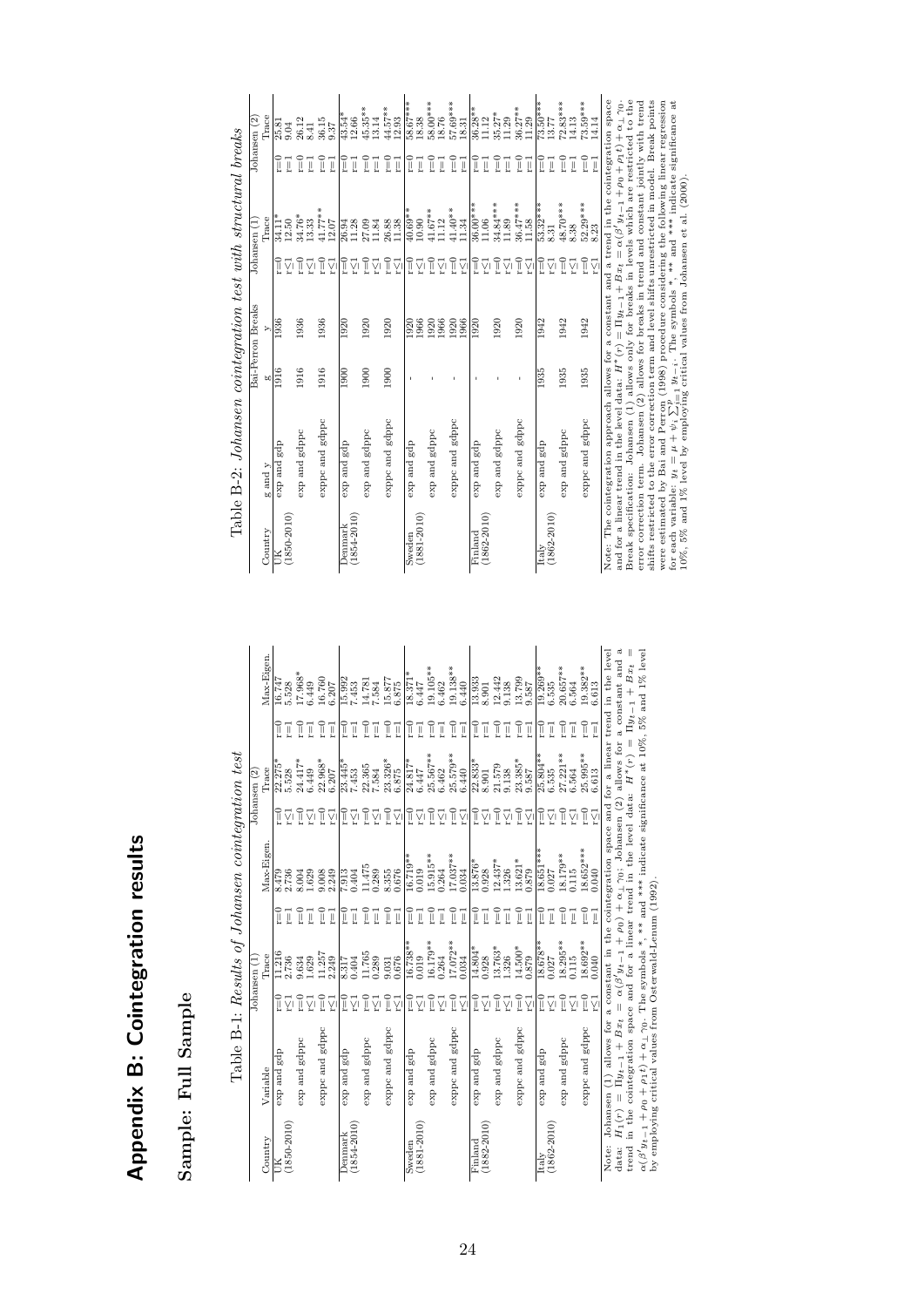Stage I: Lower Middle Income Stage I: Lower Middle Income

|                            | Table B-3: Results of Johansen cointegration test                                                                                                                                                                                          |                                                                                                                                                                                                                                                             |                        |                                   |                                               |                                |                           |                                      |                                 |
|----------------------------|--------------------------------------------------------------------------------------------------------------------------------------------------------------------------------------------------------------------------------------------|-------------------------------------------------------------------------------------------------------------------------------------------------------------------------------------------------------------------------------------------------------------|------------------------|-----------------------------------|-----------------------------------------------|--------------------------------|---------------------------|--------------------------------------|---------------------------------|
| Country                    | Variable                                                                                                                                                                                                                                   |                                                                                                                                                                                                                                                             | Trace<br>Johansen (1   |                                   | Max-Eigen                                     |                                | Trace<br>Johansen (2)     |                                      | Max-Eigen.                      |
| $(1850 - 1885)$<br>ě       | exp and gdp                                                                                                                                                                                                                                | $r = 0$                                                                                                                                                                                                                                                     | $\frac{15.968}{3.189}$ | e<br>E<br>ī                       | $\frac{1}{2.779}$<br>3.189                    | ျ                              | $\frac{30.936***}{3.694}$ | $\widetilde{\mathbb{I}}$<br>Ţ        | $27.242***$<br>3.694            |
|                            | exp and gdppc                                                                                                                                                                                                                              | $\tilde{=}$<br>ŗ <l< td=""><td>15.671**<br/>2.487</td><td>e<br/>F<br/>Ţ</td><td><math>13.184**</math><br/>2.487</td><td>-n<br/><math>\frac{1}{2}</math></td><td>30.652****<br/>3.675</td><td><math>r = 0</math><br/>Ţ</td><td>26.977***<br/>3.675</td></l<> | 15.671**<br>2.487      | e<br>F<br>Ţ                       | $13.184**$<br>2.487                           | -n<br>$\frac{1}{2}$            | 30.652****<br>3.675       | $r = 0$<br>Ţ                         | 26.977***<br>3.675              |
|                            | exppc and gdppc                                                                                                                                                                                                                            | $\frac{1}{2}$<br>$\frac{1}{2}$                                                                                                                                                                                                                              | 26.613***<br>3.361     | $\widetilde{\mathbb{I}} = 0$<br>Ţ | 23.252***<br>3.361                            | $\tilde{c} = 0$<br>ΥÏ          | 30.555***<br>3.622        | $r=0$<br>$r = 1$                     | 26.932***<br>3.622              |
| $(1854 - 1908)$<br>Denmark | dpa pure dxe                                                                                                                                                                                                                               | $\frac{1}{2}$<br>Σī                                                                                                                                                                                                                                         | 6.788                  | $r = 0$<br>Ţ                      | $\begin{array}{c} 6.055 \\ 0.733 \end{array}$ | Î<br>γ                         | 12.941<br>5.975           | $r = 0$<br>Ţ                         | 6.967<br>5.975                  |
|                            | exp and gdppc                                                                                                                                                                                                                              | $r=0$<br>Ϋ́                                                                                                                                                                                                                                                 | 6.012<br>0.249         | $\widetilde{\mathbb{I}}$<br>Ţ     | 5.763<br>0.249                                | $\tilde{\mathbf{r}} = 0$<br>Ϋ́ | 13.326<br>5.549           | $\Gamma\!\equiv\!0$<br>ī             | 7.549                           |
|                            | exppc and gdppc                                                                                                                                                                                                                            | $r=0$<br>r∑1                                                                                                                                                                                                                                                | 5.734<br>0.079         | $r=0$<br>Ţ                        | 5.655<br>0.079                                | $v = 0$<br>γ                   | 13.436<br>5.618           | $\Gamma\!\!=\!\!0$<br>$\overline{1}$ | 7.818                           |
| $(1881 - 1925)$<br>Sweden  | dpa pue dxe                                                                                                                                                                                                                                | $r=0$<br>γ                                                                                                                                                                                                                                                  | 16.146**<br>2.992      | $_{\rm r=0}$<br>Ţ                 | 13.153<br>2.992                               | î.<br>γ                        | $29.237*$<br>12.239       | $_{\rm r=0}$<br>Ţ                    | $16.998$ <sup>2</sup><br>12.239 |
|                            | exp and gdppc                                                                                                                                                                                                                              | $\tilde{=}$<br>Ϋ́                                                                                                                                                                                                                                           | $17.398**$<br>2.564    | $r=0$<br>Ţ                        | 14.833**<br>2.564                             | $\tilde{\mathbf{r}} = 0$<br>Ϋ́ | 27.639**<br>11.207        | $\frac{0}{2}$<br>Ţ                   | 16.432<br>11.207                |
|                            | exppc and gdppc                                                                                                                                                                                                                            | $\Gamma = 0$<br>$\sum_{i=1}^{n}$                                                                                                                                                                                                                            | $15.938**$<br>2.739    | $r=0$<br>Ţ                        | $13.198*$<br>$2.739$                          | $\Gamma = 0$<br>γī             | $28.296***$<br>11.600     | $r=0$<br>Ţ                           | $\frac{16.695}{11.600}$         |
| $(1882 - 1937)$<br>Finland | dpa pure dxe                                                                                                                                                                                                                               | $r = 0$<br>$\sum_{i=1}^{n}$                                                                                                                                                                                                                                 | 5.585<br>0.039         | $\widetilde{\mathbb{I}}$<br>ī     | 5.545<br>0.039                                | î.<br>ŗζl                      | 16.057<br>4.120           | $r=0$<br>$\vec{a}$                   | $\frac{11.936}{4.120}$          |
|                            | exp and gdppc                                                                                                                                                                                                                              | $\widetilde{\mathbb{I}}$<br>Ϋ́                                                                                                                                                                                                                              | 4.449<br>0.342         | $\frac{0}{2}$<br>ī                | 4.107<br>0.342                                | $\widetilde{\mathbb{I}}$<br>ΥÏ | 15.428<br>4.005           | $\frac{0}{2}$<br>Ţ                   | $11.423$<br>$4.005$             |
|                            | exppc and gdppc                                                                                                                                                                                                                            | $\sqrt{ }$<br>ΣÎ                                                                                                                                                                                                                                            | 5.232<br>0.083         | $r = 0$<br>Ţ                      | 5.149<br>0.083                                | $\sqrt{ }$<br>γī               | 16.056<br>4.048           | $v=0$<br>Ţ                           | 12.008<br>4.048                 |
| $(1862 - 1939)$<br>Italy   | dpa pue dxe                                                                                                                                                                                                                                | $\tilde{=}$<br>ŗ                                                                                                                                                                                                                                            | $25.375***$<br>0.029   | $\widetilde{\mathbb{I}} = 0$<br>Ţ | $25.345***$<br>0.029                          | ူ<br>Ϋ́                        | $30.151**$<br>1.632       | $r=0$<br>Ī                           | $25.345***$<br>1.632            |
|                            | exp and gdppc                                                                                                                                                                                                                              | $\tilde{=}$<br>Σī                                                                                                                                                                                                                                           | $21.908***$<br>0.183   | $\frac{0}{2}$<br>Ţ                | $21.724***$<br>0.183                          | ī<br>Ϋ́l                       | $30.540***$<br>4.935      | $r = 0$<br>$\overline{1}$            | 25.606***<br>4.935              |
|                            | exppc and gdppc                                                                                                                                                                                                                            | $\Gamma = 0$<br>Σĩ                                                                                                                                                                                                                                          | $25.269***$<br>$0.156$ | $r=0$<br>Ţ                        | $25.113***$<br>0.156                          | $\tilde{=}$<br>ΥÏ              | $30.210***$<br>4.914      | $v=0$<br>Ţ                           | $25.296***$<br>4.914            |
| data: $H_1(r) =$           | $\prod_{u=1}^{u+1}$ + $Bx_t = \alpha(\beta' u_{t-1} + \rho_0) + \alpha_1 \gamma_0$ ; Johansen (2) allows for a constant and a<br>Note: Johansen $(1)$ allows for a constant in the cointegration space and for a linear trend in the level |                                                                                                                                                                                                                                                             |                        |                                   |                                               |                                |                           |                                      |                                 |

uana:  $H_1(r) = H_2r + H_3r + H_4 = \alpha(p) H_1 + H_0 + \alpha \Gamma$  on outward  $(c)$  are now not a constant and  $\alpha(\beta' H_{r-1} + \rho_0 + \rho_1 t) + \alpha \Gamma$  on Symbols \* \*\* and \*\*\* indicate significance at 10%, 5% and 1% level<br> $\alpha(\beta' H_{r-1} + \rho_0 + \rho_1 t) + \alpha \Gamma$  o data:  $H_1(r) = \Pi y_{t-1} + Bx_t = \alpha(\beta' y_{t-1} + \rho_0) + \alpha_{\perp} \gamma_0;$  Johansen (2) allows for a constant and a<br>transl in the constant and a constant and constant and constant and a constant and a trend in the cointegration space and for a linear trend in the level data:  $H^*(r) = \Pi y_{t-1} + B x_t =$  $\alpha(\beta^{\prime}y_{t-1} + \rho_0 + \rho_1t) + \alpha_{\perp}\gamma_0$ . The symbols \*, \*\* and \*\*\* indicate significance at 10%, 5% and 1% level<br>the symbols of the symbols of the symbols of the symbols of the symbols of 10%, 5% and 1% level by employing critical values from Osterwald-Lenum (1992).

Table B-4: Johansen cointegration test with structural breaks Table B-4: Johansen cointegration test with structural breaks

|                      |                             |      | Bai-Perron Breaks |                                                | Johansen (1)                                   |                            | Johansen (2)            |
|----------------------|-----------------------------|------|-------------------|------------------------------------------------|------------------------------------------------|----------------------------|-------------------------|
| Country              | $\mathbf g$ and $\mathbf y$ | 60   | ⋋                 |                                                | Trace                                          |                            | Trace                   |
| $(1850 - 1885)$<br>Ĕ | exp and gdp                 |      | 1875              | $r = 0$<br>Σĩ                                  | $35.66***$<br>9.19                             | $\Gamma = 0$<br>Ī          | 35.16**<br>8.98         |
|                      | exp and gdppc               |      | 1875              |                                                | $35.78***$<br>9.48                             | Ţ                          | $35.39*$                |
|                      |                             |      |                   | $\widetilde{\mathbb{L}}\widetilde{\mathbb{L}}$ |                                                | Ţ                          | 9.40                    |
|                      | exppc and gdppc             | ı    | 1875              | $\Gamma=0$                                     | $35.62***$                                     | $r = 0$                    | $35.31*$                |
|                      |                             |      |                   | Σī                                             | 9.32                                           | $r = 1$                    | 9.32                    |
| Denmark              | exp and gdp                 | 1892 |                   | $r=0$                                          | $\frac{21.63}{8.97}$                           | $r = 0$                    | 31.68<br>7.93           |
| $(1854 - 1908)$      |                             |      |                   | Σĩ                                             |                                                | Ţ                          |                         |
|                      | exp and gdppc               | 1892 |                   | $r=0$                                          | 21.99                                          | $\widetilde{\mathbb{I}}=0$ | 32.00<br>8.38           |
|                      |                             |      |                   | Σĩ                                             | 8.91                                           | Ţ                          |                         |
|                      | exppc and gdppc             | ï    |                   | $r=0$                                          |                                                | $r=0$                      |                         |
|                      |                             |      |                   | ΥÏ                                             |                                                | $\overline{1}$             |                         |
| Sweden               | exp and gdp                 |      |                   | $r=0$                                          |                                                | $r=0$                      |                         |
| $(1881 - 1925)$      |                             |      |                   | γ                                              |                                                | Ţ                          |                         |
|                      | exp and gdppc               |      |                   | $r=0$                                          |                                                | $\Gamma = 0$               |                         |
|                      |                             |      |                   | Ϋ́                                             |                                                | $\overline{\mathbb{I}}$    |                         |
|                      | exppc and gdppc             |      |                   | $r=0$                                          |                                                | $r = 0$                    |                         |
|                      |                             |      |                   | Σĩ                                             |                                                | Ţ                          |                         |
| Finland              | exp and gdp                 | 1916 | 1915              | $r=0$                                          | $\frac{41.58***}{7.47}$                        | $r=0$                      | $46.06***$              |
| $(1882 - 1937)$      |                             |      |                   | Σĩ                                             |                                                | Ţ                          | 11.24                   |
|                      | exp and gdppc               | 1916 | 1915              | $\widetilde{\mathbb{I}}$                       | $42.24***$<br>7.25                             | $r=0$                      | ***16.71                |
|                      |                             |      |                   | Σī                                             |                                                | Ţ                          | 14.63                   |
|                      | exppc and gdppc             | 1916 | 1915              | $r = 0$                                        | $42.39***$<br>7.44                             | $\Gamma = 0$               | $46.29***$<br>11.35     |
|                      |                             |      |                   | Σņ                                             |                                                | $\vec{l}$                  |                         |
| Italy                | exp and gdp                 | 1914 | 1915              | $r = 0$                                        | $30.61**$                                      | $r=0$                      | $38.11**$               |
| $(1862 - 1939)$      |                             |      |                   | $\sum_{i=1}^{n}$                               | 8.82                                           | Ţ                          | 10.36                   |
|                      | exp and gdppc               | 1914 | 1915              | $\widetilde{\mathbb{I}}$                       | $\begin{array}{c} 30.08** \\ 9.13 \end{array}$ | $r=0$                      | 37.84**                 |
|                      |                             |      |                   | $\sum_{r=0}^{r}$                               |                                                | Ţ                          | 10.23                   |
|                      | exppc and gdppc             | 1914 | 1915              |                                                | $\frac{31.34}{8.97}$                           | $r = 0$                    | $\frac{38.85**}{10.04}$ |
|                      |                             |      |                   | γ                                              |                                                | Ţ                          |                         |

Note: The cointegration approach allows for a constant and  $\frac{1}{24}$  is  $\frac{1}{\sqrt{24}}$  is  $\frac{1}{\sqrt{24}}$  and for a linear trend in the level data:  $H^*(r) = \Pi y_{t-1} + Bx_t = \alpha(\beta' y_{t-1} + \rho_0 + \rho_1 t) + \alpha_1 \gamma_0$ .<br>Break specification: Note: The cointegration approach allows for a constant and a trend in the cointegration space and for a linear trend in the level data:  $H^*(r) = \Pi y_{t-1} + Bx_t = \alpha(\beta' y_{t-1} + \rho_0 + \rho_1 t) + \alpha \perp \gamma_0$ .<br>Basely accessional of the level data:  $H^*(r) = \Pi y_{t-1} + Bx_t = \alpha(\beta' y_{t-1} + \rho_0 + \rho_1 t) + \alpha \perp \gamma_0$ . Break specification: Johansen (1) allows only for breaks in levels which are restricted to the error correction term. Johansen (2) allows for breaks in trend and constant jointly with trend shifts restricted to the error correction term and level shifts unrestricted in model. Break points were estimated by Bai and Perron (1998) procedure considering the following linear regression for each variable:  $y_t = \mu + \psi_i \sum_{i=1}^p y_{t-i}$ . The symbols \*, \*\* and \*\*\*\* indicate significance at  $\eta_0$  is  $\psi_i$  is  $\psi_i$  in  $\eta_0$ 10%, 5% and 1% level by employing critical values from Johansen et al. (2000).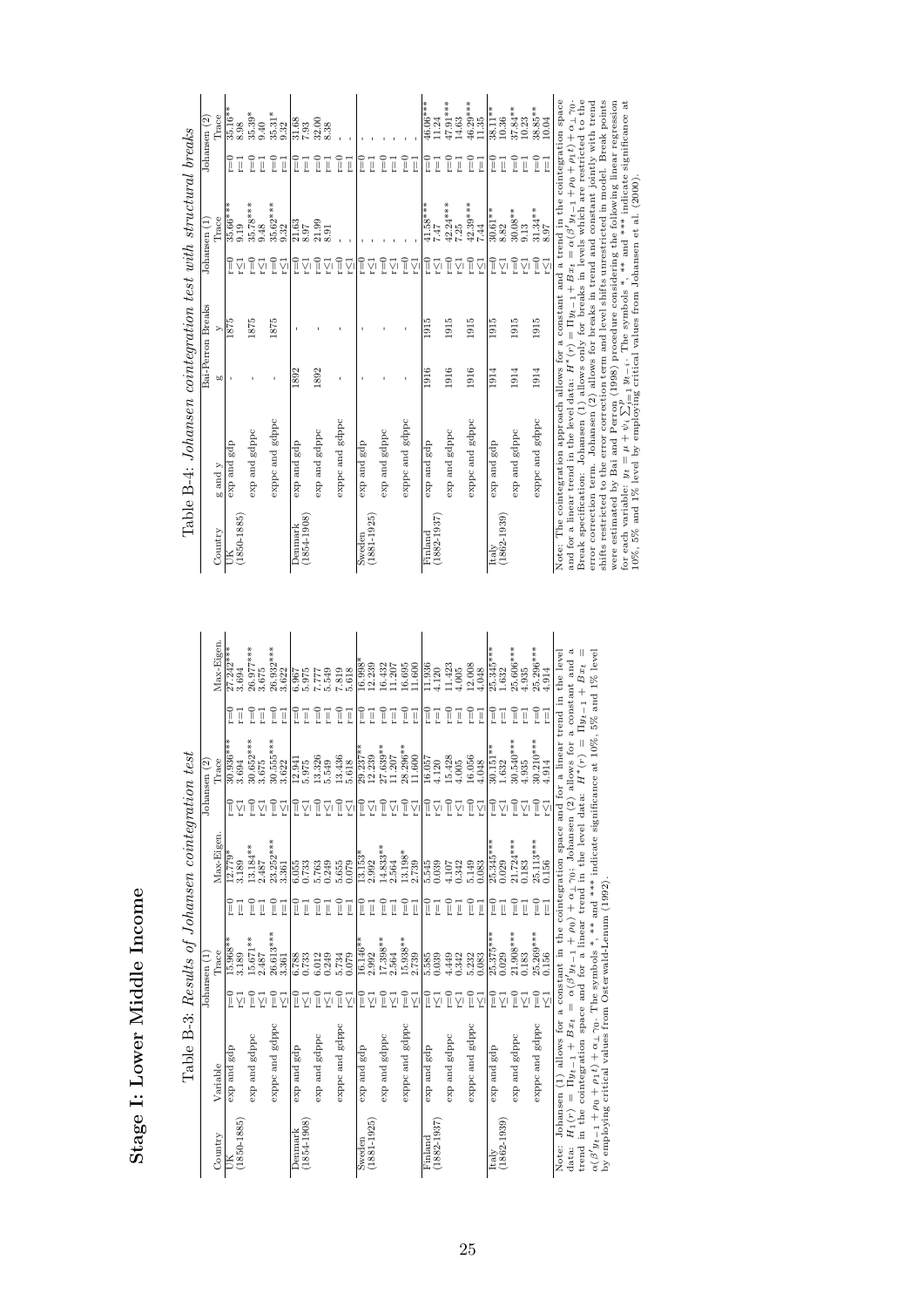Stage II: Upper Middle Income Stage II: Upper Middle Income

|                 |                                                                                                                                                                                             |                                |                       |                          | Table B-5: Results of Johansen cointegration test                         |                          |                         |                          |                            |
|-----------------|---------------------------------------------------------------------------------------------------------------------------------------------------------------------------------------------|--------------------------------|-----------------------|--------------------------|---------------------------------------------------------------------------|--------------------------|-------------------------|--------------------------|----------------------------|
|                 |                                                                                                                                                                                             |                                | Johansen (1           |                          |                                                                           |                          | Johansen (2)            |                          |                            |
| Country         | Variable                                                                                                                                                                                    |                                | Trace                 |                          | Max-Eigen                                                                 |                          | Trace                   |                          | Max-Eigen.                 |
| $(1886 - 1972)$ | dpa pure dxa                                                                                                                                                                                | $\widetilde{\mathbb{L}}$<br>ΣÎ | $15.798**$<br>3.740   | e<br>E<br>Ţ              | 12.058<br>3.740                                                           | ူ                        | 26.865**<br>10.335      | $r = 0$<br>Ţ             | 10.335<br>16.531           |
|                 | exp and gdppc                                                                                                                                                                               | $\tilde{=}$                    | $15.477***$           | $\Gamma = 0$             | $13.241*$                                                                 | e<br>T                   | 28.583**                | $r=0$                    | $18.706*$                  |
|                 |                                                                                                                                                                                             | Ϋ́                             | 2.236                 | Ţ                        | 2.236                                                                     | γ                        | 9.877                   | Ţ                        | 9.877                      |
|                 | exppc and gdppc                                                                                                                                                                             | $\tilde{=}$                    | 15.858**              | $v = 0$                  | $13.002*$                                                                 | $v = 0$                  | 28.154**                | $\Gamma = 0$             | $18.156*$                  |
|                 |                                                                                                                                                                                             | r∑1                            | 2.855                 | Ţ                        | 2.855                                                                     | γ                        | 9.999                   | ī                        | 9.999                      |
| <b>Denmark</b>  | exp and gdp                                                                                                                                                                                 | $\widetilde{\mathbb{L}}$       | $\frac{7.619}{0.000}$ | Î                        | 7.619                                                                     | î.                       | 17.072                  | $r=0$                    | 10.459                     |
| $(1909 - 1967)$ |                                                                                                                                                                                             | Σī                             |                       | Ţ                        | 0.000                                                                     | Ϋ́                       | 6.613                   | Ţ                        | 6.613                      |
|                 | exp and gdppc                                                                                                                                                                               | $\tilde{=}$                    | 9.389                 | $\widetilde{\mathbb{I}}$ | 9.381                                                                     | e<br>F                   | 16.114                  | $\widetilde{\mathbb{I}}$ | 10.013                     |
|                 |                                                                                                                                                                                             | Σı                             |                       | Ţ                        |                                                                           | Σī                       | 6.101                   | ī                        | 6.101                      |
|                 | exppc and gdppc                                                                                                                                                                             | $\tilde{=}$                    | 7.795                 | $r = 0$                  | 7.792<br>0.003                                                            | $v = 0$                  | 16.268                  | $\Gamma = 0$             | 10.136<br>6.133            |
|                 |                                                                                                                                                                                             | $\sum_{i=1}^{n}$               |                       | Ţ                        |                                                                           | Σĩ                       | 6.133                   | ī                        |                            |
| Sweden          | qba bm qxe                                                                                                                                                                                  | î.                             | 11.360<br>0.582       | Î                        | 10.778                                                                    | $r = 0$                  | 21.502                  | $r=0$                    | 12.577                     |
| $(1926 - 1967)$ |                                                                                                                                                                                             | Σī                             |                       | Ţ                        |                                                                           | Σī                       | 8.924                   | Ţ                        | 8.924                      |
|                 | exp and gdppc                                                                                                                                                                               | $\tilde{=}$                    | 10.729                | $r=0$                    | 10.195                                                                    | $\tilde{\mathbf{r}} = 0$ | $20.874$<br>8.736       | $\widetilde{\mathbb{I}}$ | 12.137                     |
|                 |                                                                                                                                                                                             | Σī                             | 0.534                 | Ţ                        | 0.534                                                                     | Σī                       |                         | Ţ                        | 8.736                      |
|                 | exppc and gdppc                                                                                                                                                                             | $\widetilde{=}0$               | 10.769                | $r=0$                    | 10.187                                                                    | $\frac{1}{2}$            | 20.906                  | $r=0$                    | 12.169<br>8.737            |
|                 |                                                                                                                                                                                             | $\sum_{i=1}^{n}$               | 0.582                 | Ţ                        | 0.582                                                                     | Σĩ                       | 8.737                   | ī                        |                            |
| Finland         | dpa bue dxe                                                                                                                                                                                 | î.                             | 25.108***             | Ī                        | $20.323***$                                                               | $\frac{1}{2}$            | $30.385**$              | $\widetilde{\mathbb{I}}$ | $21.684*$                  |
| $(1938 - 1978)$ |                                                                                                                                                                                             | Σī                             | $4.785**$             | Ţ                        | $4.785**$                                                                 | Σī                       | 8.701                   | Ţ                        | 8.701                      |
|                 | exp and gdppc                                                                                                                                                                               | $\tilde{=}$                    | 26.879***             | Ţ                        | $24.545***$<br>$4.709***$                                                 | ူ                        | $29.969**$<br>8.496     | $r=0$                    | $21.473**$                 |
|                 |                                                                                                                                                                                             | Σī                             | $4.709**$             | Ţ                        |                                                                           | γ                        |                         | ī                        | 8.496                      |
|                 | exppc and gdppc                                                                                                                                                                             | $\tilde{=}$                    | 25.613***             | $v = 0$                  | $21.052***$                                                               | $\tilde{=}$              | $30.902***$             | $\Gamma = 0$             | $22.119**$<br>8.783        |
|                 |                                                                                                                                                                                             | $\sum_{i=1}^{n}$               | $4.561***$            | Ţ                        | $4.561**$                                                                 | Σĩ                       |                         | ī                        |                            |
| Italy           | exp and gdp                                                                                                                                                                                 | $\frac{1}{2}$                  | $25.522***$           | $\frac{1}{2}$            | $25.475***$                                                               | e<br>E                   | 44.654***               | $\Gamma = 0$             | $36.055***$                |
| $(1940 - 1977)$ |                                                                                                                                                                                             | ŗΜ                             | 0.047                 | Ţ                        | $0.047$                                                                   | Σī                       | 8.599                   | Ţ                        | 8.599                      |
|                 | exp and gdppc                                                                                                                                                                               | $\tilde{=}$                    | 27.176***             | e<br>E                   | 27.170***                                                                 | $\tilde{=}$              | 44.611***               | $r = 0$                  | 36.009***<br>8.602         |
|                 |                                                                                                                                                                                             | Σī                             | 0.006                 | Ţ                        | 0.006                                                                     | ΥĪ                       | 8.602                   | ī                        |                            |
|                 | exppc and gdppc                                                                                                                                                                             | $\tilde{=}$                    | $25.682***$<br>0.056  | $r=0$                    | $25.626***$<br>0.056                                                      | $\tilde{=}$              | $44.596***$<br>8.582    | $r = 0$                  | $36.015***$<br>8.582       |
|                 |                                                                                                                                                                                             | $\overline{C}$                 |                       | Ţ                        |                                                                           | Ϋ́                       |                         | Ţ                        |                            |
| Note:           | Johansen (1) allows for                                                                                                                                                                     |                                |                       |                          | a constant in the cointegration space and for a linear trend in the level |                          |                         |                          |                            |
|                 |                                                                                                                                                                                             |                                |                       |                          |                                                                           |                          | allows for              |                          | ದೆ<br>a constant and       |
|                 | data: $H_1(r) = \Pi y_{t-1} + Bx_t = \alpha(\beta' y_{t-1} + \rho_0) + \alpha_{\perp} \gamma_0$ ; Johansen (2) a trend in the cointegration space and for a linear trend in the level data: |                                |                       |                          |                                                                           |                          | $\parallel$<br>$H^*(r)$ |                          | ∥<br>$\Pi y_{t-1} + B x_t$ |

| 44.596*** r=0 36.015***<br>8.582                |                                                                                                                                                                                                                                                                                                                                                                                                                                                                                                                                                                                  |
|-------------------------------------------------|----------------------------------------------------------------------------------------------------------------------------------------------------------------------------------------------------------------------------------------------------------------------------------------------------------------------------------------------------------------------------------------------------------------------------------------------------------------------------------------------------------------------------------------------------------------------------------|
| $\overline{1}$                                  |                                                                                                                                                                                                                                                                                                                                                                                                                                                                                                                                                                                  |
| 8.582                                           |                                                                                                                                                                                                                                                                                                                                                                                                                                                                                                                                                                                  |
| $r = 0$                                         |                                                                                                                                                                                                                                                                                                                                                                                                                                                                                                                                                                                  |
| 0.056                                           |                                                                                                                                                                                                                                                                                                                                                                                                                                                                                                                                                                                  |
| $r=1$                                           |                                                                                                                                                                                                                                                                                                                                                                                                                                                                                                                                                                                  |
| 0.56                                            |                                                                                                                                                                                                                                                                                                                                                                                                                                                                                                                                                                                  |
|                                                 |                                                                                                                                                                                                                                                                                                                                                                                                                                                                                                                                                                                  |
| "xppc and gdppc $r=0$ 25.682*** $r=0$ 25.626*** | data: $H_1(r) = \Pi y_{t-1} + Bx_t = \alpha(\beta' y_{t-1} + \rho_0) + \alpha_{\perp} \gamma_0$ ; Johansen (2) allows for a constant and a trend in the cointegration space and for a linear trend in the level data: $H^*(r) = \Pi y_{t-1} + Bx_t =$<br>Note: Johansen (1) allows for a constant in the cointegration space and for a linear trend in the level<br>$\alpha(\beta'y_{t-1} + \rho_0 + \rho_1 t) + \alpha_{\perp} \gamma_0$ . The symbols *, ** and *** indicate significance at 10%, 5% and 1% level<br>by employing critical values from Osterwald-Lenum (1992). |
|                                                 |                                                                                                                                                                                                                                                                                                                                                                                                                                                                                                                                                                                  |

|                  |                                                         | Table B-6: Johansen cointegration test with structural breaks |                   |      |                             |                     |                |                       |
|------------------|---------------------------------------------------------|---------------------------------------------------------------|-------------------|------|-----------------------------|---------------------|----------------|-----------------------|
|                  |                                                         |                                                               | Bai-Perron Breaks |      |                             | Johansen (1)        |                | Johansen (2)          |
| Country          | $\ensuremath{\mathbf{g}}$ and $\ensuremath{\mathbf{y}}$ |                                                               | 60                |      |                             | Trace               |                | Trace                 |
|                  |                                                         | exp and gdp                                                   | 1915              |      | $\frac{0}{2}$               | $28.19*$            | $r=0$          | $\frac{30.25}{9.47}$  |
| $(1886 - 1972)$  |                                                         |                                                               |                   |      |                             | 7.44                | Ţ              |                       |
|                  |                                                         | exp and gdppc                                                 | 1915              | 1918 | e<br>L                      | $28.74**$           | I              | 31.27                 |
|                  |                                                         |                                                               |                   |      |                             | 7.64                | Ţ              |                       |
|                  |                                                         | exppc and gdppc                                               | 1915              | 1918 | $r=0$                       | 28.48*              | Î              | 31.23                 |
|                  |                                                         |                                                               |                   |      | ŗ21                         | 7.72                | Ţ              |                       |
| Denmark          |                                                         | exp and gdp                                                   | 1919              |      | $r=0$                       | $42.28**$<br>13.88  | r=0            | 54.22***<br>16.76     |
| $(1909 - 1967)$  |                                                         |                                                               | 1933              | 1932 | Σī                          |                     | Ī              |                       |
|                  |                                                         | exp and gdppc                                                 | 933               | 1933 | $\frac{0}{L}$               | $43.69***$<br>13.18 | Ţ              | 53.75***<br>17.70     |
|                  |                                                         |                                                               |                   |      | γ                           |                     | Ţ              |                       |
|                  |                                                         | exppc and gdppc                                               | 1913<br>1933      | 1933 | $r=0$                       | 43.01**             | Î              | 54.15***<br>17.36     |
|                  |                                                         |                                                               |                   |      | γī                          | 13.37               | $\overline{1}$ |                       |
| Sweden           |                                                         | exp and gdp                                                   | 1939              |      | 0≡                          | 36.96**<br>14.24    | $r=0$          | $\frac{44.37}{13.73}$ |
| $(1926 - 1967)$  |                                                         |                                                               |                   |      | ŗζı                         |                     | Ī              |                       |
|                  |                                                         | exp and gdppc                                                 | 1939              |      | ?<br>‼                      | $36.57*$<br>14.40   | -<br>I         | $44.35$<br>$13.88$    |
|                  |                                                         |                                                               | 1949              |      |                             |                     | Ţ              |                       |
|                  |                                                         | exppc and gdppc                                               | 1939              |      | $\overline{\mathbf{r}} = 0$ | 35.98*              | Î              | $45.43*$              |
|                  |                                                         |                                                               | 949               |      | $\sum_{i=1}^{n}$            | 14.30               | Ţ              | 14.08                 |
| $_{\rm Findand}$ |                                                         | exp and gdp                                                   |                   | 1951 | $\frac{0}{2}$               | $31.21**$           | $r=0$          | 31.62<br>14.89        |
| $(1938 - 1978)$  |                                                         |                                                               |                   |      |                             | 10.53               | Ţ              |                       |
|                  |                                                         | exp and gdppc                                                 |                   | 1951 | $r=0$                       | $31.48***$          | $r=0$          | 31.13                 |

exp and gdppc and  $\frac{1}{2}$  and  $\frac{1}{2}$  represents the set of  $\frac{1}{2}$  represents the set of  $\frac{1}{2}$  represents the set of  $\frac{1}{2}$  represents the set of  $\frac{1}{2}$  represents the set of  $\frac{1}{2}$  represents the set

expediately and gdppc and  $\frac{1}{2}$  red  $\frac{1}{2}$  red  $\frac{1}{2}$  red  $\frac{1}{2}$  red  $\frac{1}{2}$  red  $\frac{1}{2}$  red  $\frac{1}{2}$  red  $\frac{1}{2}$  red  $\frac{1}{2}$  red  $\frac{1}{2}$  red  $\frac{1}{2}$  red  $\frac{1}{2}$  red  $\frac{1}{2}$  red  $\frac{1}{2}$  red

1951

exppc and gdppc

Italy exp and gdp 1950 - r=0 64.07\*\*\* r=0 66.89\*\*\* (1940-1970)<br>(1940-1970-1970-1972)<br>(1940-1970-1970-1972)<br>(1970-1970-1972)

 $\frac{6}{36}$  $\overline{1}$  $\bar{1}$ 

exp and gdppc 1950 - r=0 64.33\*\*\* r=0 67.10\*\*\*

l,  $\overline{1}$ 

1950 1950

exp and gdppc  $\exp$  and  $\mathrm{gdp}$ 

 $\begin{array}{c|c} \hline \text{Italy} & \\ \hline \text{(1940-1977)} & \\ \hline \end{array}$ 

expect and gdppc 1950 - r=0 64.00.64\*\*<br>\*\*\*\* p9.06.64\*\*\* r=1 66.64\*\*\* 0.004

exppc and gdppc

r≤1 22.97\*\*\* r=1 21.80\*\*

r≤1 10.67 r=1 15.15

r≤1 11.00 r=1 14.83

Note: The cointegration approach allows for a constant and  $\frac{1}{124}$   $\frac{2.231}{2.231}$  and for a linear trend in the level data:  $H^*(r) = \Pi y_{t-1} + Bx_t = \alpha(\beta' y_{t-1} + \rho_0 + \rho_1 t) + \alpha_{\perp}\gamma_0$ .<br>Break specification: Johansen (1)  $\begin{array}{r} 31.13 \\ 30.74 \\ 15.15 \\ 30.74 \\ 30.72 \\ \hline 483 \\ 60.89*** \\ \hline 61.72***\\ 71.83} \\ 61.630*** \\ \hline 71.72***\\ 61.63*** \\ 71.83*** \\ \hline \end{array}$ Note: The cointegration approach allows for a constant and a trend in the cointegration space and for a linear trend in the level data:  $H^*(r) = \Pi y_{t-1} + Bx_t = \alpha(\beta' y_{t-1} + \rho_0 + \rho_1 t) + \alpha \perp \gamma_0$ .<br>Basely accessional of the level data:  $H^*(r) = \Pi y_{t-1} + Bx_t = \alpha(\beta' y_{t-1} + \rho_0 + \rho_1 t) + \alpha \perp \gamma_0$ . Break specification: Johansen (1) allows only for breaks in levels which are restricted to the error correction term. Johansen (2) allows for breaks in trend and constant jointly with trend shifts restricted to the error correction term and level shifts unrestricted in model. Break points were estimated by Bai and Perron (1998) procedure considering the following linear regression for each variable:  $y_t = \mu + \psi_i \sum_{i=1}^p y_{t-i}$ . The symbols \*, \*\* and \*\*\*\* indicate significance at  $\eta_0$  is  $\psi_i$  is  $\psi_i$  in  $\eta_0$  $r \le 1$  22.91\*\*\*  $r=1$  21.83\*\* 10%, 5% and 1% level by employing critical values from Johansen et al. (2000). יןְהַיִּהַיִּן<br>תוֹיִםְיִין הַיִּהַיִּן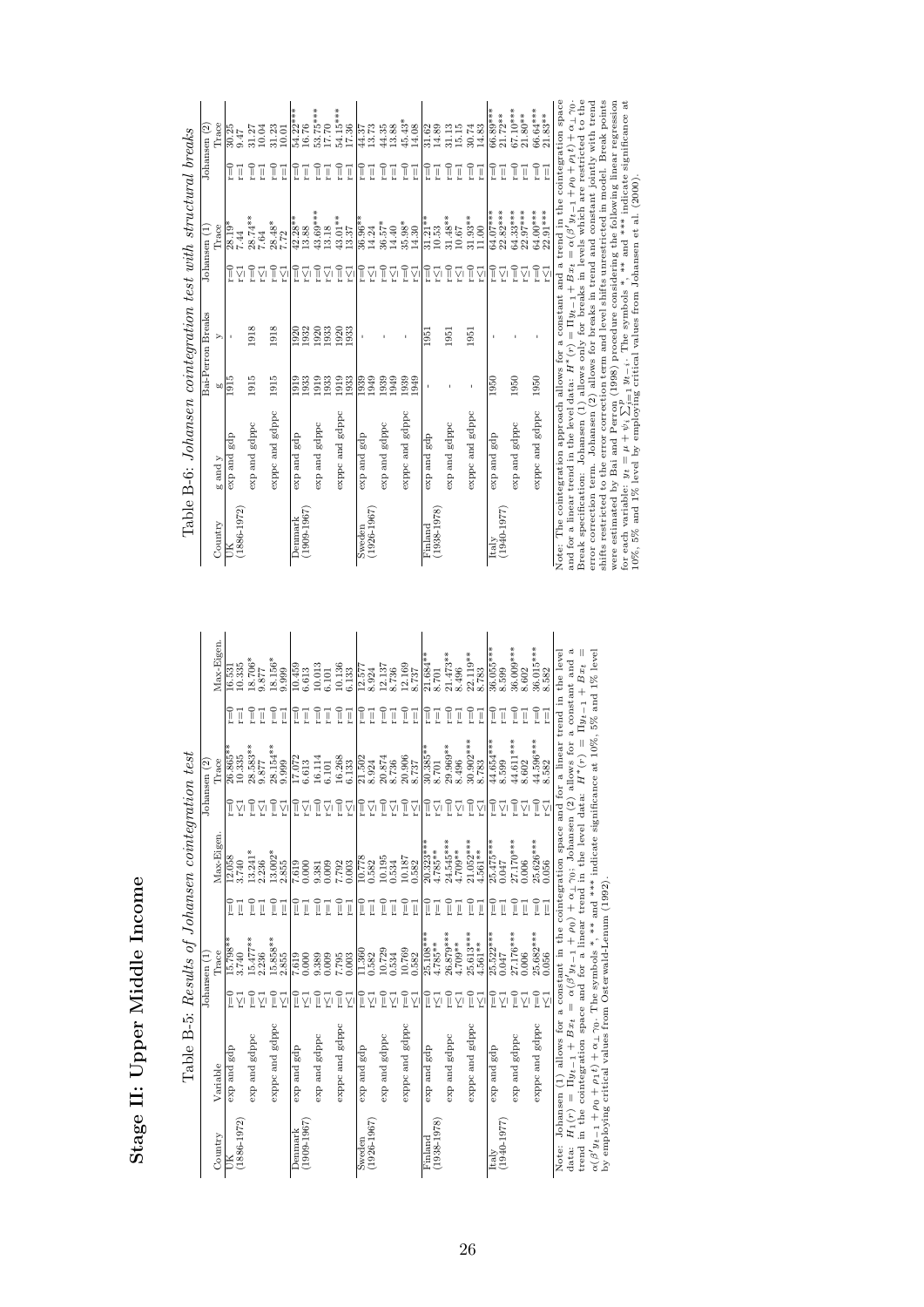Stage III: High Income Stage III: High Income

|                                                   | Max-Eigen.            | 29.073***   | 5.261           | 29.386***<br>5.046   | 28.818***<br>5.208            | $\frac{17.221}{7.216}$   |                 | 20.088**      | 7.049 | 18.069*<br>7.178                 | 29.034***              | 6.498                 | 26.658***            | 6.329                                                                                                                                                                                                                                                                                                                                                                                             | $26.487***$<br>6.625 |        | 11.640<br>10.332                                                                                                                                                                                                                                                                                   | 14.875                   | 9.609           | 15.509                 | 8.514 | $19.215**$                   | 5.644                                                           | 15.084                   | 5.219                                              | 14.681            |
|---------------------------------------------------|-----------------------|-------------|-----------------|----------------------|-------------------------------|--------------------------|-----------------|---------------|-------|----------------------------------|------------------------|-----------------------|----------------------|---------------------------------------------------------------------------------------------------------------------------------------------------------------------------------------------------------------------------------------------------------------------------------------------------------------------------------------------------------------------------------------------------|----------------------|--------|----------------------------------------------------------------------------------------------------------------------------------------------------------------------------------------------------------------------------------------------------------------------------------------------------|--------------------------|-----------------|------------------------|-------|------------------------------|-----------------------------------------------------------------|--------------------------|----------------------------------------------------|-------------------|
|                                                   |                       | F           | ī               | ĩ<br>ŢĹ              | î.<br>$\overline{\mathbb{I}}$ | י≣ם<br>ב                 | Ţ               | Î             | Ţ     | $\Gamma = 0$<br>Ţ                | n<br>E                 | Ţ                     | Ī                    | Ţ                                                                                                                                                                                                                                                                                                                                                                                                 | Î                    | Ţ      | $_{\rm r=0}$<br>Ţ                                                                                                                                                                                                                                                                                  | n<br>E                   | Ţ               | $v = 0$                | Ţ     | $\widetilde{r} = 0$          | Ī                                                               | n<br>E                   | Ţ                                                  | e<br>T<br>Ī       |
|                                                   | Trace<br>Johansen (2) | 34.334***   | 5.261           | 34.432***<br>5.046   | 34.026***<br>5.208            | 24.437*                  | 7.216           | $27.137***$   | 7.049 | $25.247*$<br>7.178               | $35.532***$<br>$6.498$ |                       | $32.987***$<br>6.329 |                                                                                                                                                                                                                                                                                                                                                                                                   | 33.111***            | 6.625  | 21.973<br>10.332                                                                                                                                                                                                                                                                                   | 24.484*                  | 9.609           | 24.023*                | 8.514 | $24.859*$                    | 5.644                                                           | $20.303$<br>$5.219$      |                                                    | 20.234            |
|                                                   |                       | Ī           | γ               | $r=0$<br>γ           | $r=0$<br>γ                    | $\Gamma = 0$             | γ               | $v=0$         | ŗ7    | $\Gamma = 0$<br>γī               | יים<br>⊑               | γ                     | $r=0$                | ΥĪ                                                                                                                                                                                                                                                                                                                                                                                                | $r=0$                | γ      | $r = 0$<br>γ                                                                                                                                                                                                                                                                                       | $v=0$                    | γ               | - î                    | Σĩ    | $v = 0$                      | ŗζl                                                             | $\tilde{\mathbf{r}} = 0$ | γ                                                  | $\frac{1}{2}$     |
| Table B-7: Results of Johansen cointegration test | Max-Eigen             | 26.489***   | 0.037           | $28.355***$<br>1.089 | 26.788***<br>0.097            | $\frac{15.327**}{3.331}$ |                 | 7.545**       | 2.903 | $15.188**$<br>2.328              | $20.828***$            | 0.206                 | 5.844**              | 0.864                                                                                                                                                                                                                                                                                                                                                                                             | 18.716***            | 0.005  | 10.586<br>1.963                                                                                                                                                                                                                                                                                    |                          | 11.483<br>0.779 | 10.726<br>0.635        |       | 6.448                        | 0.091                                                           | $\frac{5.280}{1.161}$    |                                                    | 5.557             |
|                                                   |                       | I           | Ţ               | $r=0$<br>Ī           | $r=0$<br>$\overline{1}$       | $r = 0$                  | Ţ               | $r=0$         | ī     | $\Gamma\!\!=\!\!0$<br>ī          | $r = 0$                | Ţ                     | $r = 0$              | Ţ                                                                                                                                                                                                                                                                                                                                                                                                 | $r=0$                | Ţ      | $\widetilde{\mathbb{I}}$<br>Ţ                                                                                                                                                                                                                                                                      | $r = 0$                  | Ţ               | $\Gamma = 0$           | Ţ     | $\widetilde{r}=0$            | Ţ                                                               | $r = 0$                  | Ţ                                                  | $\prod_{i=1}^{n}$ |
|                                                   | Trace<br>Johansen (1  | 26.527**    | 0.037           | 29.444***<br>1.089   | 26.885***<br>0.097            | $\frac{18.658**}{3.331}$ |                 | $20.448***$   | 2.903 | 17.516**<br>2.328                | $21.034***$            | 0.206                 | $16.709**$           | 0.864                                                                                                                                                                                                                                                                                                                                                                                             | 18.720***<br>0.005   |        | 12.549<br>1.963                                                                                                                                                                                                                                                                                    | 12.263                   | 0.779           | $\frac{11.361}{0.635}$ |       | 6.539                        |                                                                 | 6.441                    | 1.161                                              | 7.602             |
|                                                   |                       | Î           | γ               | e<br>T<br>Σī         | $r = 0$<br>γĪ                 | $r = 0$                  | γ               | $v=0$         | Σī    | $\Gamma = 0$<br>$\sum_{i=1}^{n}$ | $r = 0$                | γ                     | $r = 0$              | ŗ <l< td=""><td><math>\Gamma = 0</math></td><td><math>\leq</math></td><td><math>r=0</math><br/>ŗ<l< td=""><td><math>\tilde{\mathbf{r}} = 0</math></td><td>Ϋ́</td><td><math>\tilde{=}</math></td><td>Σ,</td><td><math>\widetilde{\mathbb{I}} = 0</math></td><td><math>\sum_{i=1}^{n}</math></td><td><math>r=0</math></td><td>ŗ<l< td=""><td><math>\frac{1}{2}</math></td></l<></td></l<></td></l<> | $\Gamma = 0$         | $\leq$ | $r=0$<br>ŗ <l< td=""><td><math>\tilde{\mathbf{r}} = 0</math></td><td>Ϋ́</td><td><math>\tilde{=}</math></td><td>Σ,</td><td><math>\widetilde{\mathbb{I}} = 0</math></td><td><math>\sum_{i=1}^{n}</math></td><td><math>r=0</math></td><td>ŗ<l< td=""><td><math>\frac{1}{2}</math></td></l<></td></l<> | $\tilde{\mathbf{r}} = 0$ | Ϋ́              | $\tilde{=}$            | Σ,    | $\widetilde{\mathbb{I}} = 0$ | $\sum_{i=1}^{n}$                                                | $r=0$                    | ŗ <l< td=""><td><math>\frac{1}{2}</math></td></l<> | $\frac{1}{2}$     |
|                                                   | Variable              | exp and gdp |                 | exp and gdppc        | exppc and gdppc               | exp and gdp              |                 | exp and gdppc |       | exppc and gdppc                  | dpa pure dxe           |                       | exp and gdppc        |                                                                                                                                                                                                                                                                                                                                                                                                   | exppc and gdppc      |        | exp and gdp                                                                                                                                                                                                                                                                                        | exp and gdppc            |                 | exppc and gdppc        |       | exp and gdp                  |                                                                 | exp and gdppc            |                                                    | exppc and gdppc   |
|                                                   | Country               |             | $(1973 - 2010)$ |                      |                               | Denmark                  | $(1968 - 2010)$ |               |       |                                  |                        | Sweden<br>(1968-2010) |                      |                                                                                                                                                                                                                                                                                                                                                                                                   |                      |        | $(1979 - 2010)$<br>Finland                                                                                                                                                                                                                                                                         |                          |                 |                        |       |                              | $\begin{array}{c} \rm{Italy} \\ (1978\text{-}2010) \end{array}$ |                          |                                                    |                   |

 $(y_{t-1} + \rho_0) + \alpha_{\perp} \gamma_0$ ; Johansen (2) allows for a constant and a constant and a Note: Johansen (1) allows for a constant in the cointegration space and for a linear trend in the level  $H^*(r) = \Pi y_{t-1} + Bx_t =$  $(y_{t-1} + \rho_0 + \rho_1 t) + \alpha_{\perp} \gamma_0$ . The symbols \*, \*\*\* and \*\*\* indicate significance at 10%, 5% and 1% level<br> $\alpha_{t-1}$  $15.084$ <br> $5.219$ <br> $14.681$ <br> $5.552$ r≤1 2.045 r=1 2.045 r≤1 5.552 r=1 5.552  $\vec{l}$  $r \le 1$  5.552 trend in the cointegration space and for a linear trend in the level data:  $r=1$  2.045 by employing critical values from Osterwald-Lenum (1992).  $\frac{1}{2.045}$  $H_1(r) = \Pi y_{t-1} + Bx_t = \alpha(\beta)$ data: α(β

|                                                               | hansen (2         | hana  |
|---------------------------------------------------------------|-------------------|-------|
| Table B-8: Johansen cointegration test with structural breaks |                   |       |
|                                                               |                   | Trace |
|                                                               |                   |       |
|                                                               |                   | þ     |
|                                                               | 3ai-Perron Breaks | ć     |
|                                                               |                   |       |
|                                                               |                   | and v |
|                                                               |                   |       |
|                                                               |                   |       |

 $\overline{\phantom{a}}$ 

| Country          | g and y         | 60           | $\triangleright$  |                   | Trace               |                | Trace                    |
|------------------|-----------------|--------------|-------------------|-------------------|---------------------|----------------|--------------------------|
| Ĕ                | exp and gdp     |              | 1993              | $r = 0$           | $63.46***$          | $r=0$          | 56.65***                 |
| $(1973 - 2010)$  |                 |              |                   | ŗζı               | $18.28***$          | Ţ              | 13.56                    |
|                  | exp and gdppc   |              | 1993              | $r = 0$           | 58.90***<br>16.05** | $r=0$          | 56.57***                 |
|                  |                 |              |                   | Σī                |                     | Ţ              | 15.08                    |
|                  | exppc and gdppc |              | 1993              | $r=0$             | 58.90***            | $r = 0$        | 56.57***                 |
|                  |                 |              |                   | Σŗ                | 16.05**             | $r = 1$        | 15.08                    |
| Denmark          | exp and gdp     | 1994         |                   | $r=0$             | 32.28               | $r = 0$        | $\frac{59.26***}{12.54}$ |
| $(1968 - 2010)$  |                 |              |                   | $\sum_{i=1}^{n}$  |                     | Ţ              |                          |
|                  | exp and gdppc   | 1994         |                   | $r = 0$           | 25.75               | $r=0$          | 59.79***                 |
|                  |                 |              |                   | γ                 | 7.86                | Ţ              | 12.64                    |
|                  | exppc and gdppc | 1994         |                   | $r = 0$           | 25.44               | $r=0$          | 59.05***                 |
|                  |                 |              |                   | γ                 | 9.31                | Ţ              | 12.53                    |
| Sweden           | exp and gdp     |              |                   | $r = 0$           | ï                   | $r=0$          | ٠                        |
| $(1968 - 2010)$  |                 |              |                   | ΥÏ                |                     | Ī              |                          |
|                  | exp and gdppc   |              |                   | $r = 0$           |                     | $r = 0$        |                          |
|                  |                 |              |                   | γ                 |                     | Ī              |                          |
|                  | exppc and gdppc |              |                   | $r=0$             |                     | $r = 0$        |                          |
|                  |                 |              |                   | ŗЙ                |                     | $r=1$          |                          |
| $_{\rm Findand}$ | exp and gdp     | 1990         |                   | $r=0$             | 28.65               | $r = 0$        | $48.35*$                 |
| $(1979 - 2010)$  |                 | 2001         |                   | γ                 | 7.46                | Ţ              | 20.80                    |
|                  | exp and gdppc   | 1990         |                   | $\prod_{i=1}^{n}$ | 30.59               | $r=0$          | $\frac{49.06***}{20.39}$ |
|                  |                 | 2001         |                   | Σī                | 7.38                | Ţ              |                          |
|                  | exppc and gdppc | 1990<br>2001 |                   | $r = 0$           | 30.59               | $v=0$          | 49.06**                  |
|                  |                 |              |                   | γį                | 7.38                | Ţ              | 20.39                    |
| Italy            | exp and gdp     |              | $\overline{2001}$ | $r=0$             | $42.10***$          | $\frac{1}{2}$  | $63.49***$               |
| $(1978 - 2010)$  |                 |              |                   | γ                 | 11.87               | Ţ              | $22.50**$                |
|                  | exp and gdppc   |              | 2001              | $r=0$             | 39.85***            | $r = 0$        | $62.04***$               |
|                  |                 |              |                   | $\sum_{r=0}$      | 8.21                | Ţ              | $22.00**$                |
|                  | exppc and gdppc |              | 2001              |                   | $40.55***$<br>8.36  | $r=0$          | $62.12***$               |
|                  |                 |              |                   | γ                 |                     | $\overline{1}$ | $21.88**$                |

Note: The cointegration approach allows for a constant and a trend in the cointegration space and for a linear trend in the level data:  $H^*(r) = \Pi y_{t-1} + Bx_t = \alpha(\beta)$  $y_{t-1} + \rho_0 + \rho_1 t + \alpha_{\perp} \gamma_0$ Break specification: Johansen (1) allows only for breaks in levels which are restricted to the error correction term. Johansen (2) allows for breaks in trend and constant jointly with trend shifts restricted to the error correction term and level shifts unrestricted in model. Break points were estimated by Bai and Perron (1998) procedure considering the following linear regression for each variable:  $y_t = \mu + \psi_i$  $\Sigma_{i=1}^p$ yt−i. The symbols \*, \*\* and \*\*\* indicate significance at 10%, 5% and 1% level by employing critical values from Johansen et al. (2000).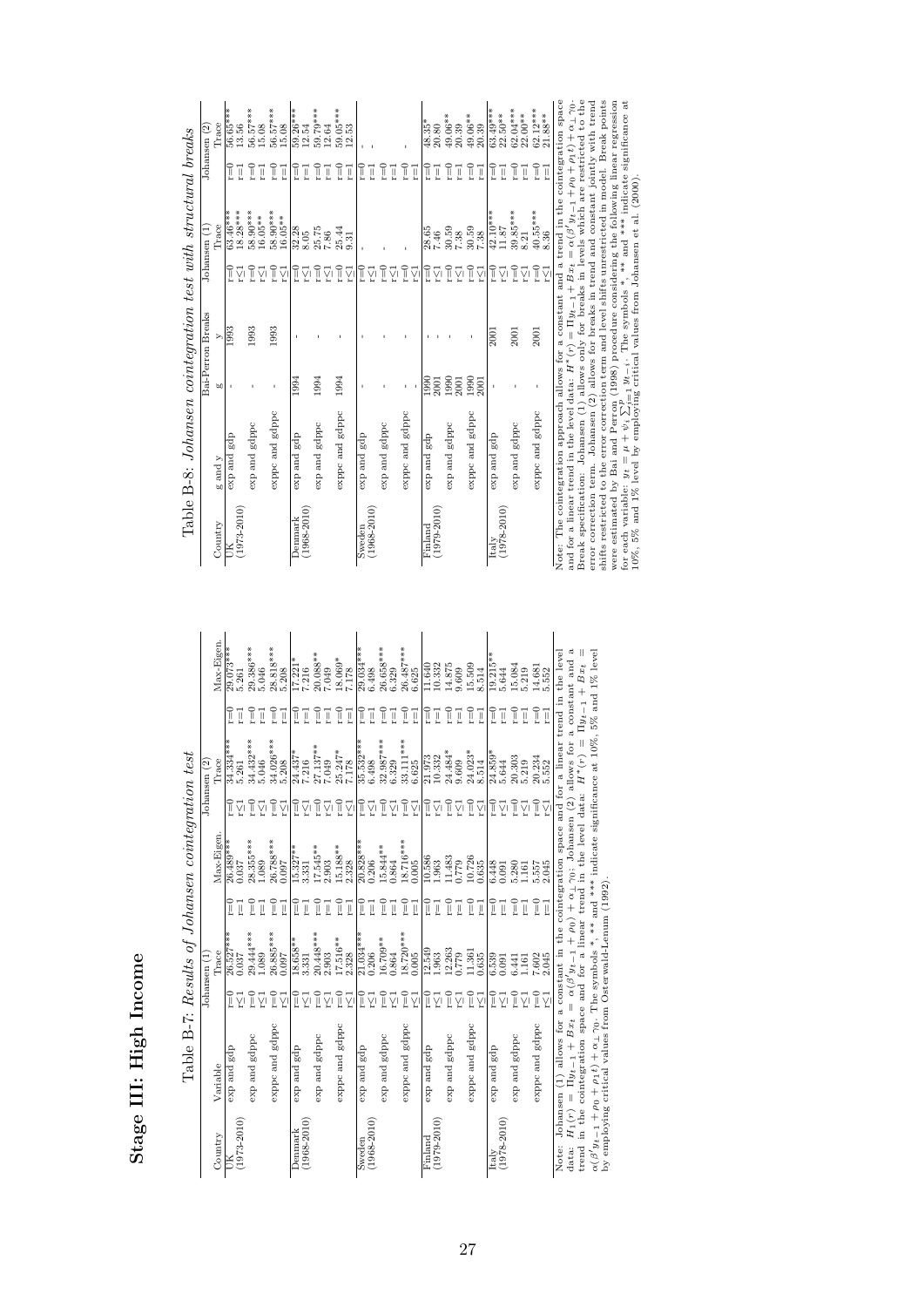| Country        | <b>Estimated Breaks</b> | Crisis                             |
|----------------|-------------------------|------------------------------------|
| United Kingdom | 1875                    | Long Depression of 1873            |
|                | 1915, 1916, 1918        | World War I                        |
|                | 1936                    | World War II                       |
|                | 1993                    | Exchange Rate Mechanism crisis     |
| Demmark        | 1892                    |                                    |
|                | 1900                    |                                    |
|                | 1919, 1920              | World War I/ Danish banking crisis |
|                | 1933                    | Great Depression                   |
|                | 1994                    | Scandinavian banking crisis        |
| Sweden         | 1920                    | World War I                        |
|                | 1939, 1949              | World War II                       |
|                | 1966                    |                                    |
| Finland        | 1915, 1916, 1920        | Word War I                         |
|                | 1949, 1951              | World War II                       |
|                | 1990                    | Finish banking crisis              |
|                | 2001                    | Early 2000s recession              |
| Italy          | 1914, 1915              | World War I                        |
|                | 1935                    | Great Depression                   |
|                | 1942, 1950              | World War II                       |
|                | 2001                    | Early 2000s recession              |

Table B-9: Bai-Perron break points and economic crisis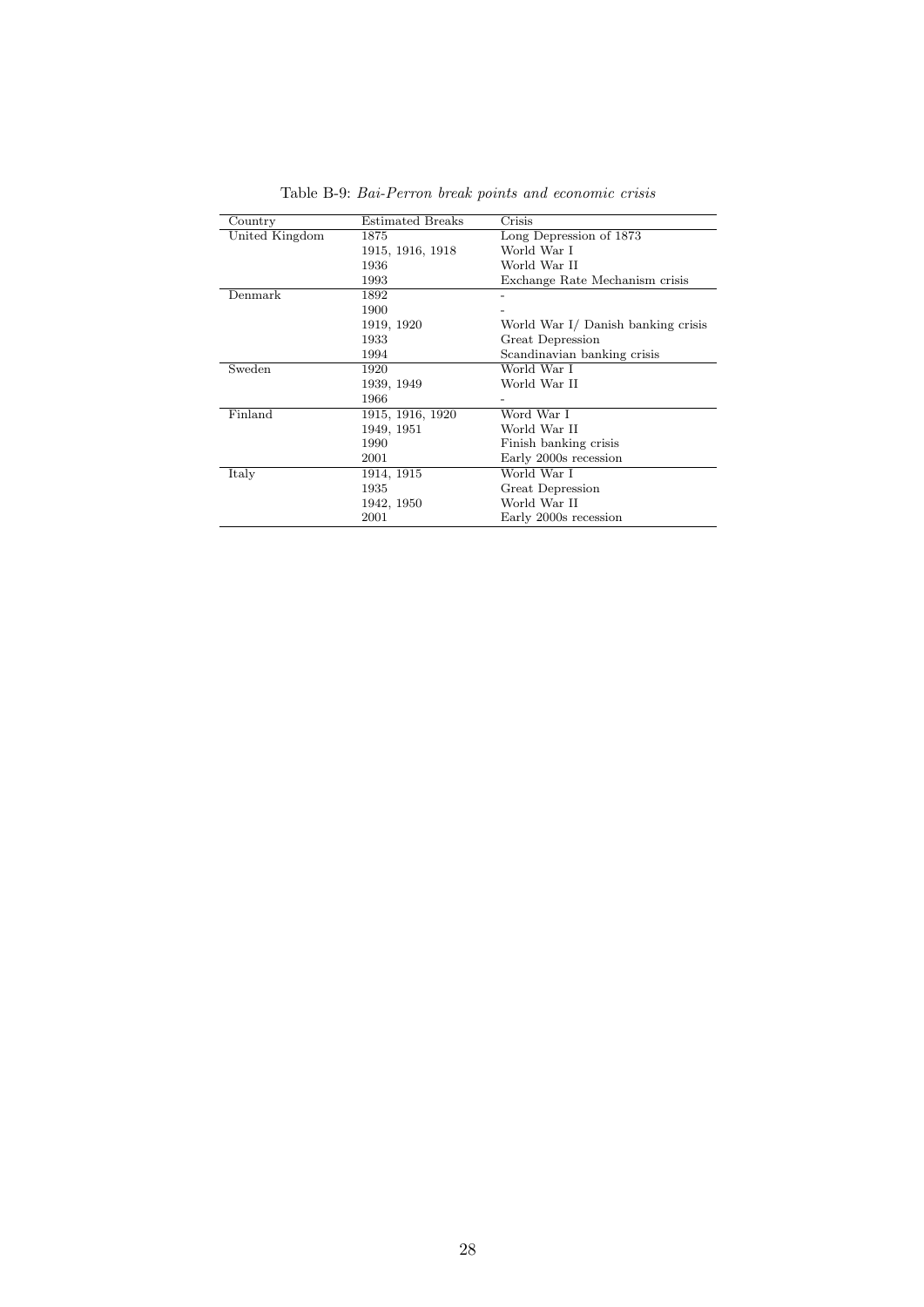#### **References**

- Abizadeh, S. and Yousefi, M. (1988). "An empirical re-examination of Wagner's law". *Economics Letters,*  $26(2)$ ,  $169 - 173$ .
- Akitoby, B., Clements, B., Gupta, S. et al. (2006). "Public spending, voracity, and Wagner's law in developing countries". European Journal of Political Economy, 22(4), 908–924.
- Alesina, A., Baqir, R. and Easterly, W. (1999). "Public Goods And Ethnic Divisions". The Quarterly Journal of Economics, 114 (4), 1243–1284.
- Alesina, A. and Wacziarg, R. (1998). "Openness, country size and government". Journal of Public Economics, 69 (3), 305–321.
- Andres, J., Domenech, R. and Fatas, A. (2008). "The stabilizing role of government size". Journal of Economic Dynamics and Control, 32 (2), 571–593.
- Annett, A. (2001). "Social Fractionalization, Political Instability, and the Size of Government". *IMF Staff Papers*,  $48(3)$ , pp. 561–592.
- Babatunde, M. A. (2011). "A bound testing analysis of Wagner's law in Nigeria: 1970- 2006". Applied Economics, 43 (21), 2843–2850.
- Bai, J. and Perron, P. (1998). "Estimating and Testing Linear Models with Multiple Structural Changes". Econometrica, 66 (1), 47–78.
- Bai, J. and Perron, P. (2003). "Computation and analysis of multiple structural change models". Journal of Applied Econometrics,  $18(1)$ , 1–22.
- Barro, R. J. (1990). "Government Spending in a Simple Model of Endogenous Growth". Journal of Political Economy,  $98(5)$ , S103-26.
- Baumol, W. J. (1967). "Macroeconomics of Unbalanced Growth: The Anatomy of Urban Crisis". The American Economic Review, 57 (3), pp. 415–426.
- Chang, T. (2002). "An econometric test of Wagner's law for six countries based on cointegration and error-correction modelling techniques". Applied Economics, 34 (9), 1157–1169.
- Chow, Y.-F., Cotsomitis, J. A. and Kwan, A. C. C. (2002). "Multivariate cointegration and causality tests of Wagner's hypothesis: evidence from the UK". Applied Economics,  $34(13), 1671-1677.$
- Cragg, J. G. (1983). "More Efficient Estimation in the Presence of Heteroscedasticity of Unknown Form". Econometrica, 51(3), 751–63.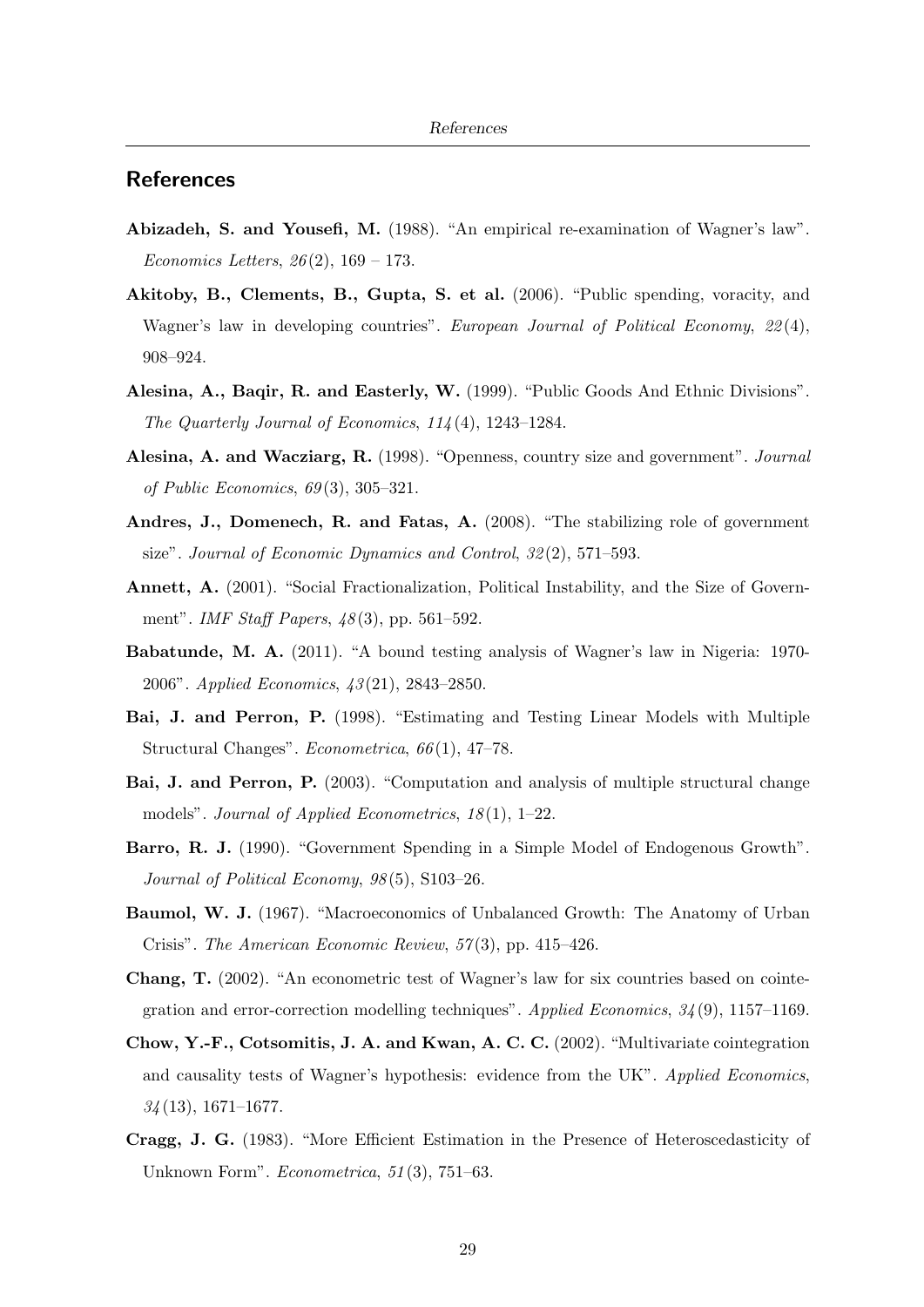- Dao, M. Q. (1995). "Determinants of Government Expenditures: New Evidence from Disaggregative Data". Oxford Bulletin of Economics and Statistics, 57 (1), 67–76.
- Devarajan, S., Swaroop, V. and Zou, H. (1996). "The composition of public expenditure and economic growth". Journal of Monetary Economics,  $37(2)$ ,  $313 - 344$ .
- Durevall, D. and Henrekson, M. (2011). "The futile quest for a grand explanation of long-run government expenditure". Journal of Public Economics, 95 (7-8), 708–722.
- Easterly, W. (2007). "Inequality does cause underdevelopment: Insights from a new instrument". Journal of Development Economics,  $84(2)$ ,  $755 - 776$ .
- Eloranta, J. (2007). "From the great illusion to the Great War: Military spending behaviour of the Great Powers, 1870 1913". European Review of Economic History, 11 (02), 255–283.
- Ferrera, M. (1997). "The uncertain future of the Italian welfare state". West European Politics,  $20(1)$ ,  $231-249$ .
- Franses, P. H. (2001). "How to deal with intercept and trend in practical cointegration analysis?" Applied Economics,  $33(5)$ , 577–579.
- Goffman, I. (1968). "On the empirical testing of Wagner's law: A technical note". *Public* Finance/Finances Publiques,, 23, 359–366.
- Gollin, D., Parente, S. L. and Rogerson, R. (2004). "Farm Work, Home Work, and International Productivity Differences". Review of Economic Dynamics, 7 (4), 827–850.
- Granger, C. W. J. (1969). "Investigating Causal Relations by Econometric Models and Cross-Spectral Methods". Econometrica, 37 (3), 424–38.
- Granger, C. W. J. (1988). "Some recent development in a concept of causality". Journal of Econometrics, 39 (1-2), 199–211.
- Gupta, S. (1967). "Public expenditure and economic growth: a time series analysis". *Public* Finance/Finances Publiques, 22, 423–461.
- Henry, O. and Olekalns, N. (2010). "Peacock and Wiseman's displacement hypothesis: some new long-run evidence for the UK". Applied Economics,  $\frac{42}{11}$ , 1455–1460.
- Iniguez-Montiel, A. (2010). "Government expenditure and national income in Mexico: Keynes versus Wagner". Applied Economics Letters, 17 (9), 887–893.
- Johansen, S. (1988). "Statistical analysis of cointegration vectors". Journal of Economic Dynamics and Control, 12 (2-3), 231–254.
- Johansen, S. and Juselius, K. (1990). "Maximum Likelihood Estimation and Inference on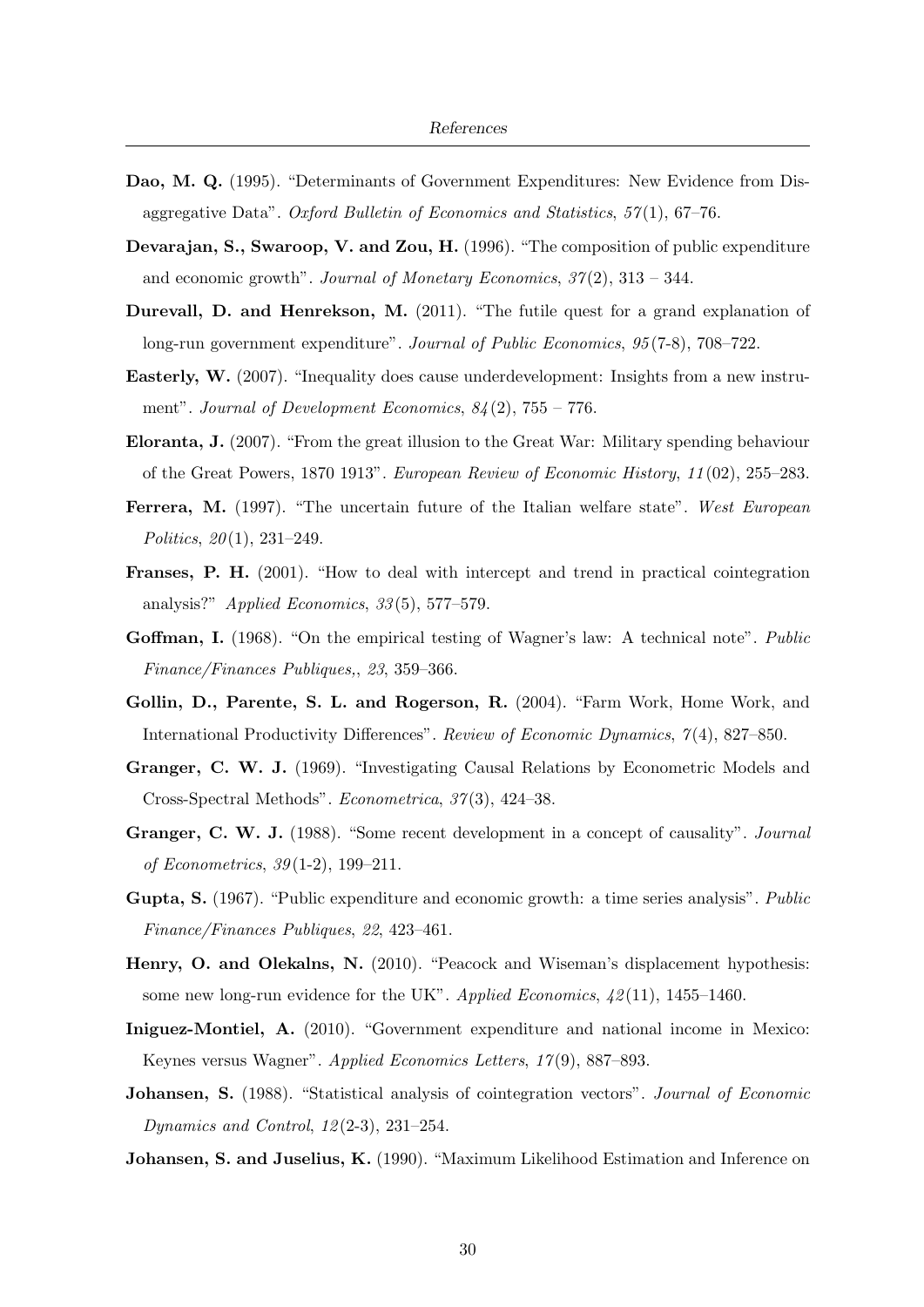Cointegration–With Applications to the Demand for Money". Oxford Bulletin of Economics and Statistics, 52 (2), 169–210.

- Johansen, S., Mosconi, R. and Nielsen, B. (2000). "Cointegration analysis in the presence of structural breaks in the deterministic trend". *Econometrics Journal*,  $\mathfrak{I}(2)$ , 216–249.
- Joyeux, R. (2007). "How to deal with structural breaks in practical cointegration analysis?" In B.B. Rao (editor), "Cointegration for the Applied Economist", 195 – 221. Palgrave Macmillan.
- Kolluri, B., Panik, M. and Wahab, M. (2000). "Government expenditure and economic growth: evidence from G7 countries". Applied Economics, 32 (8), 1059–1068.
- Kuznets, S. (1958). "Underdeveloped countries and the pre-industrial phase in the advanced countries". In A.N. Agarwala and S.P. Singh (editors), "The Economics of Underdevelopment", 135 – 153. Oxford University Press.
- Kwiatkowski, D., Phillips, P. C., Schmidt, P. et al. (1992). "Testing the null hypothesis of stationarity against the alternative of a unit root: How sure are we that economic time series have a unit root?" Journal of Econometrics,  $54(13)$ ,  $159 - 178$ .
- Lamartina, S. and Zaghini, A. (2011). "Increasing Public Expenditure: Wagner's Law in OECD Countries". German Economic Review, 12, 149–164.
- Lindert, P. H. (1996). "What Limits Social Spending?" Explorations in Economic History,  $33(1), 1-34.$
- Lütkepohl, H., Saikkonen, P. and Trenkler, C. (2001). "Maximum eigenvalue versus trace tests for the cointegrating rank of a VAR process". *Econometrics Journal*,  $\mathcal{L}(2)$ , 8.
- MacKinnon, J. G. (1996). "Numerical Distribution Functions for Unit Root and Cointegration Tests". Journal of Applied Econometrics, 11 (6), 601–18.
- Magazzino, C. (2012). "Wagners Law and Augmented Wagners Law in EU-27. A Time-Series Analysis on Stationarity, Cointegration and Causality". International Research Journal of Finance and Economics, 59, 205–220.
- Mann, A. (1980). "Wagner's law: An econometric test for Mexico, 1925-1970". National Tax Journal, 33, 189–201.
- Mattos, E. and Rocha, F. (2008). "Inequality and size of government: evidence from Brazilian states". Journal of Economic Studies, 35(4), 333-351.
- Milesi-Ferretti, G. M., Perotti, R. and Rostagno, M. (2002). "Electoral Systems And